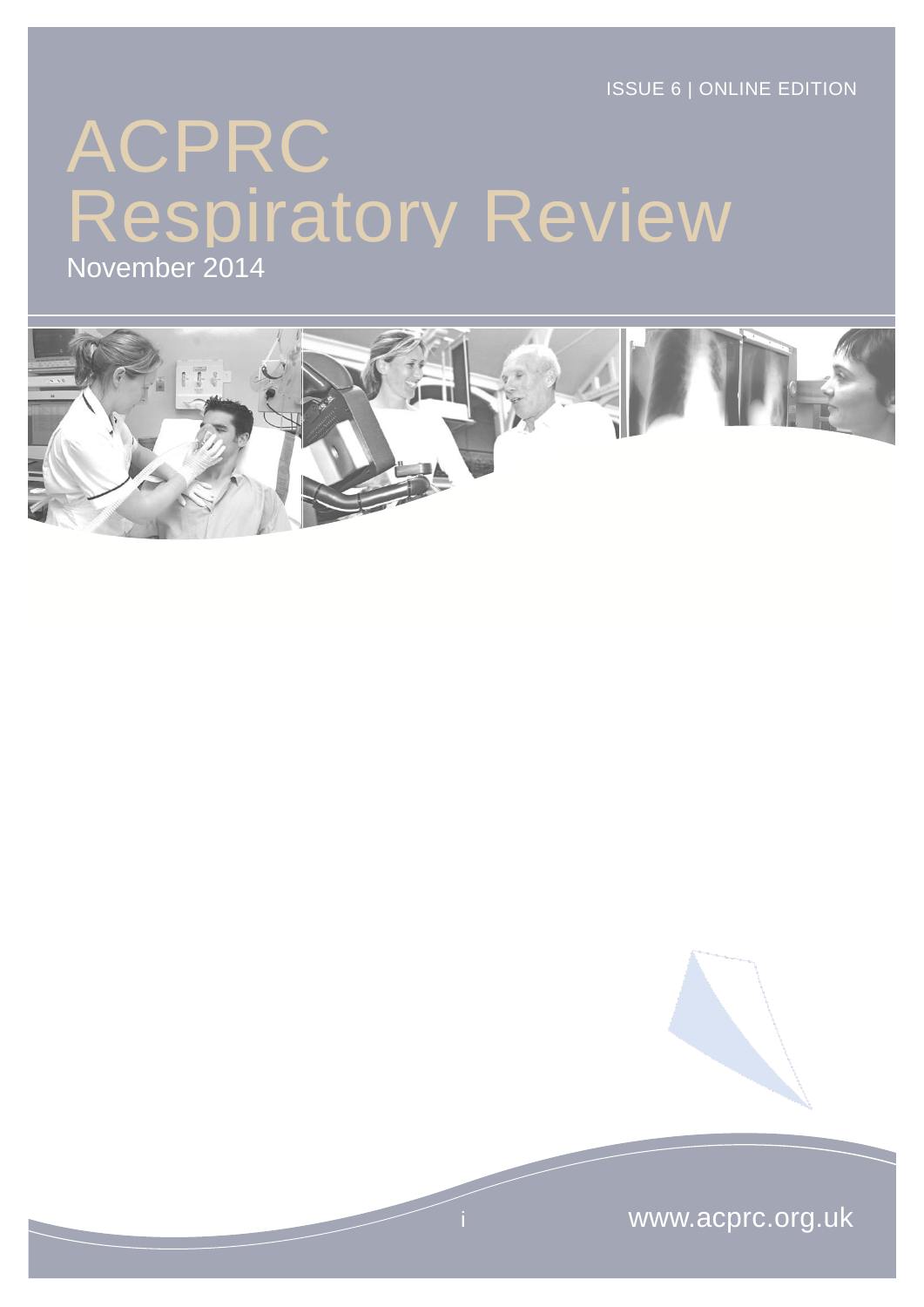

Welcome to the Respiratory Review for July to December 2013. The ACPRC would like to thank reviewers for their ongoing commitment to this publication.

**Robyn Stiger -** RESPIRATORY REVIEW EDITOR respiratoryrevieweditor@acprc.org.uk

#### Journals and Reviewers

Alex Long Amy Bendall Carol Keen Cathy Sandsund Claire Bradley Claire Nowell

Eleanor Douglas Ema Swingwood Fidelma Moran Frances Butler Harriet Shannon

Huw Woodbridge Izzie Easton Joseph Middleton Kerry Archer Kathryn Savage

Laura Hollinshead May Nel Robyn Stiger Sophie Green Una Jones

American Journal of Critical Care American Journal of Respiratory and Critical Care Medicine Anaesthesia Archives of Physical Medicine and Rehabilitation BMJ British Journal of Anaesthesia Chest Chronic Respiratory Disease Cochrane Systematic Reviews Critical Care Medicine European Respiratory Journal Heart and Lung Intensive Care Medicine Journal of ACPRC Journal of Advanced Nursing Journal of American Medical Association Journal of Cardiopulmonary Rehabilitation and Prevention Journal of Chronic Obstructive Pulmonary Disease Journal of Critical Care Journal of Cystic Fibrosis Journal of Intensive Care Medicine Journal of Neurology, Neurosurgery and Psychiatry Journal of Physiotherapy Journal of Rehabilitation Medicine Lancet Neurology New England Journal of Medicine New Zealand Journal of Physiotherapy Open Respiratory Medicine Journal Pediatric Critical Care Medicine Pediatric Pulmonology Physical Therapy Physical Therapy Reviews Physiotherapy Physiotherapy Canada Physiotherapy Research International Physiotherapy Theory and Practice **Respiration** Respiratory Medicine Respiratory Physiology and Neurobiology Respiratory Research **Thorax** 

# ii www.acprc.org.uk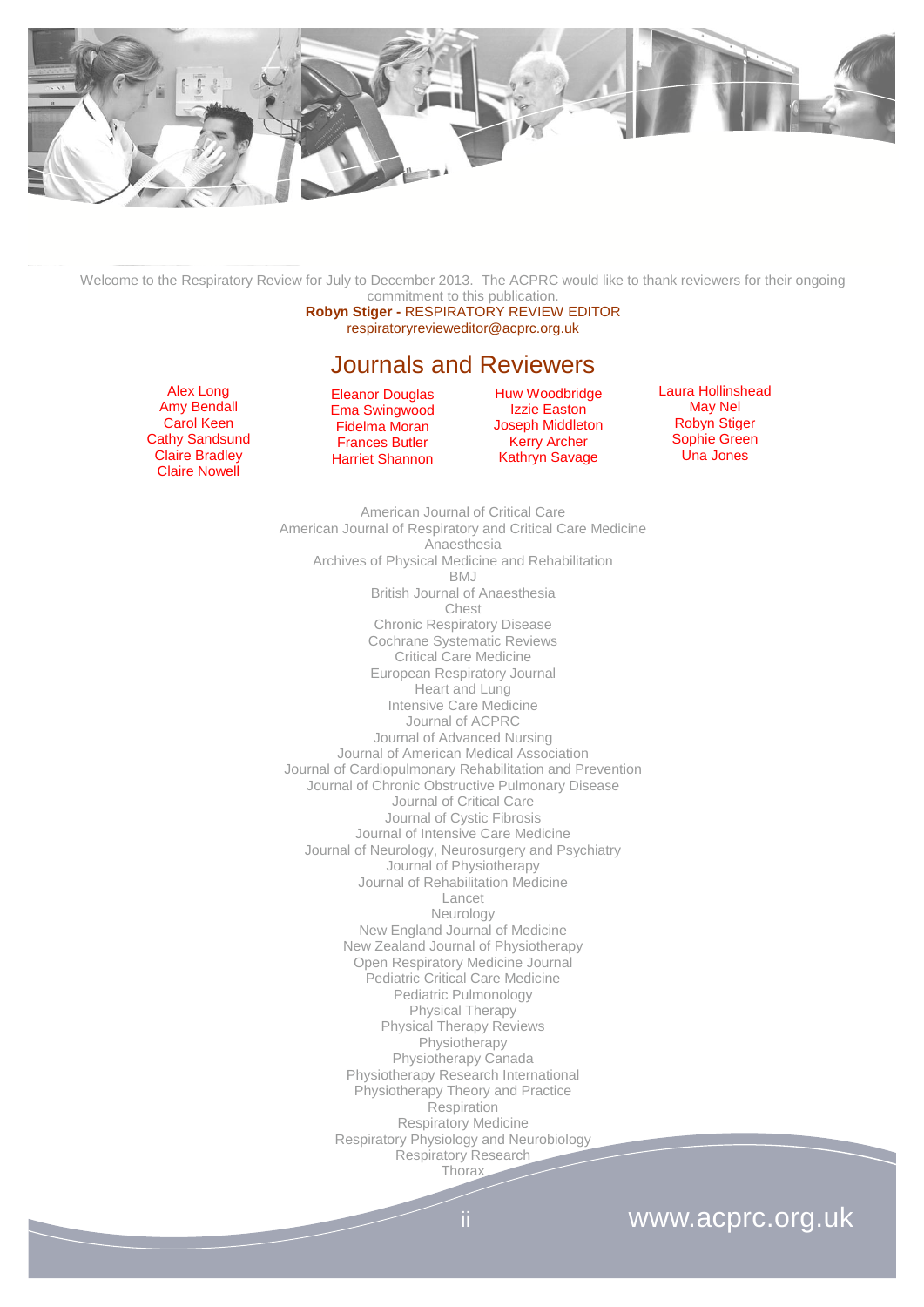# **INDEX OF TOPICS**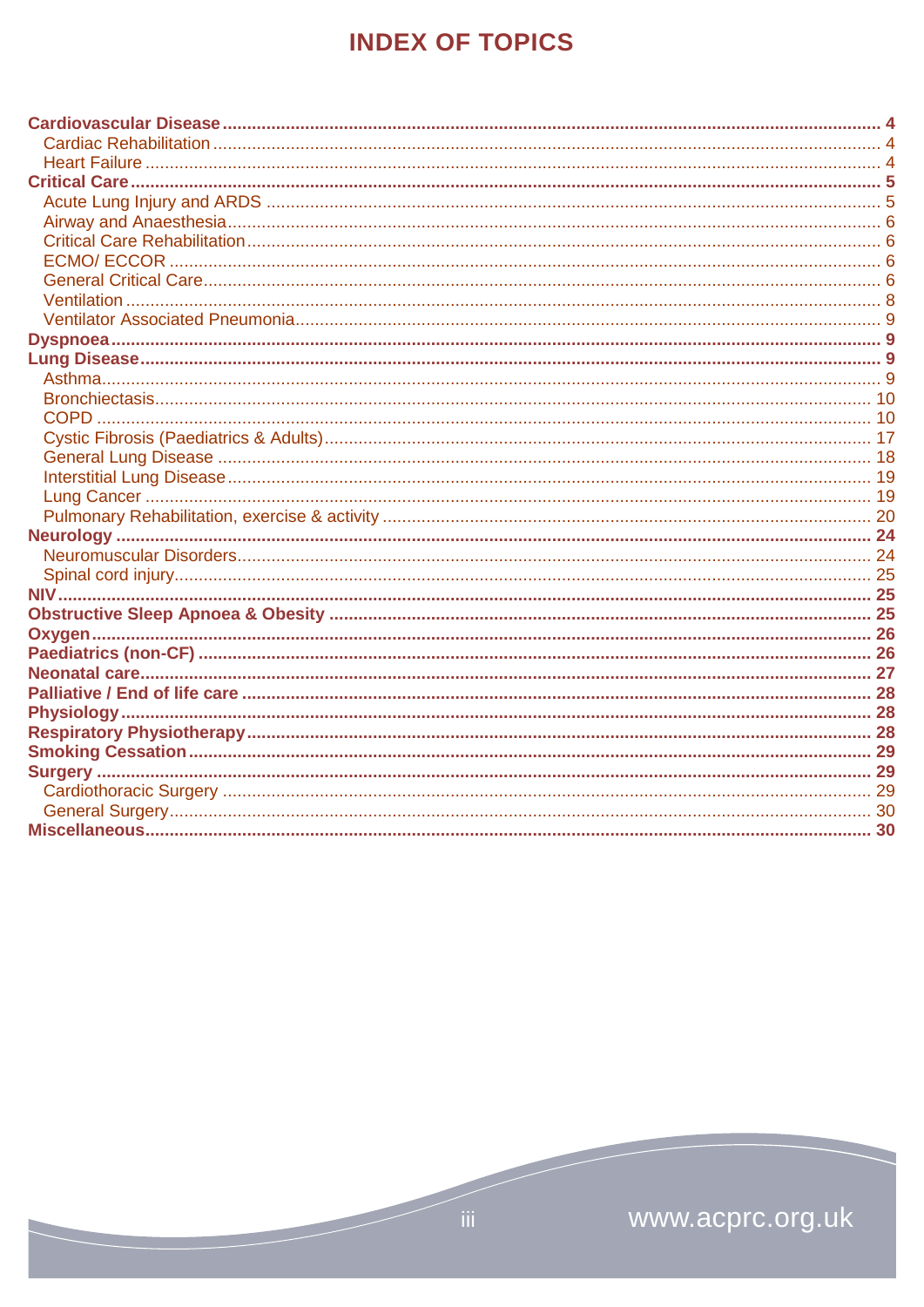# <span id="page-3-0"></span>**Cardiovascular Disease**

# <span id="page-3-1"></span>**Cardiac Rehabilitation**

ADSETT, J., HICKEY, A. et al. 2013. Implementing a community-based model of exercise training following cardiac, pulmonary, and heart failure rehabilitation. *Journal of Cardiopulmonary Rehabilitation & Prevention,* 33(4), 239–243. [Abstract](http://journals.lww.com/jcrjournal/Abstract/2013/07000/Implementing_a_Community_Based_Model_of_Exercise.7.aspx)

ÅHLUND, K., BÄCK, M. & SERNERT, N. 2013. Fear-avoidance beliefs and cardiac rehabilitation in patients with first-time myocardial infarction. *Journal of Rehabilitation Medicine,* 45(10), 1028- 1033.

[Full Text](http://www.medicaljournals.se/jrm/content/?doi=10.2340/16501977-1219&html=1)

SCALVINI, S., ZANELLI, E. et al. 2013. Home-based versus in-hospital cardiac rehabilitation after cardiac surgery: A nonrandomized controlled study. *Physical Therapy*, 93(8), 1073-1083. **[Abstract](http://ptjournal.apta.org/content/93/8/1073.abstract)** 

SHANMUGASEGARAM, S., PAUL M.D. et al. 2013.

Comparison of barriers to use of home- versus site-based cardiac rehabilitation. *Journal of Cardiopulmonary Rehabilitation & Prevention,* 33(5), 297 – 302. **[Abstract](http://journals.lww.com/jcrjournal/Abstract/2013/09000/A_Comparison_of_Barriers_to_Use_of_Home__Versus.5.aspx)** 

# <span id="page-3-2"></span>**Heart Failure**

ABED, H. S., WITTERT, G. A. et al. 2013. Effect of weight reduction and cardiometabolic risk factor management on symptom burden and severity in patients with atrial fibrillation: A randomized clinical trial. *JAMA,* 310(19), 2050-2060. [Abstract](http://www.ncbi.nlm.nih.gov/pubmed/24240932)

HOULE, J., VALERA, B. et al. 2013. Daily steps threshold to improve cardiovascular disease risk factors during the year after an acute coronary syndrome. *Cardiopulmonary Rehabilitation & Prevention,* 33(6), 406-410. **[Abstract](http://journals.lww.com/jcrjournal/Abstract/2013/11000/Daily_Steps_Threshold_to_Improve_Cardiovascular.9.aspx)** 

LAVIE, C., BERRA, K. & ROSS. A. 2013. Formal cardiac rehabilitation and exercise training programs in heart failure: Evidence for substantial clinical benefits.

*Journal of Cardiopulmonary Rehabilitation & Prevention*, 33(4), 209-211. **[Abstract](http://journals.lww.com/jcrjournal/Citation/2013/07000/Formal_Cardiac_Rehabilitation_and_Exercise.2.aspx)** 

MINASIAN, A., VAN DEN ELSHOUT, F. et al. 2013. COPD in chronic heart failure: Less common than previously thought? *Heart and Lung,* 42(5), 365-371. **[Abstract](http://www.sciencedirect.com/science/article/pii/S0147956313002422)** 

MÜLLEROVA, H., AGUSTI, A. et al. 2013. Cardiovascular comorbidity in COPD: systematic literature review. *Chest*, 144(4), 1163-1178. [Abstract](http://journal.publications.chestnet.org/article.aspx?articleID=1691932)

NYBERG, A., LINDSTRÖM, B. & WADELL, K. 2013.

Evidence for single-limb exercises on exercise capacity, quality of life, and dyspnea in patients with chronic obstructive pulmonary disease or chronic heart failure.

*Physical Therapy Reviews*, 18(3), 157-172. [Abstract](http://www.maneyonline.com/doi/abs/10.1179/1743288X13Y.0000000072?queryID=%24%7BresultBean.queryID%7D)

PEPERA, G., CARDOSO, F. et al. 2013 Predictors of shuttle walking test performance in patients with cardiovascular disease. *Physiotherapy,* 99 (4), 317-322. [Abstract](http://www.physiotherapyjournal.com/article/S0031-9406(13)00020-5/abstract)

ROCA, O., PÉREZ-TERÁN, P. et al. 2013. Patients with New York Heart Association class III heart failure may benefit with high flow nasal cannula supportive therapy: high flow nasal cannula in heart failure. *J Crit Care*, 28(5), 741-6. **[Abstract](http://www.ncbi.nlm.nih.gov/pubmed/?term=J+Crit+Care%2C+28(5)%3A741-6)** 

ROGERSON, M., MURPHY, B. et al. 2013. Physical inactivity at leisure and work: A 12- Month study of cardiac patients. *Journal of Cardiopulmonary Rehabilitation & Prevention,* 33(6), 385-395. **[Abstract](http://journals.lww.com/jcrjournal/Abstract/2013/11000/Physical_Inactivity_at_Leisure_and_Work__A.6.aspx)**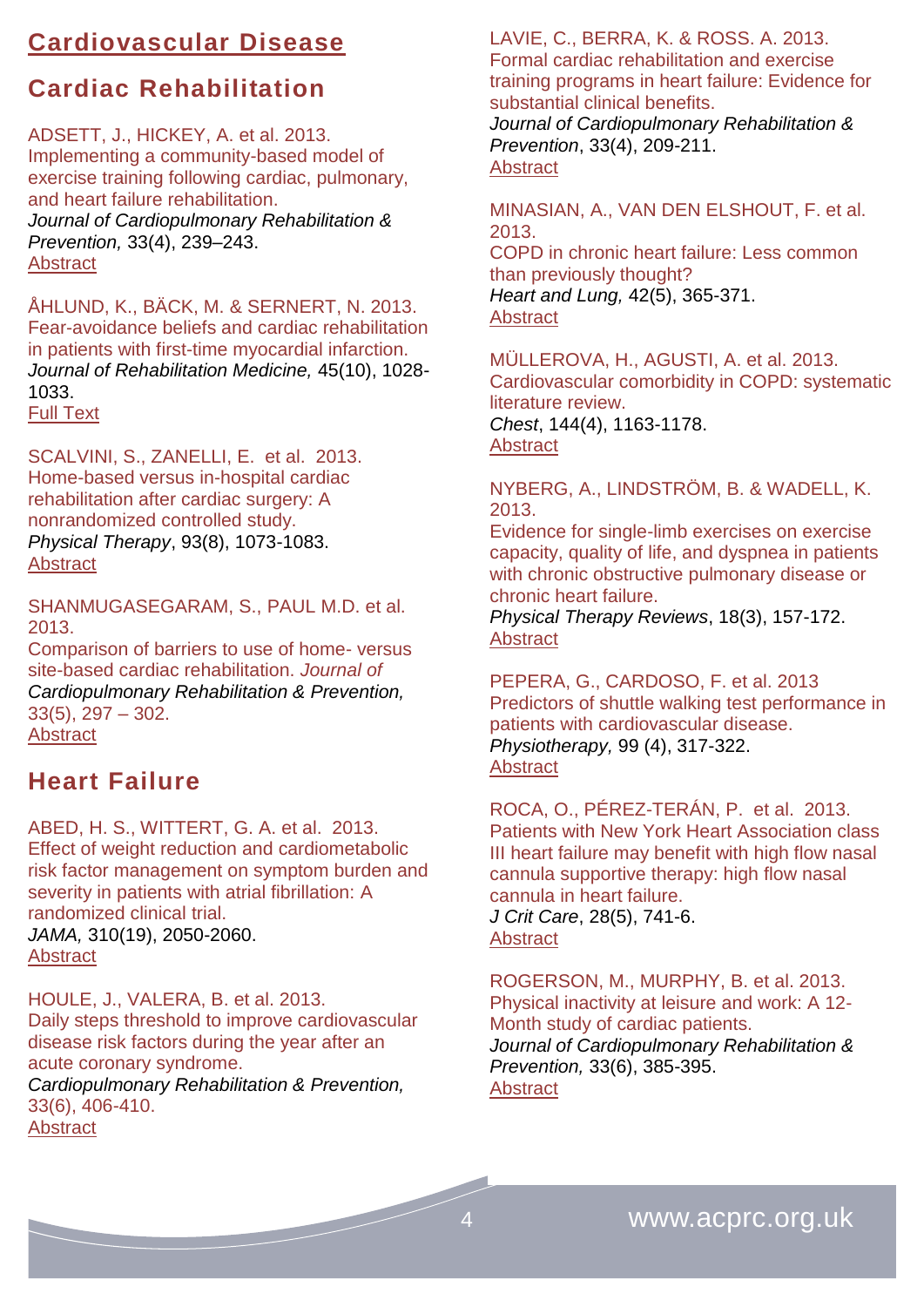#### SHAO, J.H., CHANG, A.M. et al. 2013.

A randomized controlled trial of self-management programme improves health-related outcomes of older people with heart failure.

*Journal of Advanced Nursing,* 69 (11), 2458-69. **[Abstract](http://www.ncbi.nlm.nih.gov/pubmed/?term=A+randomized+controlled+trial+of+self-management+programme+improves+health-related+outcomes+of+older+people+with+heart+failure.)** 

SMITH, B.M., PRINCE, M.R. et al. 2013. Impaired left ventricular filling in COPD and emphysema: Is It the heart or the lungs? The Multi-Ethnic Study of Atherosclerosis COPD Study. *Chest*, 144(4), 1143-115.

**[Abstract](http://journal.publications.chestnet.org/article.aspx?articleID=1697567)** 

#### WEGRZYNOWSKA-TEODORCZYK, K., RUDZINSKA, E. et al. 2013.

Distance covered during a six-minute walk test predicts long-term cardiovascular mortality and hospitalisation rates in men with systolic heart failure: an observational study.

*Journal of physiotherapy*, 59(3), 117-87. **[Abstract](http://www.ncbi.nlm.nih.gov/pubmed/23896333)** 

#### ZAFRIR, B. 2013.

Exercise training and rehabilitation in pulmonary arterial hypertension: Rationale and current data evaluation.

*Journal of Cardiopulmonary Rehabilitation & Prevention,* 33(5), 263-273. [Abstract](http://journals.lww.com/jcrjournal/Abstract/2013/09000/Exercise_Training_and_Rehabilitation_in_Pulmonary.1.aspx)

#### ZUBIN MASLOV, P., BRESKOVIC, T. ET AL. 2013.

Firing patterns of muscle sympathetic neurons during short-term use of continuous positive airway pressure in healthy subjects and in chronic heart failure patients.

*Respiratory Physiology & Neurobiology,* 187**,** 149-156.

**[Abstract](http://www.ncbi.nlm.nih.gov/pubmed/?term=zubin+firing+patterns)** 

# <span id="page-4-0"></span>**Critical Care**

# <span id="page-4-1"></span>**Acute Lung Injury and ARDS**

BIENVENU, O.J., WILLIAMS, J.B. et al. 2013. Posttraumatic stress disorder in survivors of acute lung injury: Evaluating the Impact of event scale-revised. *Chest*, 144(1), 24-31. **[Abstract](http://journal.publications.chestnet.org/article.aspx?articleID=1393098)** 

CORNEJO, R.A., DÍAZ, J.C. et al. 2013. Effects of prone positioning on lung protection in patients with acute respiratory distress syndrome.

*Am. J. Respir. Crit. Care Med.*, 188 (4), 440-448. **[Abstract](http://www.atsjournals.org/doi/abs/10.1164/rccm.201207-1279OC#.U2qFS_ldUjp)** 

DELLAMONICA, J., LEROLLE, N. et al. 2013. [Effect of different seated positions on lung](http://link.springer.com/article/10.1007/s00134-013-2827-x)  [volume and oxygenation in acute respiratory](http://link.springer.com/article/10.1007/s00134-013-2827-x)  [distress syndrome.](http://link.springer.com/article/10.1007/s00134-013-2827-x) *[Intensive Care Medicine](http://link.springer.com/journal/134)*, 3[9\(6\)](http://link.springer.com/journal/134/39/6/page/1), 1121-1127. [Abstract](http://icmjournal.esicm.org/journals/abstract.html?v=39&j=134&i=6&a=2827_10.1007_s00134-013-2827-x&doi=)

GATTINONI, L., TACCONE, P et al. 2013. Prone position in acute respiratory distress syndrome. Rationale, indications, and limits. *Am. J. Respir. Crit. Care Med.*, 188 (11), 1286- 1293.

#### **[Abstract](http://www.atsjournals.org/doi/abs/10.1164/rccm.201308-1532CI#.U2qFS_ldUjp)**

HERNU, R., WALLET, F. et al. 2013.

[An attempt to validate the modification of the](http://link.springer.com/article/10.1007/s00134-013-3122-6)  [American-European consensus definition of](http://link.springer.com/article/10.1007/s00134-013-3122-6)  [acute lung injury/acute respiratory distress](http://link.springer.com/article/10.1007/s00134-013-3122-6)  [syndrome by the Berlin definition in a university](http://link.springer.com/article/10.1007/s00134-013-3122-6)  [hospital.](http://link.springer.com/article/10.1007/s00134-013-3122-6)

*[Intensive Care Medicine](http://link.springer.com/journal/134)*, 39 [\(12\)](http://link.springer.com/journal/134/39/12/page/1), 2161-2170. [Abstract](http://icmjournal.esicm.org/journals/abstract.html?v=39&j=134&i=12&a=3122_10.1007_s00134-013-3122-6&doi=)

HESS, D.R., TAYLOR THOMPSON, B. & SLUTSKY, A.S. 2013

Update in acute respiratory distress syndrome and mechanical ventilation 2012. *Am. J. Respir. Crit. Care Med.*, 188 (3), 285-292. [Abstract](http://www.atsjournals.org/doi/abs/10.1164/rccm.201304-0786UP#.U2qFTPldUjp)

JOZWIAK, M., TEBOUL, J-L. et al. 2013. Beneficial hemodynamic effects of prone positioning in patients with acute respiratory distress syndrome. *Am. J. Respir. Crit. Care Med.*, 188, (12), 1428-

1433.

### **[Abstract](http://www.atsjournals.org/doi/abs/10.1164/rccm.201303-0593OC#.U2qFUPldUjp)**

MENDEZ-TELLEZ, P.A., DINGLAS, V.D. et al. 2013. Factors associated with timing of initiation of

physical therapy in patients with acute lung injury. *J Crit Care,* 28(6), 980-4. **[Abstract](http://www.ncbi.nlm.nih.gov/pubmed/?term=J+Crit+Care%2C+28(6)%3A980-4)**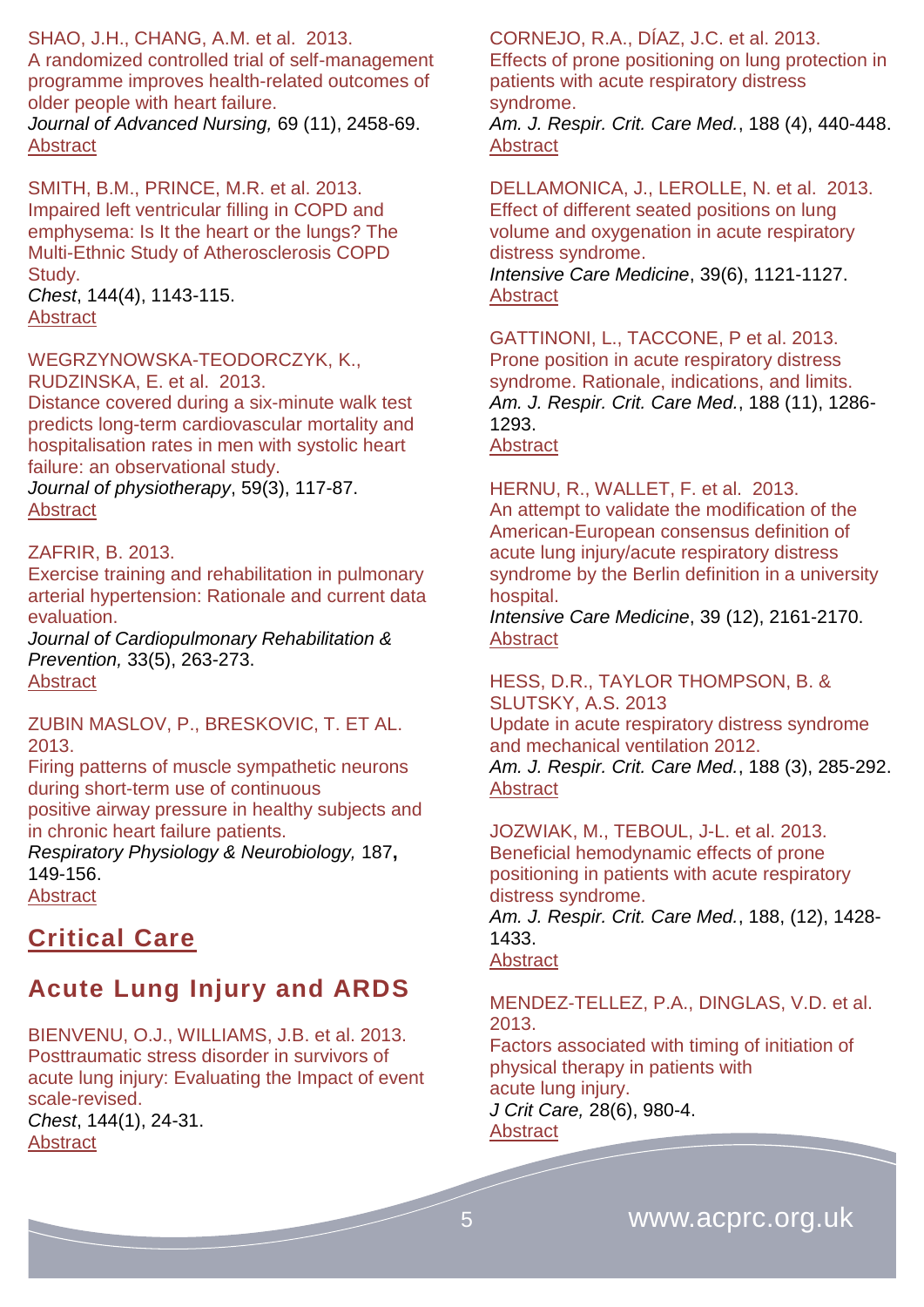SAWHENY, E., ELLIS, A.L. & KINASEWITZ, G.T. 2013. Iloprost improves gas exchange in patients with pulmonary hypertension and ARDS. *Chest*, 144(1), 55-62. **[Abstract](http://journal.publications.chestnet.org/article.aspx?articleID=1567238)** 

### <span id="page-5-0"></span>**Airway and Anaesthesia**

GORNALL, B.F., MYLES, P.S. et al. 2013. Measurement of quality of recovery using the QoR-40: a quantitative systematic review. *British Journal of Anaesthesia*, 111 (2), 161–169. **[Abstract](http://bja.oxfordjournals.org/content/111/2/161.abstract)** 

# <span id="page-5-1"></span>**Critical Care Rehabilitation**

AMIDEI, C. & M, SOLE, M. 2013. Physiological responses to passive exercise in adults receiving mechanical ventilation. *American Journal of Critical Care,* 22(4), 337- 348. **[Abstract](http://ajcc.aacnjournals.org/content/22/4/337.abstract)** 

CALVO-AYALA, E., KHAN, B.A. et al. 2013. Interventions to improve the physical function of ICU Survivors: A Systematic Review. *Chest*, 144 (5), 1469-1480. [Abstract](http://journal.publications.chestnet.org/article.aspx?articleID=1727081)

DENEHY, L., DE MORTON, N.A. et al. 2013. A physical function test for use in the Intensive Care Unit: Validity, responsiveness, and predictive utility of the physical function ICU Test (Scored).

*Physical Therapy*, 93(12), 1636-1645. **[Abstract](http://ptjournal.apta.org/content/93/12/1636.abstract)** 

ENGEL, H.J., TATEBE, S. et al. 2013. Physical therapist–established Intensive Care Unit early mobilization program: Quality improvement project for critical care at the University of California San Francisco Medical Center.

*Physical Therapy*, 93(7), 975-985. **[Abstract](http://ptjournal.apta.org/content/93/7/975.abstract)** 

ENGELS, P., BECKETT, A. et al. 2013. Physical rehabilitation of the critically ill trauma patient in the ICU. *Critical Care Medicine*, 41(7), 1790-1801. **[Abstract](http://www.ncbi.nlm.nih.gov/pubmed/23774338)** 

HILL, K., DENNIS, D.M. & PATMAN, S.M. 2013. Relationships between mortality, morbidity, and physical function in adults who survived a period of prolonged mechanical ventilation. *J Crit Care*, 28(4), 427-32. **[Abstract](http://www.ncbi.nlm.nih.gov/pubmed/?term=J+Crit+Care%2C+28(4)%3A427-32)** 

PUTHUCHEARY, Z, A., RAWAL, J. et al. 2013. Acute skeletal muscle wasting in critical illness. *JAMA,* 310(5), 1591-1600. [Abstract](http://www.ncbi.nlm.nih.gov/pubmed/24108501)

### <span id="page-5-2"></span>**ECMO/ ECCOR**

CROTTI, S., IOTTI, G.A. et al. 2013. Organ allocation waiting time during extracorporeal bridge to lung transplant affects outcomes. *Chest,* 144(3), 1018-1025. **[Abstract](http://journal.publications.chestnet.org/article.aspx?articleID=1679038)** 

POLITO, A., BARRETT, C.S. et al. 2013. [Neurologic complications in neonates supported](http://link.springer.com/article/10.1007/s00134-013-2985-x)  with extracorporeal membrane oxygenation. An [analysis of ELSO registry data.](http://link.springer.com/article/10.1007/s00134-013-2985-x) *[Intensive Care](http://link.springer.com/journal/134)* Medicine, 3[9\(9\)](http://link.springer.com/journal/134/39/9/page/1), 1594-1601. [Abstract](http://icmjournal.esicm.org/journals/abstract.html?v=39&j=134&i=9&a=2985_10.1007_s00134-013-2985-x&doi=)

VAN BERKEL, S., BINKHORST, M. et al. 2013. [Adapted ECMO criteria for newborns with](http://link.springer.com/article/10.1007/s00134-013-2907-y)  [persistent pulmonary hypertension after inhaled](http://link.springer.com/article/10.1007/s00134-013-2907-y)  [nitric oxide and/or high-frequency oscillatory](http://link.springer.com/article/10.1007/s00134-013-2907-y)  [ventilation.](http://link.springer.com/article/10.1007/s00134-013-2907-y) *[Intensive Care](http://link.springer.com/journal/134)* Medicine, 3[9\(6\)](http://link.springer.com/journal/134/39/6/page/1), 1113-1120.

**[Abstract](http://icmjournal.esicm.org/journals/abstract.html?v=39&j=134&i=6&a=2907_10.1007_s00134-013-2907-y&doi=)** 

ZAMPIERI, F.G., MENDES, P.V. et al. 2013 Extracorporeal membrane oxygenation for severe respiratory failure in adult patients: a systematic review and meta-analysis of current evidence. *J Crit Care*, 28(6), 998-1005. **[Abstract](http://www.ncbi.nlm.nih.gov/pubmed/?term=J+Crit+Care%2C+28(6)%3A998-1005.)** 

# <span id="page-5-3"></span>**General Critical Care**

BEACH, L., DENEHY, L & LEE, A. 2013 The efficacy of minitracheostomy for the management of sputum retention: a systematic review.

*Physiotherapy,* 99 (4), 271-277. **[Abstract](http://www.physiotherapyjournal.com/article/S0031-9406(13)00032-1/abstract)**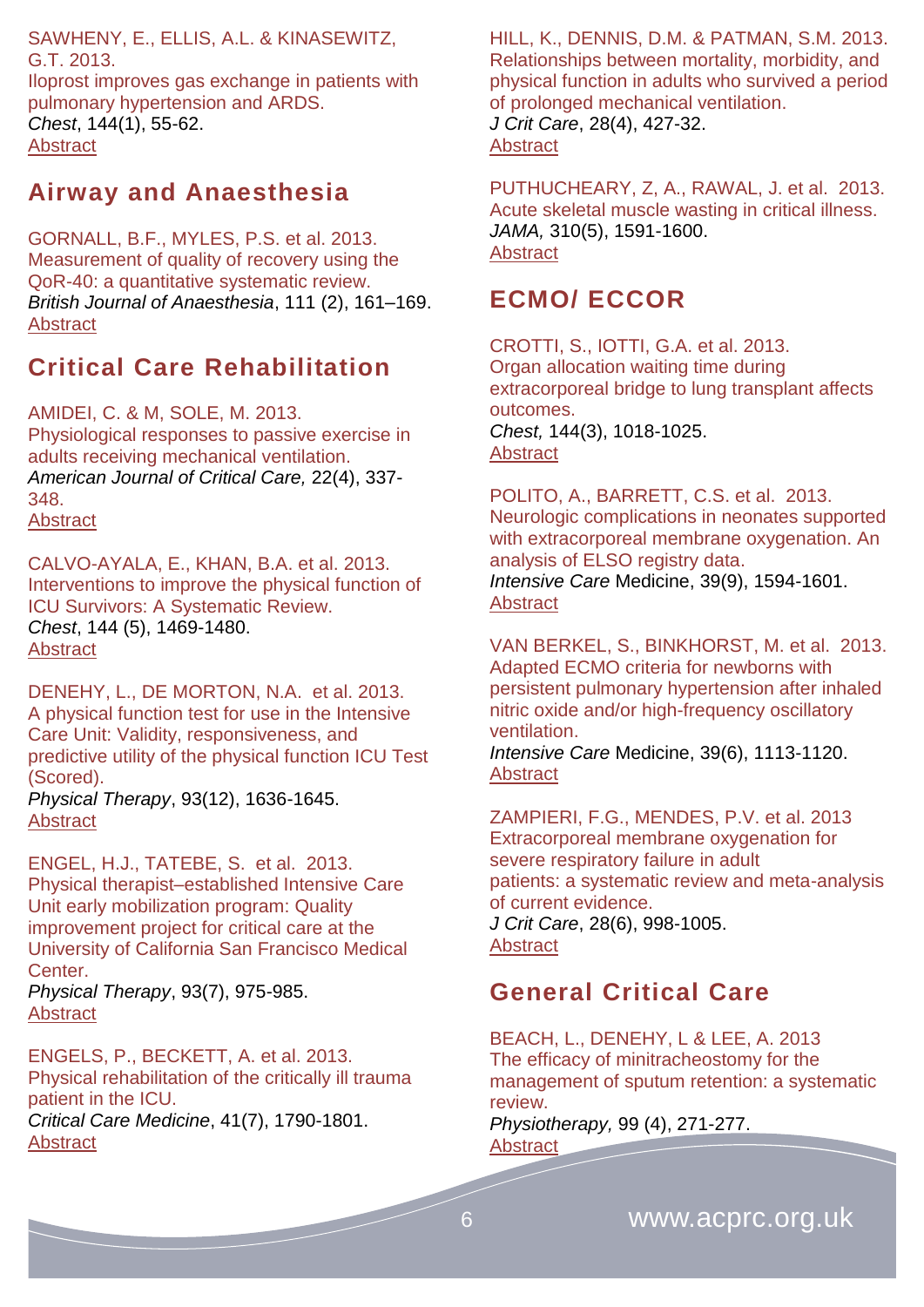#### CHANDLER, M. 2013.

Measurement of heat and moisture exchanger efficiency.

*Anaesthesia*, 68(9), 953-60. [Abstract](http://www.ncbi.nlm.nih.gov/pubmed/24047355)

CILLI, A., ERDEM, H.et al. 2013.

Community-acquired pneumonia in patients with chronic obstructive pulmonary disease requiring admission to the intensive care unit: risk factors for mortality.

*J Crit Care*, 28(6), 975-9. [Abstract](http://www.ncbi.nlm.nih.gov/pubmed/?term=J+Crit+Care%2C+28(6)%2C975-9)

#### DEMOULE, A., JUNG, B. ET AL. 2013.

Diaphragm dysfunction on admission to the Intensive Care Unit. Prevalence, risk factors, and prognostic impact—A prospective study. *Am. J. Respir. Crit. Care Med.*, 188 (2), 213-219. **[Abstract](http://www.atsjournals.org/doi/abs/10.1164/rccm.201209-1668OC#.U2qFT_ldUjp)** 

ELLIS, K.A., HOSSEINNEZHAD, A. et al. 2013. Prehospital management of evolving critical illness by the primary care provider. *Chest*, 144(4), 1216-1221. **[Abstract](http://journal.publications.chestnet.org/article.aspx?articleID=1698746)** 

GABLER, N.B., RATCLIFFE, S.J. et al. 2013. Mortality among patients admitted to strained Intensive Care Units. *Am. J. Respir. Crit. Care Med.*, 188 (7), 800-806. [Abstract](http://www.atsjournals.org/doi/abs/10.1164/rccm.201304-0622OC#.U2qFUPldUjp)

GARLAND, A. & CONNORS, A. 2013. Optimal timing of transfer out of the Intensive Care Unit.

*American Journal of Critical Care,* 22 (5), 390- 397. **[Abstract](http://ajcc.aacnjournals.org/content/22/5/390.abstract)** 

GÓMEZ, F. P., AMADO, V. M. et al. 2013.

Effect of nitric oxide inhalation on gas exchange in acute severe pneumonia. *Respiratory Physiology & Neurobiology,* 187**,**

157-163. **[Abstract](http://www.ncbi.nlm.nih.gov/pubmed/23537586)** 

HIROSE, T., SHIOZAKI, T. et al. 2013. The effect of electrical muscle stimulation on the prevention of disuse muscle atrophy in patients with consciousness disturbance in the intensive care unit. *J Crit Care*, 28(4), 536.e1-7. [Abstract](http://www.ncbi.nlm.nih.gov/pubmed/?term=J+Crit+Care%2C+28(4)%3A536.e1-7)

#### LANE, D., FERRI, M. et al. 2013.

A Systematic Review of Evidence-Informed Practices for Patient Care Rounds in the ICU. *Critical Care Medicine*, 41(8), 2015-2029. **[Abstract](http://www.ncbi.nlm.nih.gov/pubmed/23666096)** 

#### MANTHOUS, C.M. 2013.

Should we rescue patients with the death rattle? *Critical Care Medicine*, 41:10, 2430-2432. **[Abstract](http://journals.lww.com/ccmjournal/Citation/2013/10000/Should_We_Rescue_Patients_With_the_Death_Rattle_.19.aspx)** 

OLSON, D., MCNETT, M. et al. 2013.

Effects of nursing interventions on intracranial pressure.

*American Journal of Critical Care*, 22 (5), 431- 438.

[Abstract](http://ajcc.aacnjournals.org/content/22/5/431.abstract)

PARRY, S., BERNEY, S. et al. 2013. Electrical muscle stimulation in the intensive care setting: A systematic review. *Critical Care Medicine*, 41(10), 2406-2418. **[Abstract](http://journals.lww.com/ccmjournal/Abstract/2013/10000/Electrical_Muscle_Stimulation_in_the_Intensive.17.aspx)** 

RAHU, M., GRAP, M., COHN, J. et al. 2013. Facial expression as an indicator of pain in critically Ill intubated adults during endotracheal suctioning.

*American Journal of Critical Care,* 22(5), 412- 422.

**[Abstract](http://ajcc.aacnjournals.org/content/22/5/412.abstract)** 

SCHALLOM, M., TRICOMI, S., CHANG, Y. & METHENY, N. 2013. A pilot study of pepsin in tracheal and oral secretions. *American Journal of Critical Care,* 22(5), 408- 411. **[Abstract](http://ajcc.aacnjournals.org/content/22/5/408.abstract)** 

SCHWARZKOPF, D., BEHREND, S. et al. 2013. [Family satisfaction in the intensive care unit: a](http://link.springer.com/article/10.1007/s00134-013-2862-7)  [quantitative and qualitative analysis.](http://link.springer.com/article/10.1007/s00134-013-2862-7) *[Intensive Care Medicine](http://link.springer.com/journal/134)*, 3[9\(6\)](http://link.springer.com/journal/134/39/6/page/1), 1071-1079.

**[Abstract](http://icmjournal.esicm.org/journals/abstract.html?v=39&j=134&i=6&a=2862_10.1007_s00134-013-2862-7&doi=)** SHEKAR, K., DAVIES, A.R. et al. 2013. To ventilate, oscillate, or cannulate? *J Crit Care*, 28(5), 655-62. **[Abstract](http://www.ncbi.nlm.nih.gov/pubmed/?term=J+Crit+Care%2C+28(5)%3A655-62)**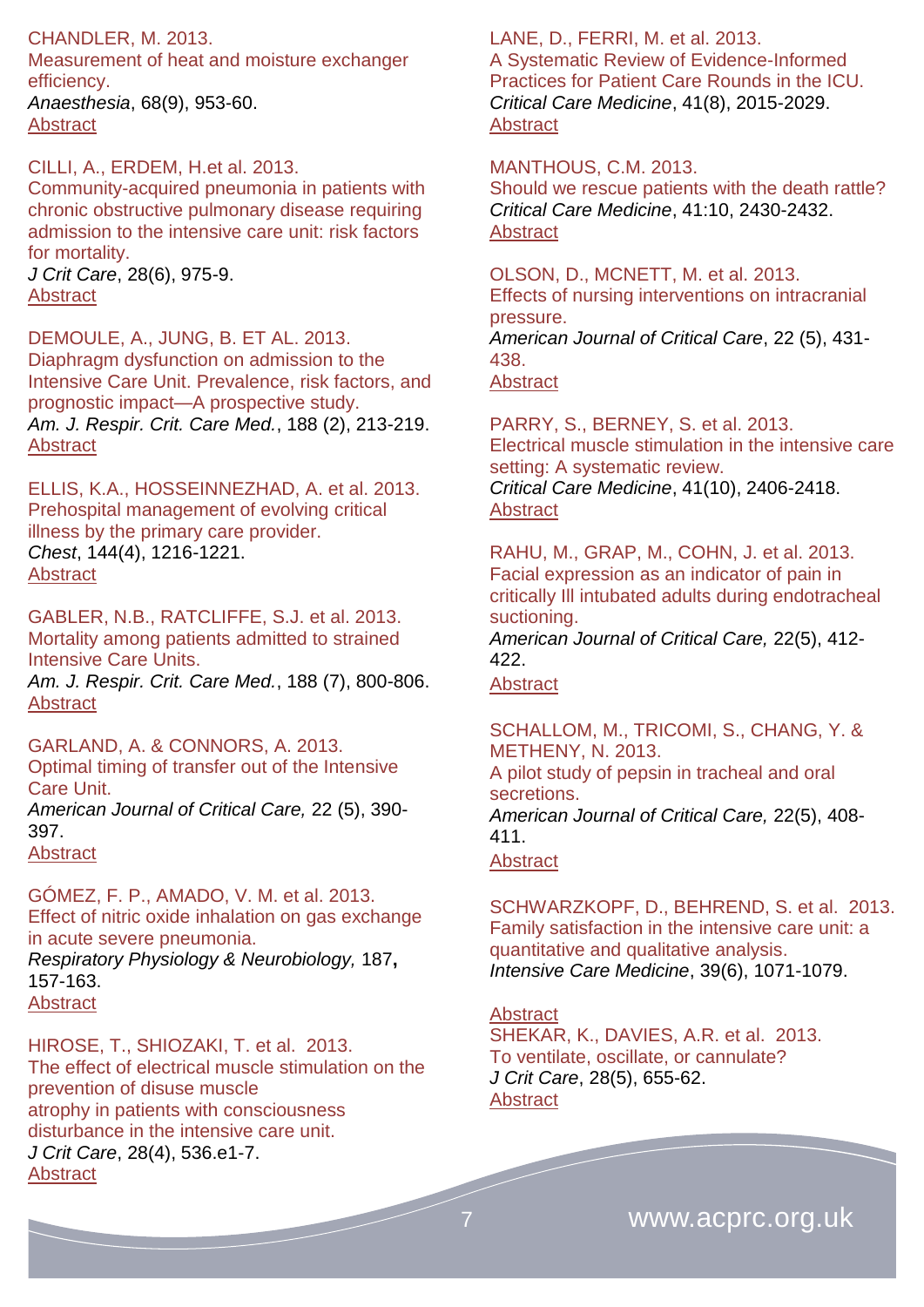SILVA, S., BIENDEL, C. et al. 2013. Usefulness of cardiothoracic chest ultrasound in the management of acute respiratory failure in critical care practice. *Chest*, 144(3), 859-865. **[Abstract](http://journal.publications.chestnet.org/article.aspx?articleID=1686272)** 

SOSSDORF, M., OTTO, G.P. et al. 2013. Potential effect of physiotherapeutic treatment on mortality rate in patients with severe sepsis and septic shock: a retrospective cohort analysis. *J Crit Care*, 28(6), 954-8. **[Abstract](http://www.ncbi.nlm.nih.gov/pubmed/?term=J+Crit+Care%2C28(6)%2C+954-8.)** 

STILLER, K. 2013. Physiotherapy in intensive care: An updated systematic review. *Chest*, 144(3), 825-847. [Abstract](http://journal.publications.chestnet.org/article.aspx?articleID=1692157)

TEN HAVE, E.C.M., NAP, R.E. & TULLEKEN, J.E. 2013. [Quality improvement of interdisciplinary rounds](http://link.springer.com/article/10.1007/s00134-013-3002-0)  [by leadership training based on essential quality](http://link.springer.com/article/10.1007/s00134-013-3002-0)  [indicators of the Interdisciplinary Rounds](http://link.springer.com/article/10.1007/s00134-013-3002-0)  [Assessment Scale.](http://link.springer.com/article/10.1007/s00134-013-3002-0)

*[Intensive Care](http://link.springer.com/journal/134)* Medicine, 3[9\(10\)](http://link.springer.com/journal/134/39/10/page/1), 1800-1807. [Abstract](http://icmjournal.esicm.org/journals/abstract.html?v=39&j=134&i=10&a=3002_10.1007_s00134-013-3002-0&doi=)

### <span id="page-7-0"></span>**Ventilation**

CHIN, J.H., LEE, E.H. et al. 2013. Positive end-expiratory pressure aggravates left ventricular diastolic relaxation further in patients with pre-existing relaxation abnormality. *British Journal of Anaesthesia*, 111 (3), 368–373. **[Abstract](http://bja.oxfordjournals.org/content/111/3/368.abstract)** 

CLARK, P.A. & LETTIERI, C.J. 2013. Clinical model for predicting prolonged mechanical ventilation. *J Crit Care*, 28(5), 880.e1-7. **[Abstract](http://www.ncbi.nlm.nih.gov/pubmed/?term=J+Crit+Care%2C+28(5)%3A880.e1-7)** 

EHRMANN, S., ROCHE-CAMPO, F. ET AL. 2013.

Aerosol therapy during mechanical ventilation: an international survey. *Intensive Care Medicine*, 39(6), 1048-1056.

**[Abstract](http://icmjournal.esicm.org/journals/abstract.html?v=39&j=134&i=6&a=2872_10.1007_s00134-013-2872-5&doi=)** 

#### GILSTRAP, D. & MACINTYRE, N. 2013. Patient–ventilator interactions. Implications for

clinical management.

*Am. J. Respir. Crit. Care Med.*, 188 (9), 1058- 1068. **[Abstract](http://www.atsjournals.org/doi/abs/10.1164/rccm.201212-2214CI#.U2qKmvldUjp)** 

HERNANDEZ, G., PEDROSA, A. et al. 2013 The effects of increasing effective airway diameter on weaning from mechanical ventilation in tracheostomized patients: a randomized controlled trial. *Intensive Care Medicine, 39(6), 1063-1070.* **[Abstract](http://icmjournal.esicm.org/journals/abstract.html?v=39&j=134&i=6&a=2870_10.1007_s00134-013-2870-7&doi=)** 

HUARINGA, A.J., WANG, A. et al. 2013. The Weaning Index as Predictor of Weaning Success. *J Intensive Care Med*, 28, 1369-374. [Abstract](http://jic.sagepub.com/content/28/6/369.abstract)

HWANG, J.Y., HAN, S.H. et al. 2013. Interrupting gel layer between Double cuffs prevents fluid leakage past tracheal tube cuffs. *British Journal of Anaesthesia*, 111 (3), 496–504. **[Abstract](http://bja.oxfordjournals.org/content/111/3/496.abstract)** 

KUMAR, G., MAJUMDAR, T. et al. 2013. Outcomes of morbidly obese patients receiving invasive mechanical ventilation: A nationwide analysis.

*Chest*, 144(1), 48-54. **[Abstract](http://journal.publications.chestnet.org/article.aspx?articleID=1559994)** 

LEMYZE, M., MALLAT, J. et al. 2013. Effects of sitting position and applied positive end-expiratory pressure on respiratory mechanics of critically ill obese patients receiving mechanical ventilation. *Critical Care Medicine*, 41:11, 2592-2599.

**[Abstract](http://www.ncbi.nlm.nih.gov/pubmed/?term=Effects+of+Sitting+Position+and+Applied+Positive+End-Expiratory+Pressure+on+Respiratory+Mechanics+of+Critically+Ill+Obese+Patients+Receiving+Mechanical+Ventilation.+Critical+Care+Medicine%2C+41%3A11%2C+2592-2599)** 

MAGILL, S., KLOMPAS, M. et al. 2013. Developing a new, national approach to surveillance for ventilator-associated events. *American Journal of Critical Care,* 22(6), 469- 473. **[Abstract](http://ajcc.aacnjournals.org/content/22/6/469.abstract)** 

8 www.acprc.org.uk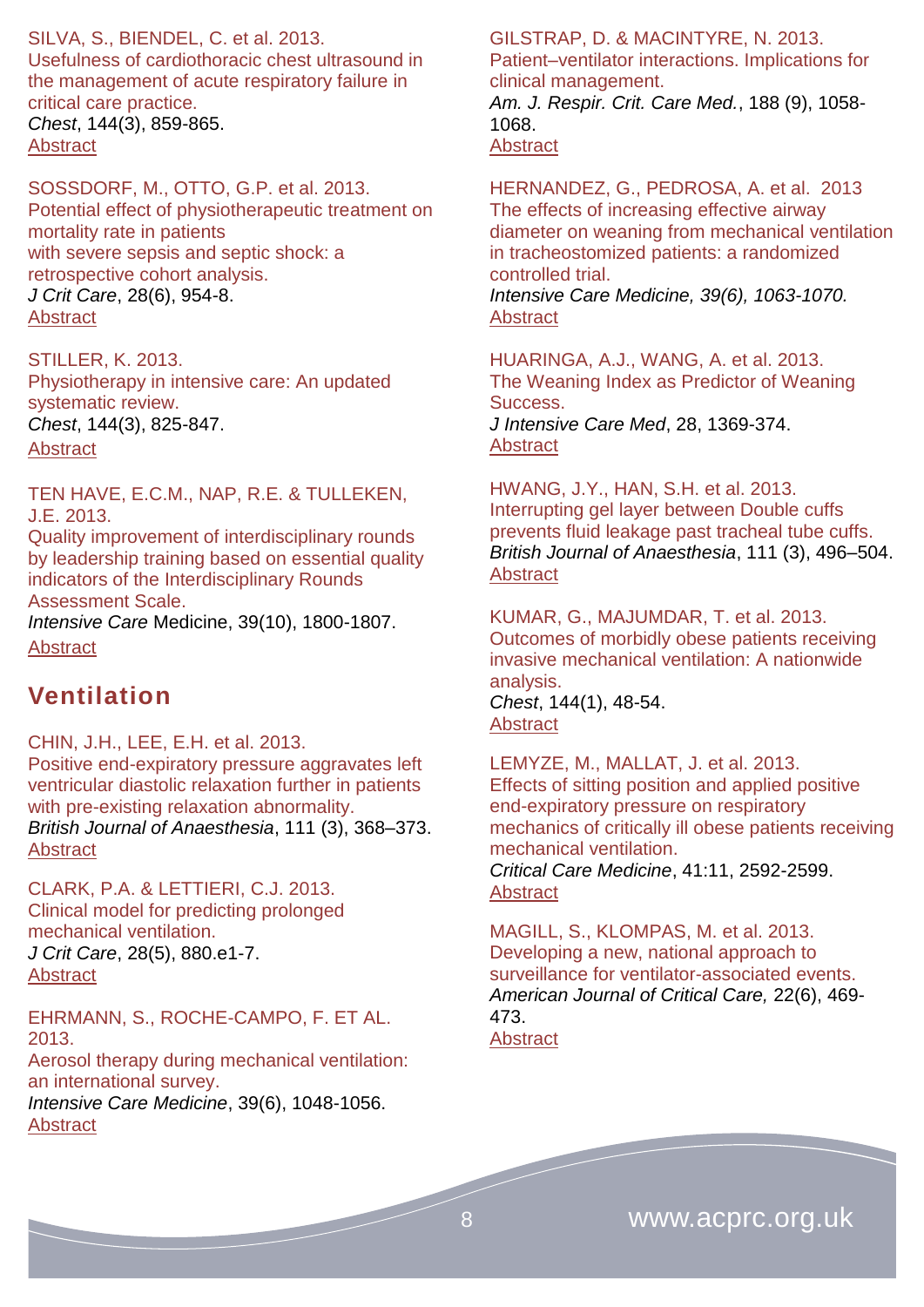MUSCEDERE, J., SINUFF, T. et al. 2013. The clinical impact and preventability of ventilator-associated conditions in critically ill patients who are mechanically ventilated. *Chest,* 144(5), 1453-1460. **[Abstract](http://journal.publications.chestnet.org/article.aspx?articleID=1736969)** 

NAKAHASHI, S., GANDO, S. et al. 2013. Effectiveness of end-expiratory lung volume measurements during the lung recruitment maneuver for patients with atelectasis. *J Crit Care*, 28(4), 534.e1-5. **[Abstract](http://www.ncbi.nlm.nih.gov/pubmed/?term=J+Crit+Care%2C+28(4)%3A534.e1-5.)** 

ROZE, H., REPUSSEAU, B. et al. 2013. Neuro-ventilatory efficiency during weaning from mechanical ventilation using neurally adjusted ventilatory assist.

*British Journal of Anaesthesia*, 111 (6), 955–960. **[Abstract](http://bja.oxfordjournals.org/content/111/6/955.abstract)** 

STEVENS, J.P. & HOWELL, M.D. 2013. Liberating brain-injured patients from mechanical ventilation. Learning from healthcare delivery science.

*Am. J. Respir. Crit. Care Med.*, 188, 8, 894-896. **[Abstract](http://www.atsjournals.org/doi/abs/10.1164/rccm.201308-1486ED#.U02Mn_ldUjo)** 

### <span id="page-8-0"></span>**Ventilator Associated Pneumonia**

PAPAZIAN, L., ROCH, A. et al. 2013. Effect of statin therapy on mortality in patients with Ventilator-Associated Pneumonia: A Randomized Clinical Trial. *JAMA,* 310(16), 1692-1700. **[Abstract](http://www.ncbi.nlm.nih.gov/pubmed/24108510)** 

### <span id="page-8-1"></span>**Dyspnoea**

GARCÍA, X., SIMON, P. et al. 2013. Noninvasive Assessment of Acute Dyspnea in the ED. *Chest,* 144(2), 610-615. **[Abstract](http://journal.publications.chestnet.org/article.aspx?articleID=1661160)** 

NYBERG, A., LINDSTRÖM, B. & WADELL, K. 2013.

Evidence for single-limb exercises on exercise capacity, quality of life, and dyspnea in patients with chronic obstructive pulmonary disease or chronic heart failure. *Physical Therapy Reviews*, 18(3), 157-172.

[Abstract](http://www.maneyonline.com/doi/abs/10.1179/1743288X13Y.0000000072?queryID=%24%7BresultBean.queryID%7D)

WADELL, K., WEBB, K.A., et al. 2013. Impact of pulmonary rehabilitation on the major dimensions of dyspnea in COPD. *Journal of Chronic Obstructive Pulmonary Disease,* 10(4), 425-435. **[Abstract](http://informahealthcare.com/doi/abs/10.3109/15412555.2012.758696)** 

### <span id="page-8-2"></span>**Lung Disease**

### <span id="page-8-3"></span>**Asthma**

ACUÑA-IZCARAY, A., SÁNCHEZ-ANGARITA, E. et al. 2013. Quality assessment of asthma clinical practice guidelines: A systematic appraisal. *Chest*, 144(2), 390-397. **[Abstract](http://journal.publications.chestnet.org/article.aspx?articleID=1656402)** 

AXELSSON, M. 2013. [Personality and reasons for not using asthma](http://www.sciencedirect.com/science/article/pii/S0147956313000162)  [medication in young adults.](http://www.sciencedirect.com/science/article/pii/S0147956313000162) *Heart and Lung,* 42(4), 241-246. **[Abstract](http://www.sciencedirect.com/science/article/pii/S0147956313000162)** 

BERNTSEN, S., CARLSEN, K.C.L. et al. 2013. Factors associated with aerobic fitness in adolescents with asthma. *Respiratory Medicine,* 107(8), 1164-1171. **[Abstract](http://www.resmedjournal.com/article/S0954-6111(13)00138-8/abstract)** 

DEKHUIJZEN, P.N.R., VINCKEN, W. et al. 2013.

Prescription of inhalers in asthma and COPD: Towards a rational, rapid and effective approach. *Respiratory Medicine,* 107(12), 1817-1821. [Abstract](http://www.resmedjournal.com/article/S0954-6111(13)00378-8/abstract)

JERNING, C., MARTINANDER, E. et al. 2013. Asthma and physical activity – A population based study results from the Swedish GA<sup>2</sup>LEN survey.

*Respiratory Medicine,* 107(11), 1651-1658. **[Abstract](http://www.resmedjournal.com/article/S0954-6111(13)00342-9/abstract)**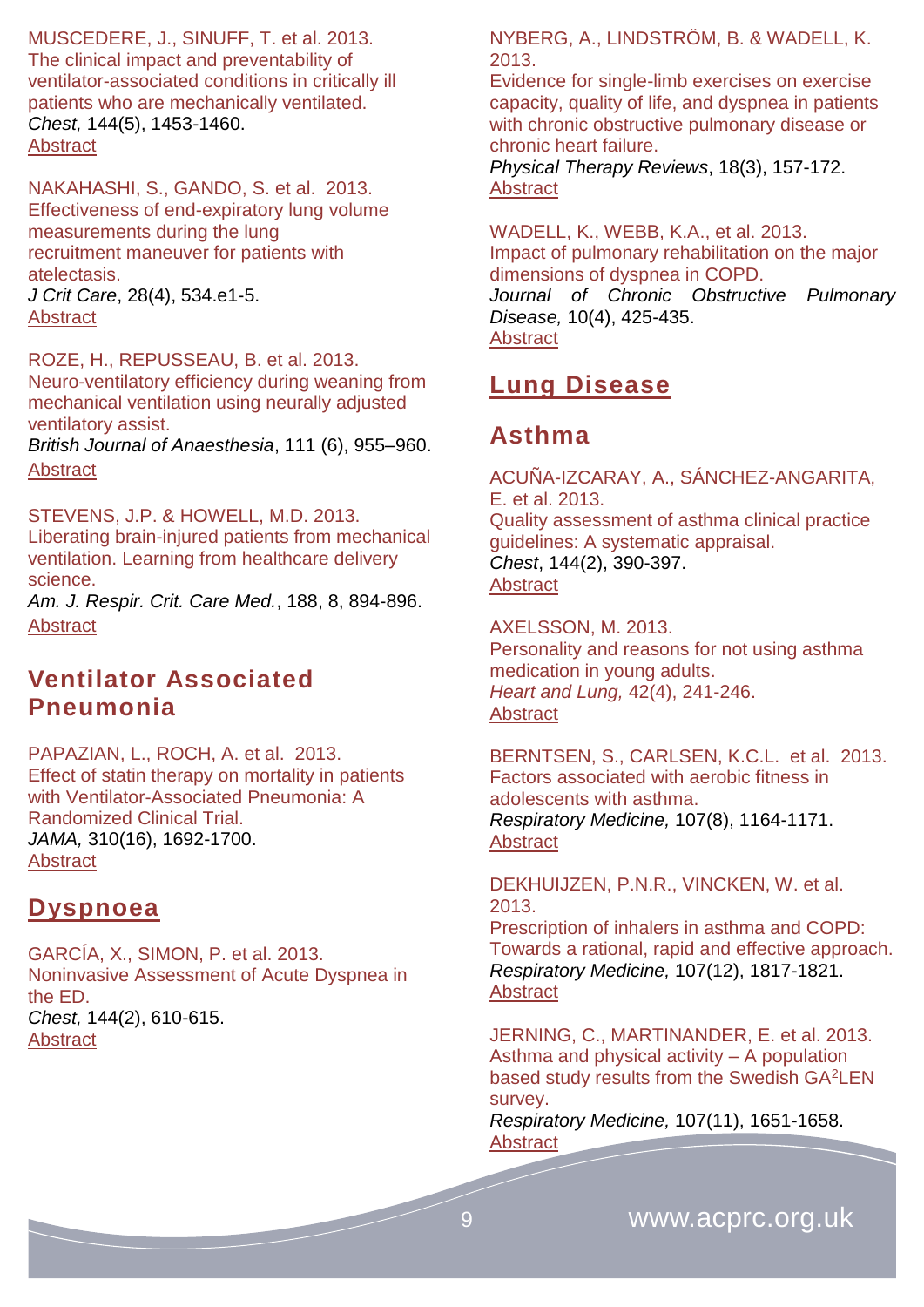MCKEEVER, T., HARRISON, T.W. et al. 2013. Inhaled corticosteroids and the risk of pneumonia in people with asthma: A Case-Control Study. *Chest*, 144(6), 1788-1794. **[Abstract](http://journal.publications.chestnet.org/article.aspx?articleID=1733331)** 

MIRABELLI, M.C., BEAVERS, S.F. et al. 2013. Age at asthma onset and subsequent asthma outcomes among adults with active asthma. *Respiratory Medicine,* 107(12), 1829-1836. [Abstract](http://www.resmedjournal.com/article/S0954-6111(13)00409-5/abstract)

PETSIOS, K., PRIFTIS, K. et al. 2013. Determinants of quality of life in children with asthma.

*Pediatric Pulmonology*, 48, 1171-1180. **[Abstract](http://onlinelibrary.wiley.com/doi/10.1002/ppul.22768/abstract)** 

SADATSAFAVI, M., FITZGERALD, M. et al. 2013.

Costs and health outcomes associated with primary vs secondary care after an asthmarelated hospitalization: A population-based study. *Chest*, 144(2), 428-435. **[Abstract](http://journal.publications.chestnet.org/article.aspx?articleID=1669366)** 

VON MUTIUS, E. & HARTERT, T. 2013. Update in Asthma 2012. *Am. J. Respir. Crit. Care Med.*, 188(2), 150-156. **[Abstract](http://www.atsjournals.org/doi/abs/10.1164/rccm.201303-0468UP#.U2qFTPldUjp)** 

WOODCOCK, A., BLEECKER, E.R. et al. 2013. Efficacy and safety of Fluticasone Furoate/Vilanterol compared with Fluticasone Propionate/Salmeterol combination in adult and adolescent patients with persistent asthma: A Randomized Trial. *Chest*, 144(4), 1222-1229.

[Abstract](http://journal.publications.chestnet.org/article.aspx?articleID=1710127)

### <span id="page-9-0"></span>**Bronchiectasis**

BILTON, D., DAVISKAS, E. et al. 2013. Phase 3 Randomized Study of the Efficacy and Safety of Inhaled Dry Powder Mannitol for the Symptomatic Treatment of Non-Cystic Fibrosis Bronchiectasis. *Chest*, 144(1), 215-225.

**[Abstract](http://journal.publications.chestnet.org/article.aspx?articleID=1654277)** 

IRVING, S.J., IVES, A. et al. 2013. Lung Clearance Index and High-Resolution Computed Tomography Scores in Primary Ciliary Dyskinesia. *Am. J. Respir. Crit. Care Med.*, Vol.188 (5), 545- 549. **[Abstract](http://www.atsjournals.org/doi/abs/10.1164/rccm.201304-0800OC#.U2qFUPldUjp)** 

MCSHANE, P.J., NAURECKAS, E.T. et al. 2013. Non–cystic fibrosis bronchiectasis. *Am. J. Respir. Crit. Care Med.*, 188 (6), 647-656. **[Abstract](http://www.atsjournals.org/doi/abs/10.1164/rccm.201303-0411CI#.U2qFT_ldUjp)** 

# <span id="page-9-1"></span>**COPD**

AFOLABI, G., STEVENS, R. et al. 2013. Development of a pulmonary rehabilitation service for people with COPD: A tiered model of integrated care. *Journal of Cardiopulmonary Rehabilitation & Prevention,* 33(5), 323-327. [Abstract](http://journals.lww.com/jcrjournal/Abstract/2013/11000/Association_Between_Peripheral_Muscle_Strength_and.2.aspx)

#### ALKHUJA ,S. 2013.

Physical activity in people with COPD, using the National Health and Nutrition Evaluation Survey (NHANES) dataset (2003–2006). *Heart and Lung*, 42(6), 483-484.

**[Abstract](http://www.sciencedirect.com/science/article/pii/S0147956313003038)** 

ANDERSSON, M., SLINDE, F., et al. 2013 [Physical activity level and its clinical correlates in](http://respiratory-research.com/content/14/1/128)  [chronic obstructive pulmonary disease: a cross](http://respiratory-research.com/content/14/1/128)[sectional study.](http://respiratory-research.com/content/14/1/128)

*Respiratory Research,* 14(128). [Abstract](http://respiratory-research.com/content/14/1/128/abstract)

ARGULA, R.G., STRANGE, C. et al. 2013. Baseline regional perfusion impacts exercise response to endobronchial valve therapy in advanced pulmonary emphysema. *Chest,* 144, (5), 1578-1586. **[Abstract](http://journal.publications.chestnet.org/article.aspx?articleID=1706922)** 

ATLANTIS, E., FAHEY, P. et al. 2013. Bidirectional associations between clinically relevant depression or anxiety and COPD: A systematic review and meta-analysis. *Chest*, 144(3), 766-777 **[Abstract](http://journal.publications.chestnet.org/article.aspx?articleID=1653975)**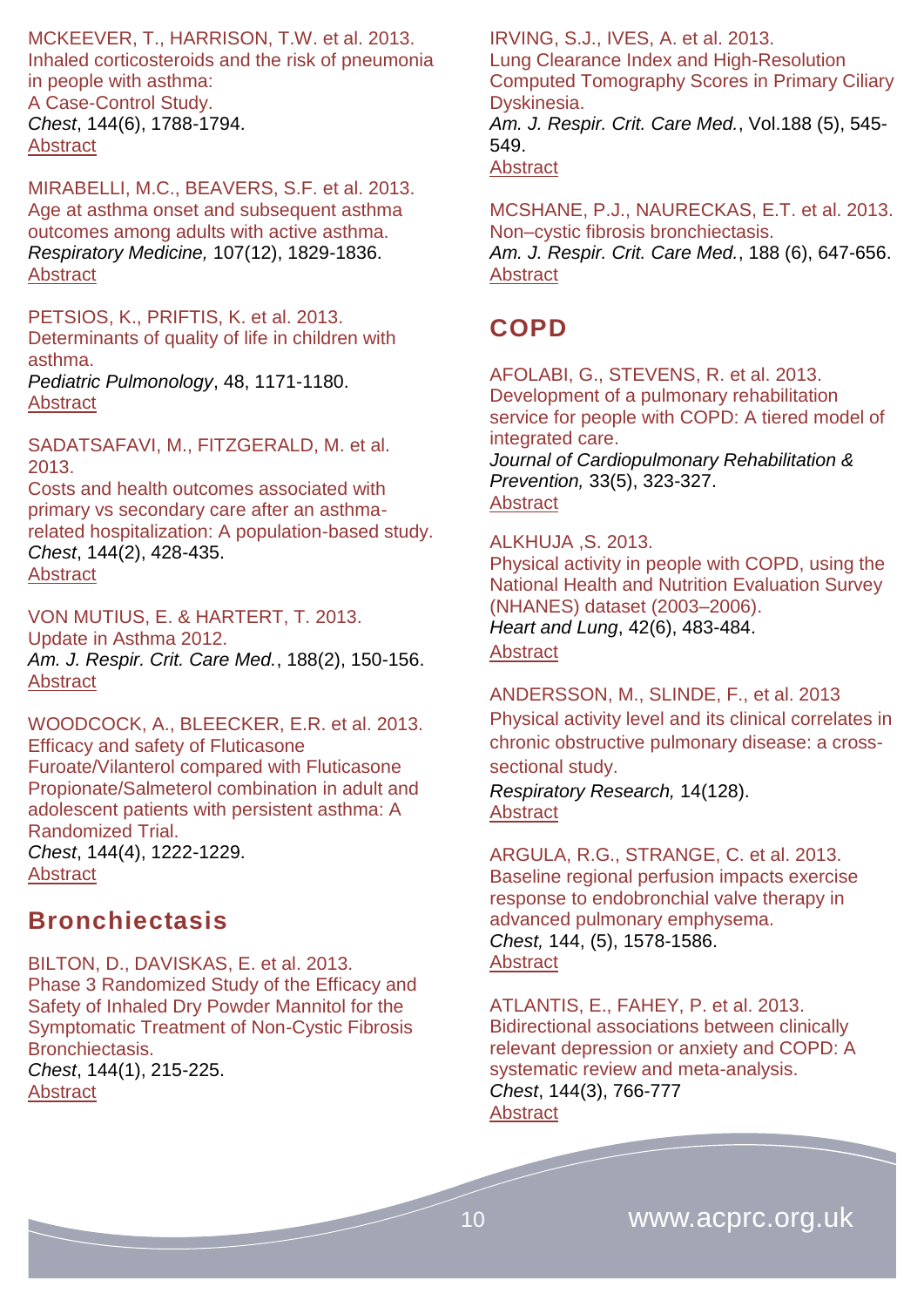ALTENBURG, W.A., BOSSENBROEK, L. 2013. Functional and psychological variables both affect daily physical activity in COPD: A structural equations model. *Respiratory Medicine,* 107(11), 1740-1747. **[Abstract](http://www.resmedjournal.com/article/S0954-6111(13)00214-X/abstract)** 

BEAUCHAMP, M.K., EVANS, R., JANAUDIS-FERREIRA, T. et al. 2013. Systematic review of supervised exercise programs after pulmonary rehabilitation in individuals with COPD. *Chest*, 144(4), 1124-1133. **[Abstract](http://journal.publications.chestnet.org/article.aspx?articleID=1653977)** 

BEAUCHAMP, M.K., FRANCELLA, S. et al. 2013.

A novel approach to long-term respiratory care: results of a community-based post-rehabilitation maintenance program in COPD.

*Respiratory Medicine,* 107(8), 1210-1216. **[Abstract](http://www.resmedjournal.com/article/S0954-6111(13)00163-7/abstract)** 

BEAUCHAMP, M.K., JANAUDIS-FERREIRA, T. et al. 2013.

A randomized controlled trial of balance training during pulmonary rehabilitation for individuals with COPD.

*Chest*, 144(6), 1803-1810. [Abstract](http://journal.publications.chestnet.org/article.aspx?articleID=1730538)

#### BEEH, K. M., GLAAB, T., et al. 2013.

Characterisation of [exacerbation risk and](http://respiratory-research.com/content/14/1/116)  [exacerbator phenotypes in the POET-COPD](http://respiratory-research.com/content/14/1/116)  [trial.](http://respiratory-research.com/content/14/1/116)

*Respiratory Research,* 14(116). **[Abstract](http://respiratory-research.com/content/14/1/116)** 

BEEKMAN, E., MESTERS, I. et al. 2013. Course length of 30 metres versus 10 metres has a significant influence on six-minute walk distance in patients with COPD: an experimental crossover study.

*Journal of physiotherapy*, 59(3), 169-76. [Abstract](http://www.ncbi.nlm.nih.gov/pubmed/23896332)

BEERNAERT, K., COHEN, J. et al. 2013. Referral to palliative care in COPD and other chronic diseases: A population-based study. *Respiratory Medicine,* 107(11), 1731-1739. [Abstract](http://www.resmedjournal.com/article/S0954-6111(13)00215-1/abstract)

BERTON, D., SILVEIRA, L. et al. 2013. Effectiveness of pulmonary rehabilitation in exercise capacity and quality of life in Chronic Obstructive Pulmonary Disease patients with and without global fat-free mass depletion. *Archives of Physical Medicine & Rehabilitation*, 94(8) 1607 – 1614.

#### **[Abstract](http://www.archives-pmr.org/article/S0003-9993(13)00129-9/abstract)**

BHATT, S.P. & DRANSFIELD, M.T. 2013. AECOPD: Acute Exacerbations of Chronic Obstructive Cardiopulmonary Disease? *Am. J. Respir. Crit. Care Med.*, 188, No.9, 1046- 1048. **[Abstract](http://www.atsjournals.org/doi/abs/10.1164/rccm.201309-1651ED#.U2qFTvldUjp)** 

BLANCO, I., SANTOS, S. et al. 2013. Sildenafil to improve respiratory rehabilitation outcomes in COPD: a controlled trial. *European Respiratory Journal,* 42, 982-992. **[Abstract](http://erj.ersjournals.com/content/42/4/982.abstract)** 

BOLTON, C.E., BEVAN-SMITH, E.F. et al. 2013. British Thoracic Society guideline on pulmonary rehabilitation in adults: accredited by NICE. *Thorax,* 68(s2):ii1-ii30*.* [Abstract](http://thorax.bmj.com/content/68/Suppl_2/ii1.extract)

BOLTON, C.E., SINGH, S.J. & WALKER, P.P. 2013.

Commentary: the British Thoracic Society guideline on pulmonary rehabilitation in adults. *Thorax,* 68(9):887-888*.* [Abstract](http://thorax.bmj.com/content/68/9/887.abstract)

BRYANT, J., MCDONALD, V. M., et al. 2013. [Improving medication adherence in chronic](http://respiratory-research.com/content/14/1/109)  [obstructive pulmonary disease: a systematic](http://respiratory-research.com/content/14/1/109)  [review.](http://respiratory-research.com/content/14/1/109)

*Respiratory Research,* 14(109). **[Abstract](http://respiratory-research.com/content/14/1/109/abstract)** 

CAMPO, G., GUASTAROBA, P. et al. 2013. Impact of COPD on long-term outcome after STsegment elevation myocardial infarction receiving primary percutaneous coronary intervention. *Chest*, 144(3), 750-757. [Abstract](http://journal.publications.chestnet.org/article.aspx?articleID=1568888)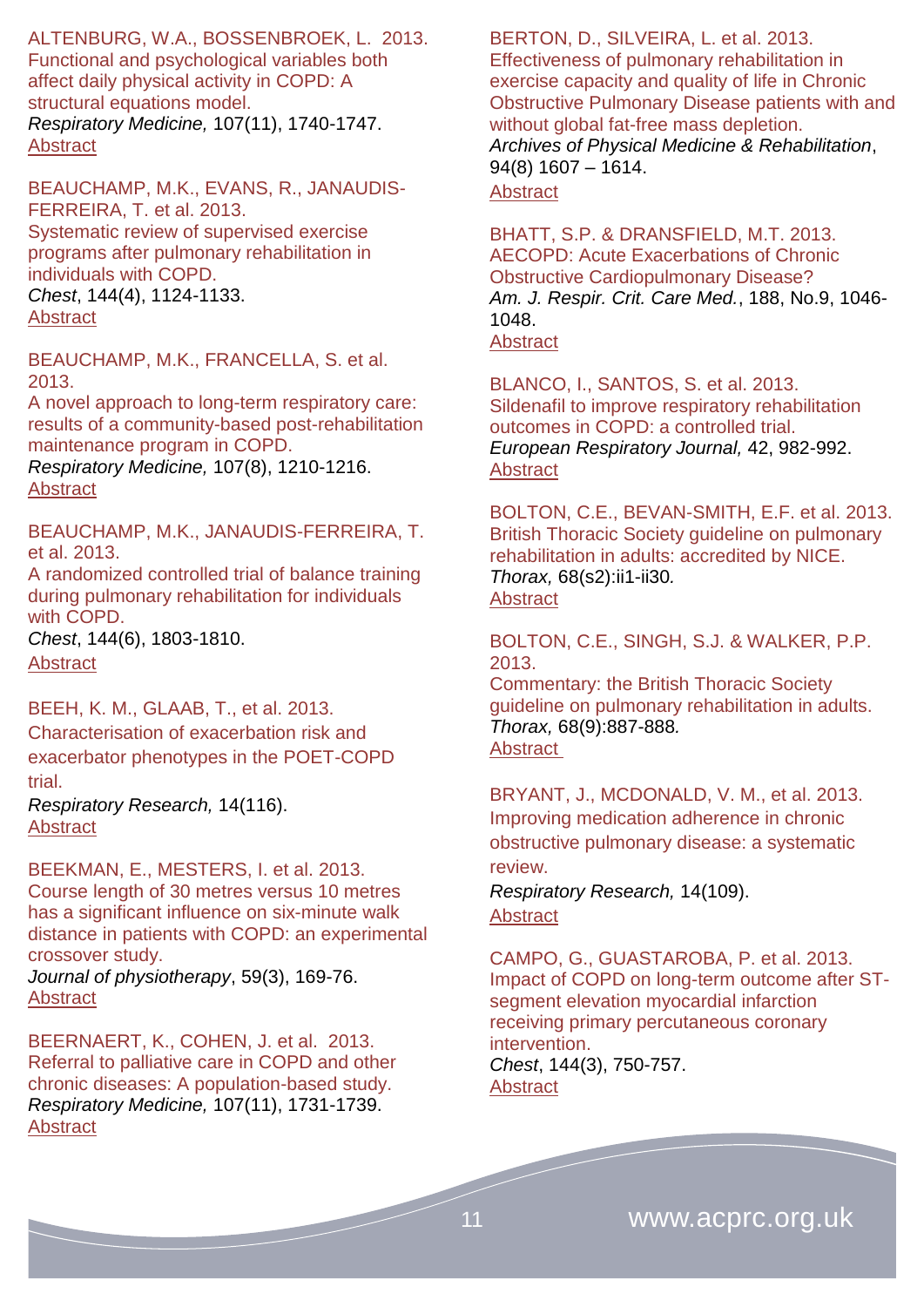CASTALDI, P.J., ESTÉPAR, R.S.J. et al. 2013. Distinct quantitative computed tomography emphysema patterns are associated with physiology and function in smokers. *Am. J. Respir. Crit. Care Med.*188 (9), 1083- 1090.

[Abstract](http://www.atsjournals.org/doi/abs/10.1164/rccm.201305-0873OC#.U2qFTPldUjp)

CHAPLIN, E.J., HOUCHEN, L. et al. 2013. Neuromuscular stimulation of quadriceps in patients hospitalised during an exacerbation of COPD: A comparison of low (35Hz) and high (50Hz) Frequencies.

*Physiotherapy Research International*, 18, (3), 148–156.

**[Abstract](http://www.ncbi.nlm.nih.gov/pubmed/23147984)** 

CILLI, A., ERDEM, H.et al. 2013.

Community-acquired pneumonia in patients with chronic obstructive pulmonary disease requiring admission to the intensive care unit: risk factors for mortality.

*J Crit Care*, 28(6), 975-9. [Abstract](http://www.ncbi.nlm.nih.gov/pubmed/?term=J+Crit+Care%2C+28(6)%2C975-9)

COOPER, C.B., CELLI, B.R. et al. 2013. Treadmill endurance during 2-Year treatment with tiotropium in patients with COPD: A randomized trial *Chest*, 144(2), 490-497. [Abstract](http://journal.publications.chestnet.org/article.aspx?articleID=1675562)

DAL CORSO, S., DE CAMARGO, A.A., et al. 2013.

A symptom-limited incremental step test determines maximum physiological responses in patients with chronic obstructive pulmonary disease.

*Respiratory Medicine,* 107(12), 1993-1999 **[Abstract](http://www.resmedjournal.com/article/S0954-6111(13)00225-4/abstract)** 

DATTA, D. & ZUWALLACK, R. 2013.

Measuring unsupported arm lifts as an outcome in pulmonary rehabilitation of chronic obstructive pulmonary disease patients.

*Chronic Respiratory Disease,* 10, 159-163. **[Abstract](http://www.ncbi.nlm.nih.gov/pubmed/?term=Measuring+unsupported+arm+lifts+as+an+outcome+in+pulmonary+rehabilitation+of+chronic+obstructive+pulmonary+disease+patients)** 

DEKHUIJZEN, P.N.R., VINCKEN, W. et al. 2013.

Prescription of inhalers in asthma and COPD: Towards a rational, rapid and effective approach. *Respiratory Medicine,* 107(12), 1817-1821. **[Abstract](http://www.resmedjournal.com/article/S0954-6111(13)00378-8/abstract)** 

DIAS, F.D., SAMPAIO, L.M.M. et al. 2013. [Home-based pulmonary rehabilitation in patients](https://www.dovepress.com/home-based-pulmonary-rehabilitation-in-patients-with-chronic-obstructi-peer-reviewed-article-COPD)  with chronic obstructive pulmonary disease: a [randomized clinical trial.](https://www.dovepress.com/home-based-pulmonary-rehabilitation-in-patients-with-chronic-obstructi-peer-reviewed-article-COPD) *International Journal of Chronic Obstructive* 

*Pulmonary Disease*, 8, 537-544. **[Abstract](https://www.dovepress.com/home-based-pulmonary-rehabilitation-in-patients-with-chronic-obstructi-peer-reviewed-article-COPD)** 

DODD, J.W., CHARLTON, R.A. et al. 2013. Cognitive Dysfunction in Patients Hospitalized With Acute Exacerbation of COPD *Chest*, 144(1), 119-127. [Abstract](http://journal.publications.chestnet.org/article.aspx?articleID=1559992)

DOLMAGE, T.E., JANAUDIS-FERREIRA, T.et al. 2013. Arm elevation and coordinated breathing strategies in patients with COPD *Chest*, 144(1), 128-135. **[Abstract](http://journal.publications.chestnet.org/article.aspx?articleID=1567240)** 

DONAIRE-GONZALEZ, D., GIMENO-SANTOS, E. et al. 2013. Physical activity in COPD patients: patterns and bouts. *European Respiratory Journal,* 42, 993-1002. [Abstract](http://erj.ersjournals.com/content/42/4/993.abstract)

DONALDSON, G. C., MULLEROVA, H., et al. 2013.

[Factors associated with change in exacerbation](http://respiratory-research.com/content/14/1/79)  [frequency in COPD.](http://respiratory-research.com/content/14/1/79)

*Respiratory Research*, 14(79). **[Abstract](http://respiratory-research.com/content/14/1/79/abstract)** 

FINK, J.B., COLICE, G.L. & HODDER, R. 2013. Inhaler Devices for Patients with COPD. *Journal of Chronic Obstructive Pulmonary Disease,* 10(4), 523-535. **[Abstract](http://informahealthcare.com/doi/abs/10.3109/15412555.2012.761960)**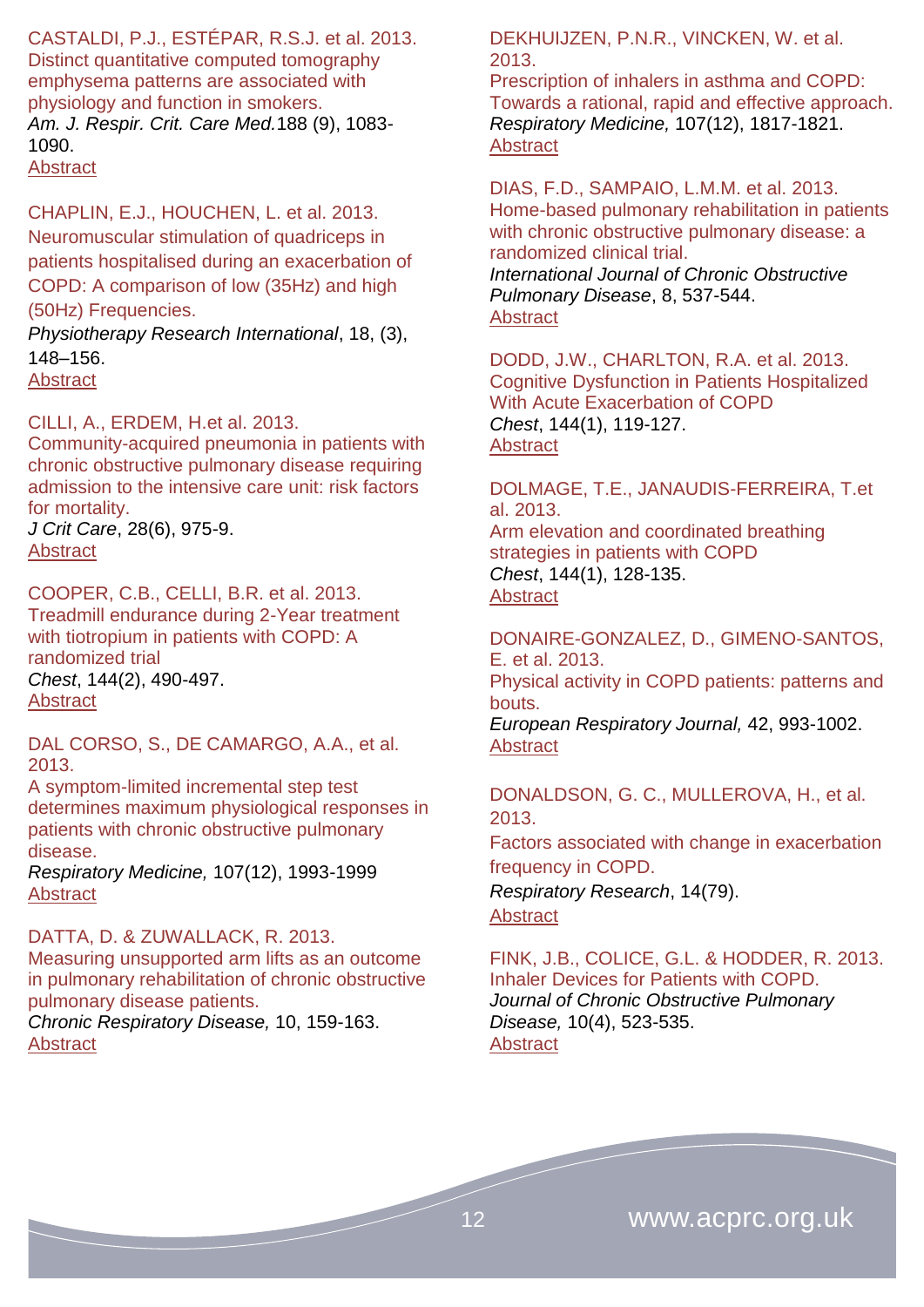GARVEY, C., FULLWOOD, M. & RIGLER, J. 2013.

Pulmonary rehabilitation exercise prescription in chronic obstructive lung disease: US survey and review of guidelines and clinical practices. *Journal of Cardiopulmonary Rehabilitation & Prevention,* 33(5), 314-322. [Abstract](http://journals.lww.com/jcrjournal/Abstract/2013/09000/Pulmonary_Rehabilitation_Exercise_Prescription_in.8.aspx)

GUO, Y., GOSKER, H.R. et al. 2013. Autophagy in Locomotor Muscles of Patients with Chronic Obstructive Pulmonary Disease. *Am. J. Respir. Crit. Care Med.*, 188 (11), 1313- 1320. **[Abstract](http://www.atsjournals.org/doi/abs/10.1164/rccm.201304-0732OC#.U2qFUPldUjp)** 

HAN, M.L.K. & CRINER, G.J. 2013. Update in Chronic Obstructive Pulmonary Disease 2012. *Am. J. Respir. Crit. Care Med.*, 188(1), 29-34. **[Abstract](http://www.atsjournals.org/doi/abs/10.1164/rccm.201302-0319UP#.U2qFTPldUjp)** 

HARTMAN, J. E., BOEZEN, H.M. et al. 2013. Physical and psychosocial factors associated with physical activity in patients with chronic obstructive pulmonary disease. *Archives of Physical Medicine and Rehabilitation*, 94(12) 2396 - 2402.e7.

**[Abstract](http://www.archives-pmr.org/article/S0003-9993(13)00533-9/abstract)** 

HOISETH, A.D., OMLAND, T. et al. 2013. [Standardized evaluation of lung congestion](https://www.dovepress.com/standardized-evaluation-of-lung-congestion-during-copd-exacerbation-be-peer-reviewed-article-COPD)  [during COPD exacerbation better identifies](https://www.dovepress.com/standardized-evaluation-of-lung-congestion-during-copd-exacerbation-be-peer-reviewed-article-COPD)  [patients at risk of dying.](https://www.dovepress.com/standardized-evaluation-of-lung-congestion-during-copd-exacerbation-be-peer-reviewed-article-COPD) *International Journal of Chronic Obstructive Pulmonary Disease,*8, 621-629. [Abstract](https://www.dovepress.com/standardized-evaluation-of-lung-congestion-during-copd-exacerbation-be-peer-reviewed-article-COPD)

HOLLAND, A. 2013. Telehealth reduces hospital admission rates in patients with COPD. *Journal of physiotherapy*, 59(2), 129. **[Abstract](http://www.ncbi.nlm.nih.gov/pubmed/23663801)** 

HUA, D.-M., LIANG, Y.-H. et al. 2013. Use of twitch mouth pressure to assess diaphragm strength in patients with chronic obstructive pulmonary disease. *Respiratory Physiology & Neurobiology,* 187**,** 211-216. **[Abstract](http://www.ncbi.nlm.nih.gov/pubmed/?term=hua+twitch+mouth)** 

INGEBRIGTSEN, T.S., MAROTT, J.L. et al. 2013.

Characteristics of undertreatment in COPD in the general population. *Chest,* 144(6), 1811-1818.

**[Abstract](http://journal.publications.chestnet.org/article.aspx?articleID=1733329)** 

JANSON, C., LARSSON, K. et al. 2013. Pneumonia and pneumonia related mortality in patients with COPD treated with fixed combinations of inhaled corticosteroid and long acting ß2 agonist: observational matched cohort study (PATHOS).

*British Medical Journal*, 346: f3306. **[Abstract](http://www.bmj.com/content/346/bmj.f3306?view=long&pmid=23719639)** 

JANSON, C., MARKS, G. et al. 2013. The impact of COPD on health status: findings from the BOLD study. *European Respiratory Journal,* 42, 1472-148.

[PDF](http://erj.ersjournals.com/content/42/6/1472.full.pdf+html)

JOHANNESSEN, A., NILSEN, R.M. et al. 2013. Comparison of 2011 and 2007 Global Initiative for Chronic Obstructive Lung Disease Guidelines for predicting mortality and hospitalization. *Am. J. Respir. Crit. Care Med.*, 188(1), 51-59. **[Abstract](http://www.atsjournals.org/doi/abs/10.1164/rccm.201212-2276OC#.U2qFUPldUjp)** 

JOHNSTON, N.W., LAMBERT, K., et al. 2013. Detection of COPD exacerbations and compliance with patient-reported daily symptom diaries using a smartphone-based information system.

*Chest*, 144(2), 507-514. **[Abstract](http://journal.publications.chestnet.org/article.aspx?articleID=1669589)** 

JONES, A. 2013. Sun-style T'ai Chi improves walking endurance and health-related quality of life in people with COPD. *Journal of physiotherapy*, 59(4), 273.

**[Abstract](http://www.ncbi.nlm.nih.gov/pubmed/24287224)** 

JONES, S.E., KON, S.S.C. et al. 2013. The five-repetition sit-to-stand test as a functional outcome measure in COPD. *Thorax,* 68(11), 1015-1020. **[Abstract](http://thorax.bmj.com/content/68/11/1015.abstract)**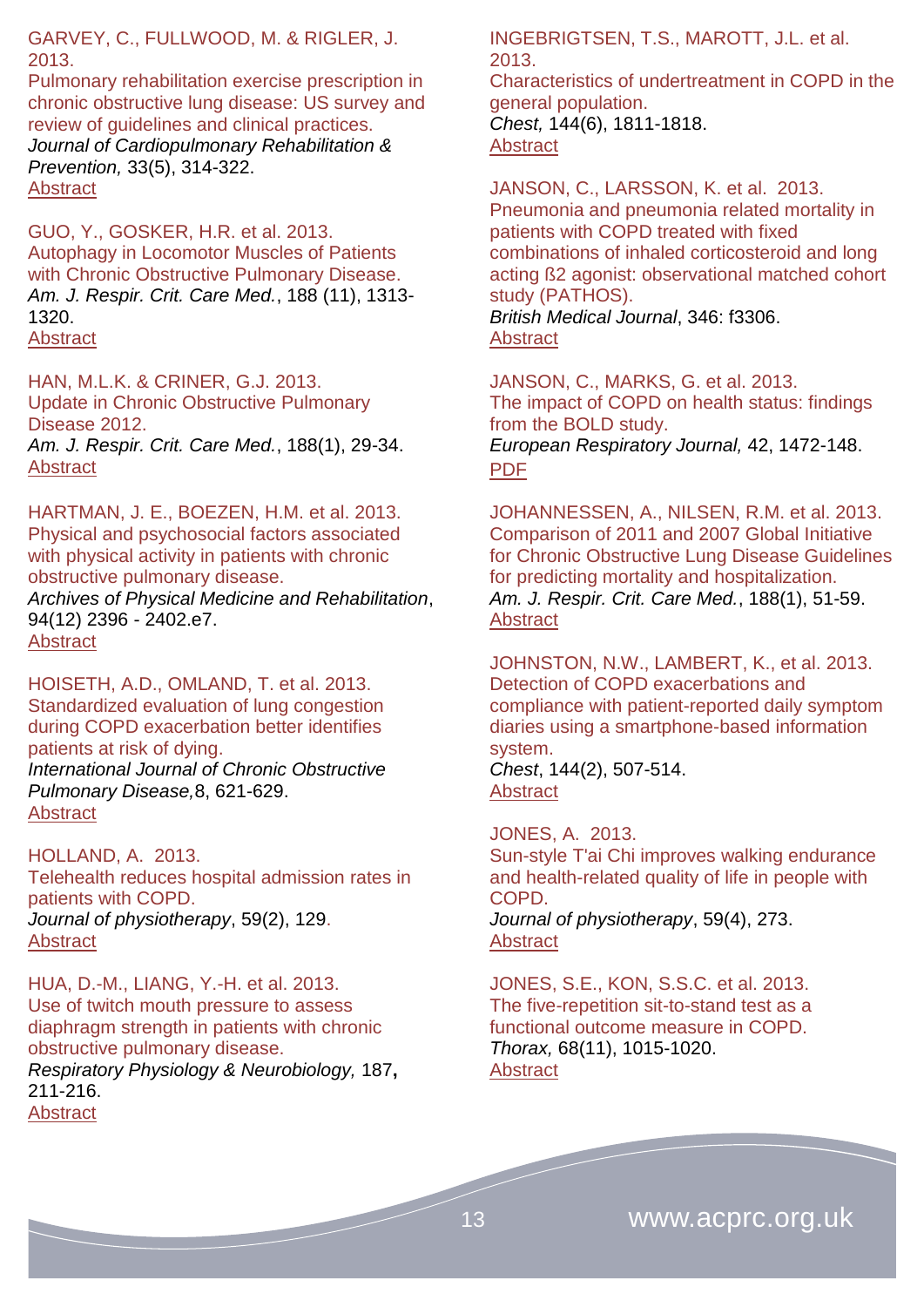JONES, T.E., SOUTHCOTT, A. & HOMAN, S. 2013.

[Drugs potentially affecting the extent of airways](https://www.dovepress.com/drugs-potentially-affecting-the-extent-of-airways-reversibility-on-pul-peer-reviewed-article-COPD)  [reversibility on pulmonary function testing are](https://www.dovepress.com/drugs-potentially-affecting-the-extent-of-airways-reversibility-on-pul-peer-reviewed-article-COPD)  [frequently consumed despite guidelines.](https://www.dovepress.com/drugs-potentially-affecting-the-extent-of-airways-reversibility-on-pul-peer-reviewed-article-COPD) *International Journal of Chronic Obstructive Pulmonary Disease*, 8, 383-388. [Abstract](https://www.dovepress.com/drugs-potentially-affecting-the-extent-of-airways-reversibility-on-pul-peer-reviewed-article-COPD)

KIM, V., STERNBERS, A.L. et al. 2013. Severe chronic bronchitis in advanced emphysema increases mortality and hospitalizations. *Journal of Chronic Obstructive Pulmonary Disease*, 10(6), 667-678.

**[Abstract](http://informahealthcare.com/doi/abs/10.3109/15412555.2013.827166)** 

KLIJN, P., VAN KEIMPEMA, A. ET AL. 2013. Nonlinear exercise training in advanced chronic obstructive pulmonary disease is superior to traditional exercise training. A randomized trial *Am. J. Respir. Crit. Care Med.*, 188(2), 193-200. **[Abstract](http://www.atsjournals.org/doi/abs/10.1164/rccm.201210-1829OC#.U2qFS_ldUjp)** 

KOUTSOKERA, A., KOSTIKAS, K. et al. 2013. [Pulmonary biomarkers in COPD exacerbations:](http://respiratory-research.com/content/14/1/111)  [a systematic review.](http://respiratory-research.com/content/14/1/111)

*Respiratory Research,* 14(111). [Abstract](http://respiratory-research.com/content/14/1/111/abstract)

KON, S., PATEL, M. et al. 2013. Reliability and validity of 4-metre gait speed in COPD.

*European Respiratory Journal,* 42, 333-340. [Abstract](http://erj.ersjournals.com/content/42/2/333.abstract)

LAHOUSSE, L., VERNOOIJ, M.W. et al. 2013. Chronic obstructive pulmonary disease and cerebral microbleeds. The Rotterdam study. *Am. J. Respir. Crit. Care Med.*, 188 (7), 783-788. **[Abstract](http://www.atsjournals.org/doi/abs/10.1164/rccm.201303-0455OC#.U2qFTPldUjp)** 

LEE, H., YOON, J et al. 2013.

The effects of personal resources and coping strategies on depression and anxiety in patients with chronic obstructive pulmonary disease. *Heart and Lung,* 42(6), 473-479. **[Abstract](http://www.sciencedirect.com/science/article/pii/S0147956313002495)** 

LUI, S.X., LEE, M.C. et al. 2013. Economic assessment of home-based COPD

management programs. *Journal of Chronic Obstructive Pulmonary Disease,* 10(6), 640-649. **[Abstract](http://informahealthcare.com/doi/abs/10.3109/15412555.2013.813447)** 

LUTHY, C., CEDRASCHI C. et al. 2013. Perception of chronic respiratory impairment in patients' drawings. *Journal of Rehabilitation Medicine,* 45(7), 694- 700. [Full Text](http://www.medicaljournals.se/jrm/content/?doi=10.2340/16501977-1179&html=1)

MANNINO, D.M., DIAZ-GUZMAN, E. & POSPISIL, J. 2013. A New Approach to Classification of Disease Severity and Progression of COPD *Chest*, 144(4), 1179-1185. **[Abstract](http://journal.publications.chestnet.org/article.aspx?articleID=1661165)** 

MAURI, T., BELLANI, G. et al. 2013. Regional distribution of air trapping in chronic obstructive pulmonary disease. *Am. J. Respir. Crit. Care Med.*, 188, (12), 1466- 1467. [Abstract](http://www.atsjournals.org/doi/abs/10.1164/rccm.201303-0463IM#.U2qFTPldUjp)

McCARTHY, C., BRENNAN, J.R. et al. 2013. [Use of a care bundle in the emergency](https://www.dovepress.com/use-of-a-care-bundle-in-the-emergency-department-for-acute-exacerbatio-peer-reviewed-article-COPD)  [department for acute exacerbations of chronic](https://www.dovepress.com/use-of-a-care-bundle-in-the-emergency-department-for-acute-exacerbatio-peer-reviewed-article-COPD)  [obstructive pulmonary disease: a feasibility](https://www.dovepress.com/use-of-a-care-bundle-in-the-emergency-department-for-acute-exacerbatio-peer-reviewed-article-COPD)  [study.](https://www.dovepress.com/use-of-a-care-bundle-in-the-emergency-department-for-acute-exacerbatio-peer-reviewed-article-COPD)

*International Journal of Chronic Obstructive Pulmonary Disease*, 8, 605-611. [Abstract](https://www.dovepress.com/use-of-a-care-bundle-in-the-emergency-department-for-acute-exacerbatio-peer-reviewed-article-COPD)

MINASIAN, A., VAN DEN ELSHOUT, F. et al. 2013.

COPD in chronic heart failure: Less common than previously thought? *Heart and Lung,* 42(5), 365-371. **[Abstract](http://www.sciencedirect.com/science/article/pii/S0147956313002422)** 

MIRAVITLLES, M. & ANZUETO, A. 2013. Antibiotics for acute and chronic respiratory infection in patients with chronic obstructive pulmonary disease.

*Am. J. Respir. Crit. Care Med.,* 188 (9), 1052- 1057.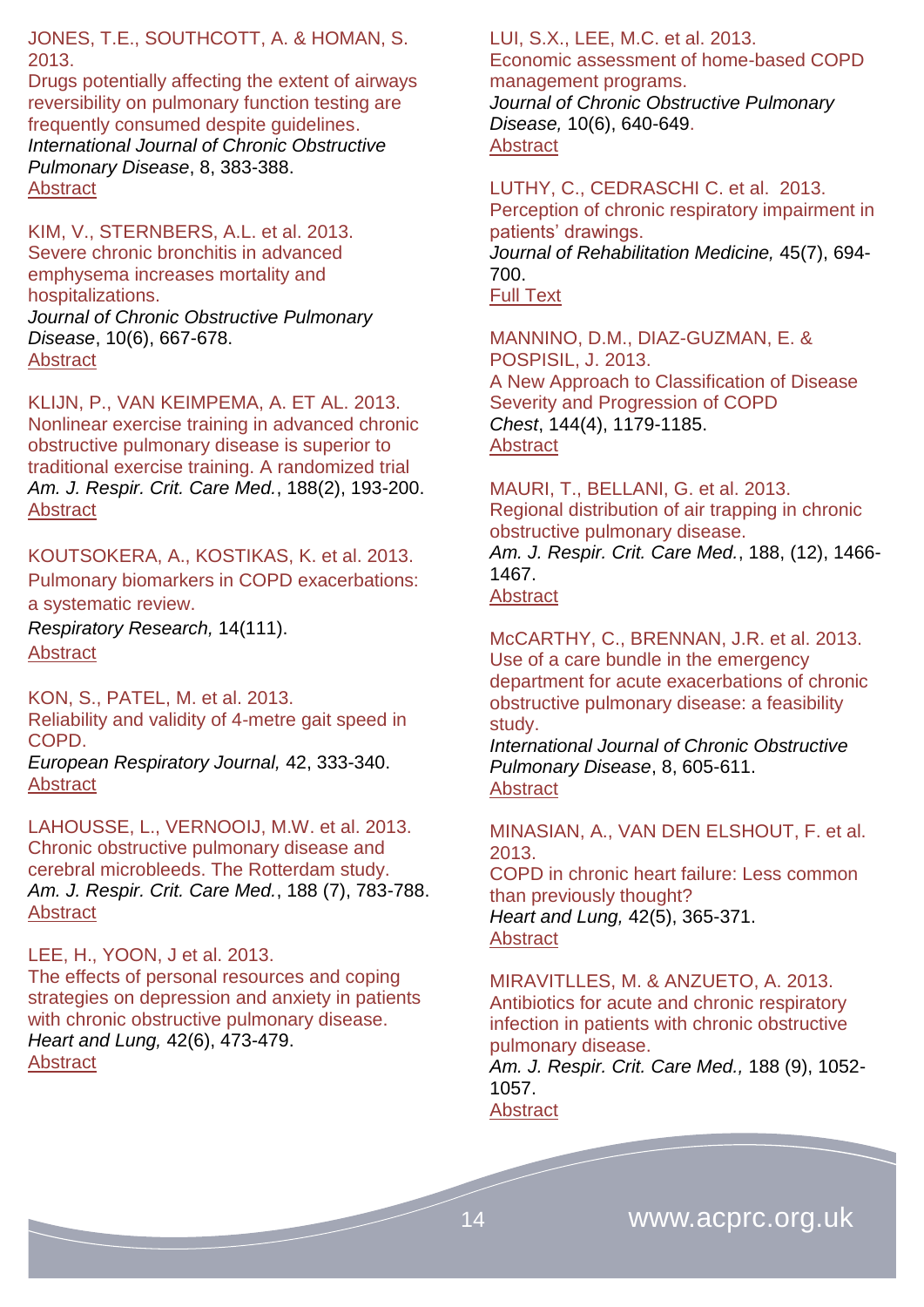MIRAVITLLES, M., MORAGAS, A. et al. 2013. Is it possible to identify exacerbations of mild to moderate COPD that do not require antibiotic treatment? *Chest*, 144 (5), 1571-157. **[Abstract](http://journal.publications.chestnet.org/article.aspx?articleID=1700714)** 

MÜLLEROVA, H., AGUSTI, A. et al. 2013. Cardiovascular Comorbidity in COPD: Systematic Literature Review. *Chest*, 144(4), 1163-1178. [Abstract](http://journal.publications.chestnet.org/article.aspx?articleID=1691932)

NAKSUK, N., KUNISAKI, K.M. et al. 2013. Implantable cardioverter-defibrillators in patients with COPD. *Chest*, 144(3), 778-783. **[Abstract](http://journal.publications.chestnet.org/article.aspx?articleID=1687326)** 

NGUYEN, H.Q., FAN, V.S, et al. 2013. Patients with COPD with higher levels of anxiety are more physically active. *Chest*, 144(1), 145-151. **[Abstract](http://journal.publications.chestnet.org/article.aspx?articleID=1567236)** 

NYBERG, A., LINDSTRÖM, B. & WADELL, K. 2013.

Evidence for single-limb exercises on exercise capacity, quality of life, and dyspnea in patients with chronic obstructive pulmonary disease or chronic heart failure.

*Physical Therapy Reviews*, 18(3), 157-172. **[Abstract](http://www.maneyonline.com/doi/abs/10.1179/1743288X13Y.0000000072?queryID=%24%7BresultBean.queryID%7D)** 

PARK, S., MELDRUM, C. & LARSON, J. 2013. Subgroup analysis of symptoms and their effect on functioning, exercise capacity, and physical activity in patients with severe chronic obstructive pulmonary disease. *Heart and Lung*, 42(6), 465-472. [Abstract](http://www.sciencedirect.com/science/article/pii/S0147956313002914)

PARK, S., RICHARDSON, C. et al. 2013. Physical activity in people with COPD, using the National Health and Nutrition Evaluation Survey dataset (2003–2006). *Heart and Lung,* 42(4), 235–240. **[Abstract](http://www.sciencedirect.com/science/article/pii/S0147956313001374)** 

PATEL, A.R.C., KOWLESSAR, B.S. et al. 2013. Cardiovascular risk, myocardial injury, and exacerbations of chronic obstructive pulmonary disease. *Am. J. Respir. Crit. Care Med.*, 188 (9), 1091-

1099. **[Abstract](http://www.atsjournals.org/doi/abs/10.1164/rccm.201306-1170OC#.U2qFUPldUjp)** 

PINNOCK, H., HANLEY, J. et al. 2013. Effectiveness of telemonitoring integrated into existing clinical services on hospital admission for exacerbation of chronic obstructive pulmonary disease: researcher blind, multicentre, randomised controlled trial. *British Medical Journal*, 347: f6070. **[Abstract](http://www.bmj.com/content/347/bmj.f6070?view=long&pmid=24136634)** 

PLEQUEZUELOS, E., PEREZ, M.E. et al. 2013. Improving physical activity in patients with COPD with urban walking circuits. *Respiratory Medicine,* 107(12), 1948-1956. **[Abstract](http://www.resmedjournal.com/article/S0954-6111(13)00261-8/abstract)** 

PORSZASZ, J., CAO, R. ET AL. 2013. Physiologic effects of an ambulatory ventilation system in chronic obstructive pulmonary disease. *Am. J. Respir. Crit. Care Med.*, 188 (3), 334-342. **[Abstract](http://www.atsjournals.org/doi/abs/10.1164/rccm.201210-1773OC#.U2qFTPldUjp)** 

PUHAN, M., SIEBELING, M. et al. 2013. Simple functional performance tests and mortality in COPD. *European Respiratory Journal,* 42, 956-963. [PDF](http://erj.ersjournals.com/content/42/4/956.full.pdf+html)

QUINT, J.K., HERRETT, E. et al. 2013. Effect of ß blockers on mortality after myocardial infarction in adults with COPD: population based cohort study of UK electronic healthcare records *British Medical Journal*, 347: f6650. **[Abstract](http://www.bmj.com/content/347/bmj.f6650?view=long&pmid=24270505)** 

RABINOVIC, R., LOUVARIS, Z. et al. Validity of physical activity monitors during daily life in patients with COPD. On behalf of the PROactive consortium 2013. *European Respiratory Journal,* 42, 1205-1215. **[Abstract](http://erj.ersjournals.com/content/42/5/1205.abstract)**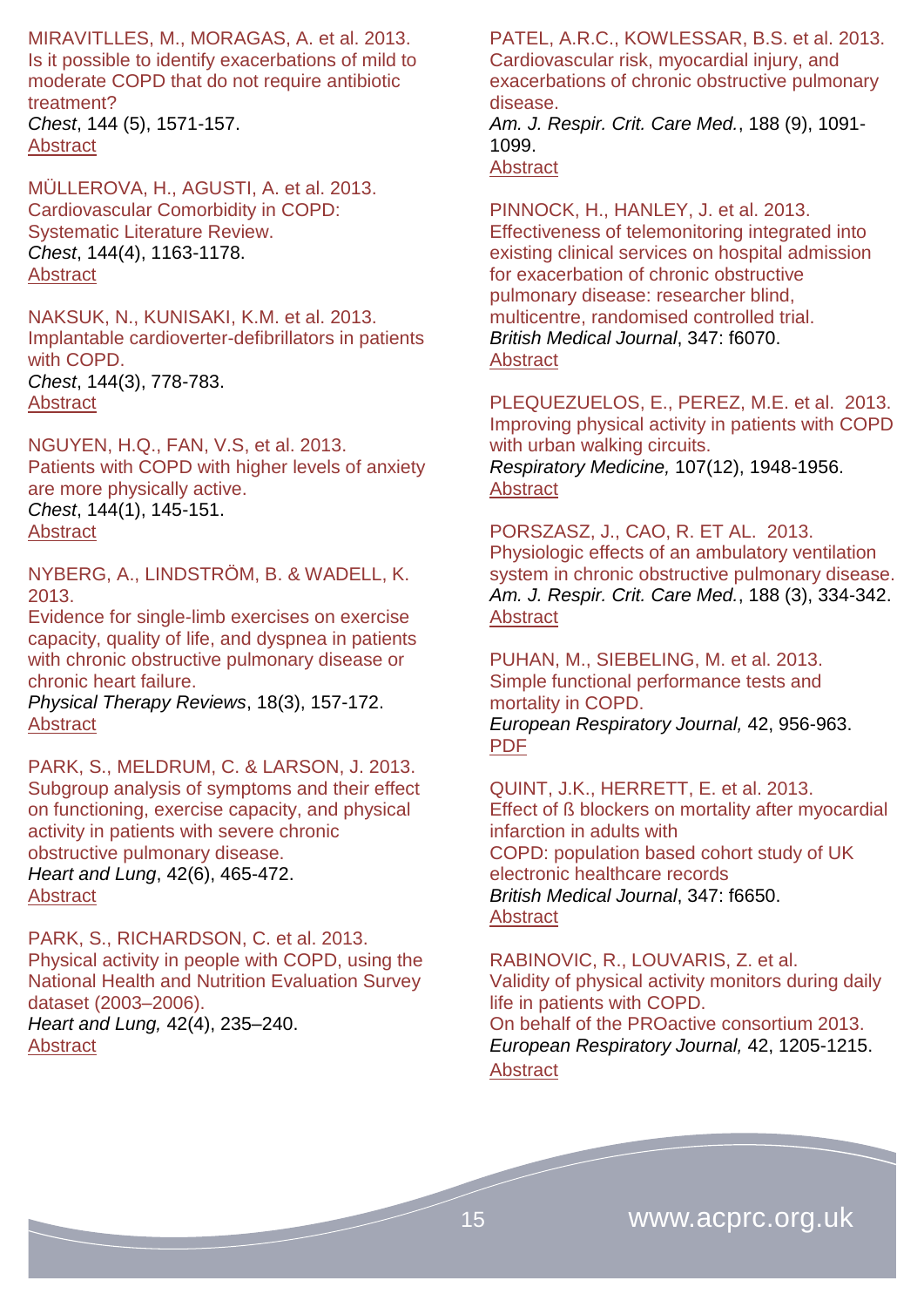RAUSCH OSTHOFF, A.K., TAEYMANS, J. et al. 2013.

Association between peripheral muscle strength and daily physical activity in patients with COPD: A systematic literature review and meta-analysis. *Journal of Cardiopulmonary Rehabilitation & Prevention,* 33(6), 351-359. [Abstract](http://journals.lww.com/jcrjournal/Abstract/2013/11000/Association_Between_Peripheral_Muscle_Strength_and.2.aspx)

ROCHE, N., CHAVANNES, N. H. & MIRAVITLLES, M. 2013. [COPD symptoms in the morning: impact,](http://respiratory-research.com/content/14/1/112)  [evaluation and management.](http://respiratory-research.com/content/14/1/112)

*Respiratory Research,* 14(112). [Abstract](http://respiratory-research.com/content/14/1/112/abstract)

ROCHE, N., SMALL, M. et al. 2013. Real World COPD: Association of morning symptoms with clinical and patient reported outcomes.

*Journal of Chronic Obstructive Pulmonary Disease,* 10(6), 679-686. **[Abstract](http://informahealthcare.com/doi/abs/10.3109/15412555.2013.844784)** 

# ROCHESTER, C.L. & MALTAIS, F. 2013.

Innovate to ambulate: Creating opportunities for patients with chronic obstructive pulmonary disease.

*Am. J. Respir. Crit. Care Med.*, 188 (3), 265-267. **[Abstract](http://www.atsjournals.org/doi/abs/10.1164/rccm.201306-1050ED#.U2qFUPldUjp)** 

RODRIGUZ-RODRIGUEZ, P., JIMINEZ-GARCIA, R. et al. 2013. Prevalence of Physical Disability in Patients with Chronic Obstructive Pulmonary Disease and Associated Risk Factors. *Journal of Chronic Obstructive Pulmonary Disease,* 10(5), 611-617. **[Abstract](http://informahealthcare.com/doi/abs/10.3109/15412555.2013.781150)** 

SHARAFKHANEH, A., WOLF, R.A. et al. 2013. Perceptions and attitudes toward the use of nebulized therapy for COPD: Patient and caregiver perspectives. *Journal of Chronic Obstructive Pulmonary Disease*, 10(4), 482–492. [Abstract](http://informahealthcare.com/toc/cop/10/4)

SMITH, B.M., PRINCE, M.R. et al. 2013. Impaired left ventricular filling in COPD and emphysema: Is It the heart or the lungs? The Multi-Ethnic Study of Atherosclerosis COPD Study.

*Chest*, 144(4), 1143-115. [Abstract](http://journal.publications.chestnet.org/article.aspx?articleID=1697567)

STOILKOVA, A., JANSSEN, D.J.A., WOUTERS, E.F.M. 2013.

Educational programmes in COPD management interventions: A systematic review. *Respiratory Medicine,* 107(11), 1637-1650. **[Abstract](http://www.resmedjournal.com/article/S0954-6111(13)00303-X/abstract)** 

TANG, C., TAYLOR, N. & BLACKSTOCK, F. 2013.

Patients admitted with an acute exacerbation of chronic obstructive pulmonary disease had positive experiences exercising from the beginning of their hospital stay: A qualitative analysis.

*Chronic Respiratory Disease,* 10, 197-205. [Abstract](http://www.ncbi.nlm.nih.gov/pubmed/?term=Patients+admitted+with+an+acute+exacerbation+of+chronic+obstructive+pulmonary+disease+had+positive+experiences+exercising+from+the+beginning+of+their+hospital+stay%3A+A+qualitative+analysis)

#### TROOSTERS, T., VAN DER MOLEN, T., et al. 2013

[Improving physical activity in COPD: towards a](http://respiratory-research.com/content/14/1/115)  [new paradigm.](http://respiratory-research.com/content/14/1/115)

*Respiratory Research,* 14(115). **[Abstract](http://respiratory-research.com/content/14/1/115/abstract)** 

TSE, H.N., RAITERI, L.et al. 2013. High-Dose N-Acetylcysteine in Stable COPD: The 1-Year, Double-Blind, Randomized, Placebo-Controlled HIACE Study. *Chest,* 144(1), 106-118. **[Abstract](http://journal.publications.chestnet.org/article.aspx?articleID=1559995)** 

VAN BOVEN, J.F.M., VETGER, S. et al. 2013. COPD in the working age population: The economic impact on both patients and government. *Journal of Chronic Obstructive Pulmonary Disease,* 10(6), 629-639. [Abstract](http://informahealthcare.com/doi/abs/10.3109/15412555.2013.813446)

WADELL, K., WEBB, K.A., et al. 2013. Impact of pulmonary rehabilitation on the major dimensions of dyspnea in COPD.

*Journal of Chronic Obstructive Pulmonary Disease,* 10(4), 425-435. **[Abstract](http://informahealthcare.com/doi/abs/10.3109/15412555.2012.758696)**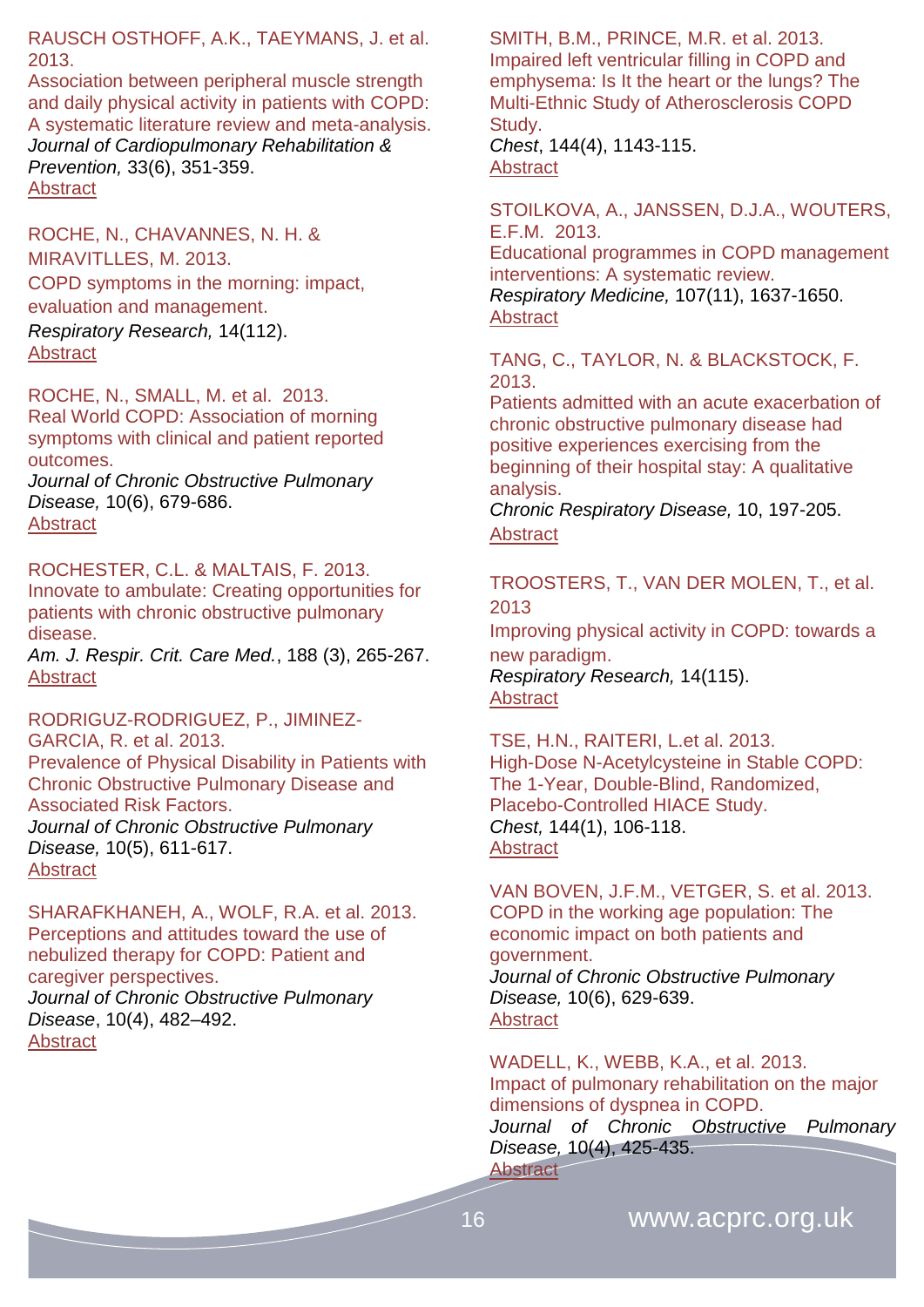WARD, N., WHITE, D. et al. 2013. Physical activity levels of patients with cystic fibrosis hospitalised with an acute respiratory

exacerbation. *Respiratory Medicine,* 107(7), 1014-1020. **[Abstract](http://www.resmedjournal.com/article/S0954-6111(13)00070-X/abstract#article-footnote-☆)** 

WHITE, W.B., COOKE, G.E. et al. 2013. Cardiovascular safety in patients receiving roflumilast for the treatment of COPD. *Chest*, 144(3), 758-765. [Abstract](http://journal.publications.chestnet.org/article.aspx?articleID=1573738)

ZANORIA, S. & ZUWALLACK, R. 2013. Directly measured physical activity as a predictor of hospitalizations in patients with chronic obstructive pulmonary disease.

*Chronic Respiratory Disease,* 10, 207-213. [Abstract](http://www.ncbi.nlm.nih.gov/pubmed/?term=Directly+measured+physical+activity+as+a+predictor+of+hospitalizations+in+patients+with+chronic+obstructive+pulmonary+disease)

# <span id="page-16-0"></span>**Cystic Fibrosis (Paediatrics & Adults)**

BELL, R., KEVIN W. et al. 2013. Adherence to nebulised therapies in adolescents with cystic fibrosis is best on week-days during school term-time

*Journal of Cystic Fibrosis,* 12(5), 440-444. [Abstract](http://www.cysticfibrosisjournal.com/article/S1569-1993(13)00005-2/abstract)

BEYDON, N. & ROBINSON, P.D. 2013. Early intervention for newborns screened for cystic fibrosis.

*Am. J. Respir. Crit. Care Med.*, 188 (4), 409-410. **[Abstract](http://www.atsjournals.org/doi/abs/10.1164/rccm.201306-1023ED#.U2qFTPldUjp)** 

BILTON, D., BELLON, G. et al. 2013. Pooled analysis of two large randomised phase III inhaled mannitol studies in cystic fibrosis. *Journal of Cystic Fibrosis,* 12(4), 367-376. [Abstract](http://www.cysticfibrosisjournal.com/article/S1569-1993(12)00206-8/abstract)

COHEN-CYMBERKNOB, M., KEREM, E. et al. 2013.

Airway inflammation in cystic fibrosis: molecular mechanisms and clinical implications. *Thorax,* 68(12), 1157-1162. [Abstract](http://thorax.bmj.com/content/68/12/1157.abstract)

COX, N., ALISON, J. & HOLLAND, A. 2013. Interventions for promoting physical activity in people with cystic fibrosis. *Cochrane Database of Systematic Reviews*,

2013. **[Abstract](http://www.ncbi.nlm.nih.gov/pubmed/24338214)** 

DILL, E.J., DAWSON, R. et al. 2013. Longitudinal trends in health-related quality of life in adults with cystic fibrosis. *Chest*, 144(3), 981-989. [Abstract](http://journal.publications.chestnet.org/article.aspx?articleID=1686267)

GONÇALVES VIDIGAL, P., SCHMIDT, D. et al. 2013.

Development of a quantitative immunofluorescence assay for detection of Stenotrophomonas Maltophilia antibodies in patients with cystic fibrosis. *Journal of Cystic Fibrosis,* 12(6), 651-654. **[Abstract](http://www.cysticfibrosisjournal.com/article/S1569-1993(13)00070-2/abstract)** 

GRASEMANNEMAIL, H., TULIS, E. & RATJEN, F. 2013. A randomized controlled trial of inhaled l-Arginine

in patients with cystic fibrosis. *Journal of Cystic Fibrosis,* 12(5), 468-474. **[Abstract](http://www.cysticfibrosisjournal.com/article/S1569-1993(12)00241-X/abstract)** 

HOLMES, H., WOOD, J. et al. 2013. Xbox Kinect™ represents high intensity exercise for adults with cystic fibrosis. *Journal of Cystic Fibrosis,* 12(6), 604-608. **[Abstract](http://www.cysticfibrosisjournal.com/article/S1569-1993(13)00081-7/abstract)** 

KONGSTAD, T., BUCHVALD, F. 2013. Improved air trapping evaluation in chest computed tomography in children with cystic fibrosis using real-time spirometric monitoring and biofeedback. *Journal of Cystic Fibrosis,* 12(6), 559-566. **[Abstract](http://www.cysticfibrosisjournal.com/article/S1569-1993(13)00103-3/abstract)** 

KRIEMLER, S., KIESER, S. et al. 2013. Effect of supervised training on FEV1 in cystic fibrosis: A randomised controlled trial. *Journal of Cystic Fibrosis,* 12(6), 714-720. [Abstract](http://www.cysticfibrosisjournal.com/article/S1569-1993(13)00039-8/abstract)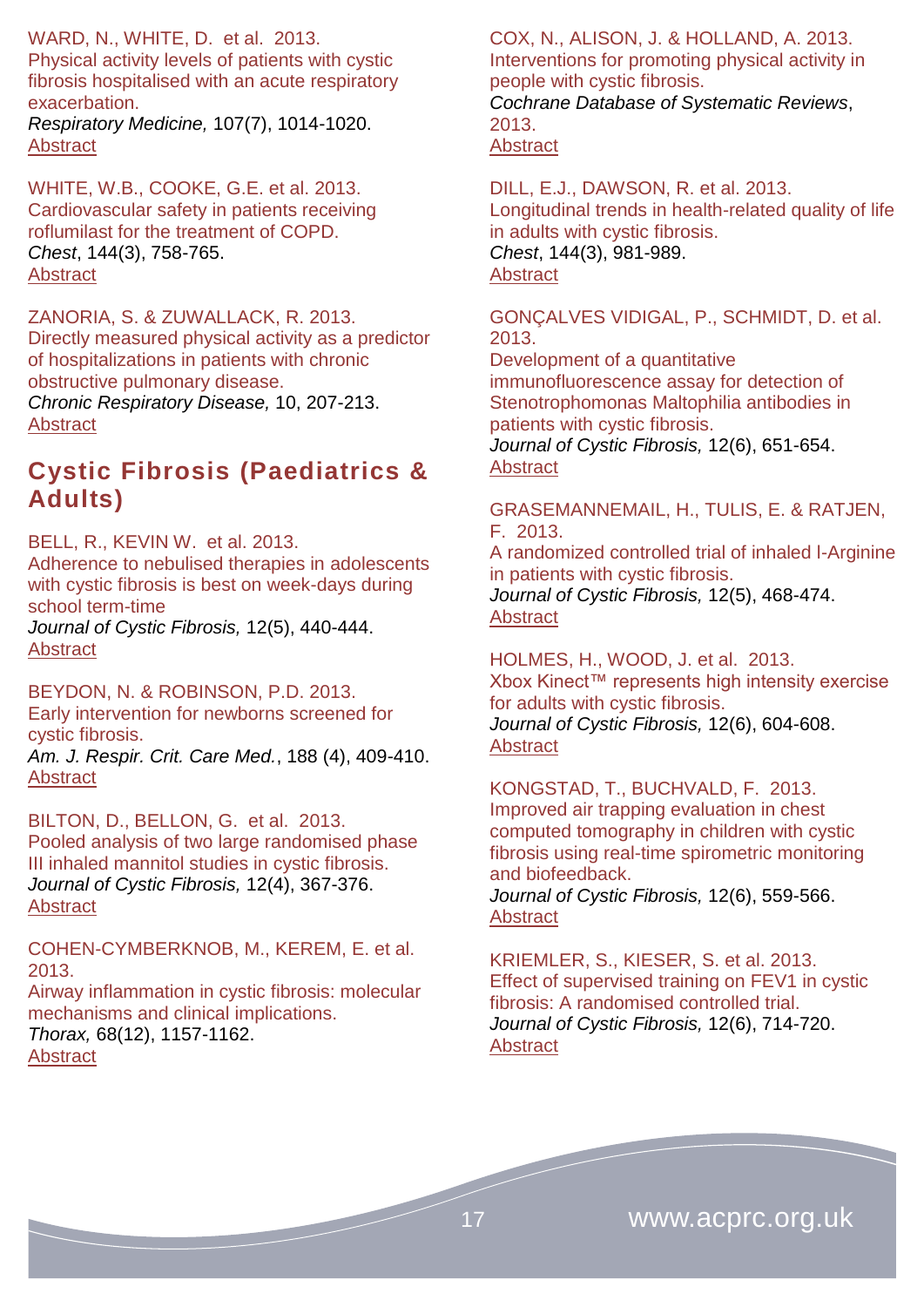LEDGER, S.J., OWENS, E. et al. 2013.

A pilot outreach physiotherapy and dietetic quality improvement initiative reduces IV antibiotic requirements in children with moderate–severe cystic fibrosis. *Journal of Cystic Fibrosis,* 12(6), 766-772. [Abstract](http://www.cysticfibrosisjournal.com/article/S1569-1993(13)00010-6/abstract)

#### MAIN, E. 2013.

Airway clearance research in CF: the 'perfect storm' of strong preference and effortful participation in long-term, non-blinded studies *Thorax,* 68(8), 701-702. **[Abstract](http://thorax.bmj.com/content/68/8/701.extract)** 

MARTIN, C., CHAPRON, J. et al. 2013. Prognostic value of six minute walk test in cystic fibrosis adults. *Respiratory Medicine,* 107(12), 1881-1887. [Abstract](http://www.resmedjournal.com/article/S0954-6111(13)00411-3/abstract)

MCLLWAINE, M.P., ALARIE, N. et al. 2013. Long-term multicentre randomised controlled study of high frequency chest wall oscillation versus positive expiratory pressure mask in cystic fibrosis.

*Thorax,* 68(8), 746-75. **[Abstract](http://thorax.bmj.com/content/68/8/746.abstract)** 

MOTT, L.S., GRANIEL, K.G. et al. 2013. Assessment of Early Bronchiectasis in Young Children with Cystic Fibrosis Is Dependent on Lung Volume. *Chest*, 144(4), 1193-1198. **[Abstract](http://journal.publications.chestnet.org/article.aspx?articleID=1687327)** 

#### O'HERLIHY, L. 2013.

Positive expiratory pressure prevents more exacerbations than high frequency chest wall oscillation via a vest in people with cystic fibrosis. *Journal of physiotherapy*, 59(4), 275. [Abstract](http://www.ncbi.nlm.nih.gov/pubmed/24287226)

RAND, S. HILL, L. & PRASAD, S.A. 2013 Physiotherapy in cystic fibrosis: optimising techniques to improve outcomes. *Paedaitric Respiratory Reviews,* 14, 263-269. [Abstract](http://www.ncbi.nlm.nih.gov/pubmed/24209461)

SAVI, D., QUATTRUCCI, S. et al. 2013. Measuring habitual physical activity in adults with cystic fibrosis. *Respiratory Medicine,* 107(12), 1888-1894.

**[Abstract](http://www.resmedjournal.com/article/S0954-6111(13)00377-6/abstract)** 

SAWICKI, G.S., REN, C.L. et al. 2013. Treatment complexity in cystic fibrosis: Trends over time and associations with site-specific outcomes

*Journal of Cystic Fibrosis,* 12(5), 461-467. **[Abstract](http://www.cysticfibrosisjournal.com/article/S1569-1993(13)00002-7/abstract)** 

SHOKI, A.H., MAYER-HAMBLETT, N. et al. 2013.

Systematic review of blood biomarkers in cystic fibrosis pulmonary exacerbations. *Chest,* 144(5), 1659-1670. **[Abstract](http://journal.publications.chestnet.org/article.aspx?articleID=1714566)** 

SUBBARAO, P., STANOJEVIC, S. et al. 2013. Lung clearance index as an outcome measure for clinical trials in young children with cystic fibrosis. A pilot study using inhaled hypertonic saline.

*Am. J. Respir. Crit. Care Med.*, 188 (4), 456-460. [Abstract](http://www.atsjournals.org/doi/abs/10.1164/rccm.201302-0219OC#.U2qFTfldUjp)

VANDEVANTER, D.R., ELKIN, E.P. et al. 2013 Changing thresholds and incidence of antibiotic treatment of cystic fibrosis pulmonary exacerbations, 1995–2005. *Journal of Cystic Fibrosis,* 12(4), 332-337. **[Abstract](http://www.cysticfibrosisjournal.com/article/S1569-1993(12)00228-7/abstract)** 

VERBANCK, S., PAIVA, M. et al. 2013. Acinar and conductive ventilation heterogeneity in severe CF lung disease: Back to the model. *Respiratory Physiology & Neurobiology,* 188**,** 124-132. **[Abstract](http://www.ncbi.nlm.nih.gov/pubmed/23692927)** 

### <span id="page-17-0"></span>**General Lung Disease**

AL-SHAIR, K., ATHERTON, G.T.W. et al. 2013. Validity and reliability of the St. George's Respiratory Questionnaire in assessing health status in patients with chronic pulmonary aspergillosis. *Chest*, 144(2), 623-63. **[Abstract](http://journal.publications.chestnet.org/article.aspx?articleID=1356946)** 

BRAIDO, F., BAJARDINI, I., et al. 2013. [Obstructive lung diseases and inhaler treatment:](http://respiratory-research.com/content/14/1/94)  [results from a national public pragmatic survey.](http://respiratory-research.com/content/14/1/94) *Respiratory Research,* 14(94).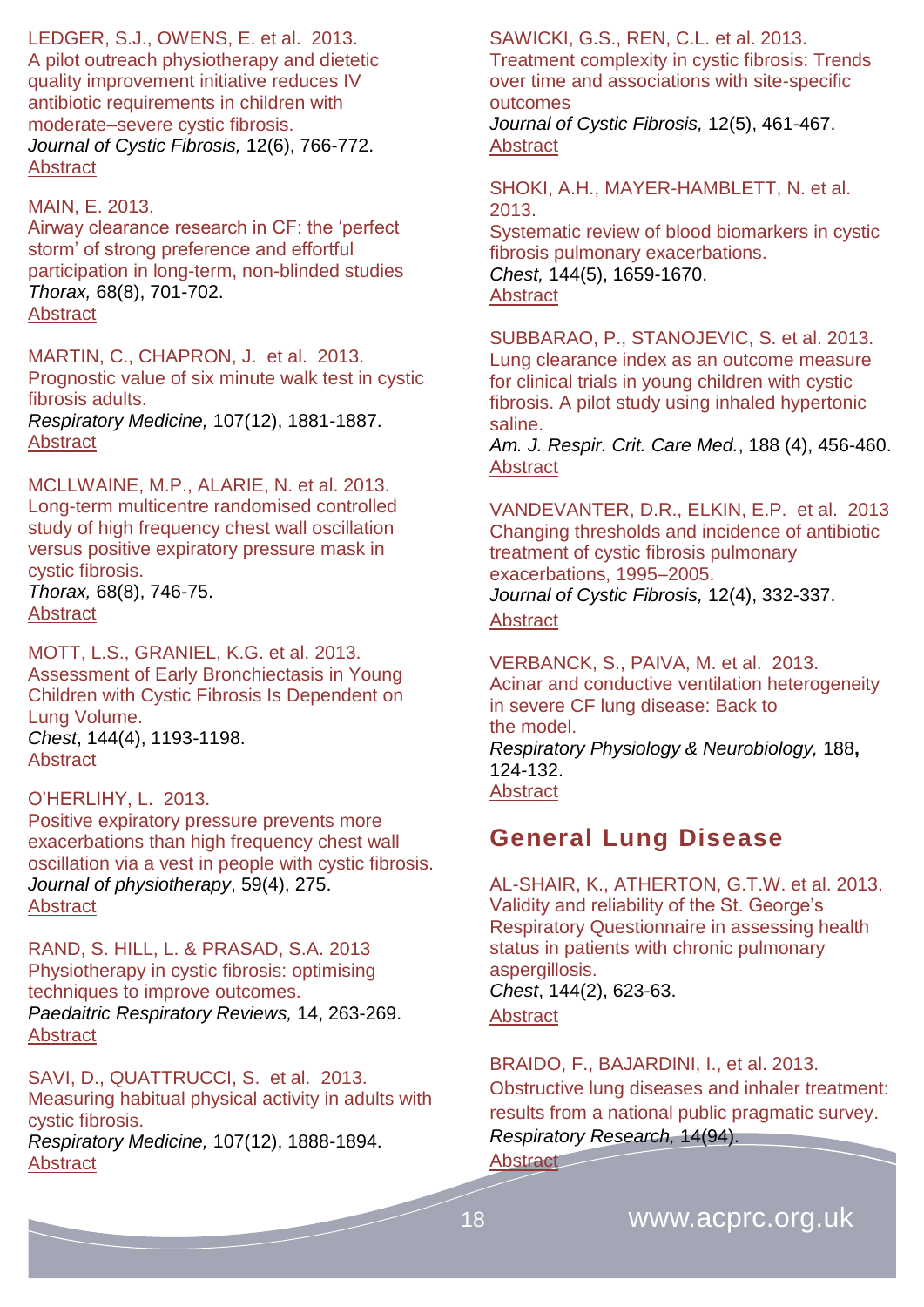GONZÁLEZ-COSTELLO, J., ARMSTRONG, H. F. et al. 2013.

Chronotropic incompetence predicts mortality in severe obstructive pulmonary disease. *Respiratory Physiology & Neurobiology,* 188**,** 113-118. **[Abstract](http://www.ncbi.nlm.nih.gov/pubmed/23669496)** 

LITTLE, P., MOORE, M. et al. 2013. Ibuprofen, paracetamol, and steam for patients with respiratory tract infections in primary care: Pragmatic randomised factorial trial. *British Medical Journal*, 347: f6041. **[Abstract](http://www.bmj.com/content/347/bmj.f6041?view=long&pmid=24162940)** 

LLOR, C., MORAGAS, A. et al. 2013. Efficacy of anti-inflammatory or antibiotic treatment in patients with non-complicated acute bronchitis and discoloured sputum: randomised placebo controlled trial. *British Medical Journal*, 347: f5762. **[Abstract](http://www.bmj.com/content/347/bmj.f5762?view=long&pmid=24097128)** 

SCHMIT, K.M., COEYTAUX, R.R. et al. 2013. Evaluating cough assessment tools: A systematic review. *Chest,* 144(6), 1819-1826. [Abstract](http://journal.publications.chestnet.org/article.aspx?articleID=1725194)

TRAVIS, W.D., COSTABEL, U. et al. 2013. An official American Thoracic Society/European Respiratory Society statement: Update of the International Multidisciplinary Classification of the Idiopathic Interstitial Pneumonias. *Am. J. Respir. Crit. Care Med.*, Vol.188 (6), 733- 748.

[Abstract](http://www.atsjournals.org/doi/abs/10.1164/rccm.201308-1483ST#.U2qFTfldUjp)

WALLAERT, B., MONGE, E. et al. 2013. Physical activity in daily life of patients with fibrotic idiopathic interstitial pneumonia. *Chest,* 144(5), 1652-1658. **[Abstract](http://journal.publications.chestnet.org/article.aspx?articleID=1725200)** 

WILLGOSS, T.W., GOLDBART, J. et al. 2013. The development and validation of the anxiety inventory for respiratory disease. *Chest,* 144(5), 1587-1596. **[Abstract](http://journal.publications.chestnet.org/article.aspx?articleID=1722748)** 

YANCY JR, W.S., MCCRORY, D.C. et al. 2013. Efficacy and tolerability of treatments for chronic cough: A systematic review and meta-analysis. *Chest*, 144(6), 1827-1838. **[Abstract](http://journal.publications.chestnet.org/article.aspx?articleID=1725197)** 

### <span id="page-18-0"></span>**Interstitial Lung Disease**

DONG, K. 2013.

[Acute exacerbations in patients with idiopathic](http://respiratory-research.com/content/14/1/86)  [pulmonary fibrosis.](http://respiratory-research.com/content/14/1/86) *Respiratory Research,* 14(86). **[Abstract](http://respiratory-research.com/content/14/1/86/abstract)** 

HOLLAND, A.E., HILL, C.J. et al. 2013. Impaired chronotropic response to 6-min walk test and reduced survival in interstitial lung disease. *Respiratory Medicine,* 107(7), 1066-1072. [Abstract](http://www.resmedjournal.com/article/S0954-6111(13)00131-5/abstract)

HUPPMANN, P., SCZEPANSKI, B. et al. 2013. Effects of inpatient pulmonary rehabilitation in patients with interstitial lung disease. *European Respiratory Journal,* 42, 444-453. [Abstract](http://erj.ersjournals.com/content/42/2/444.abstract)

ORA, J., CALZETTA, L. 2013. A 6MWT index to predict  $O<sub>2</sub>$  flow correcting exercise induced SpO<sup>2</sup> desaturation in ILD. *Respiratory Medicine,* 107(12), 2014-2021. **[Abstract](http://www.resmedjournal.com/article/S0954-6111(13)00412-5/abstract)** 

RYERSON, C.J., HARTMAN, T. et al. 2013. Clinical features and outcomes in combined pulmonary fibrosis and emphysema in idiopathic pulmonary fibrosis. *Chest*, 144(1), 234-240.

**[Abstract](http://journal.publications.chestnet.org/article.aspx?articleID=1567239)** 

#### <span id="page-18-1"></span>**Lung Cancer**

GROSU, H.B., EAPEN, G.A.et al. 2013. Stents Are Associated With Increased Risk of Respiratory Infections in Patients Undergoing Airway Interventions for Malignant Airways Disease. *Chest*, 144(2), 441-449.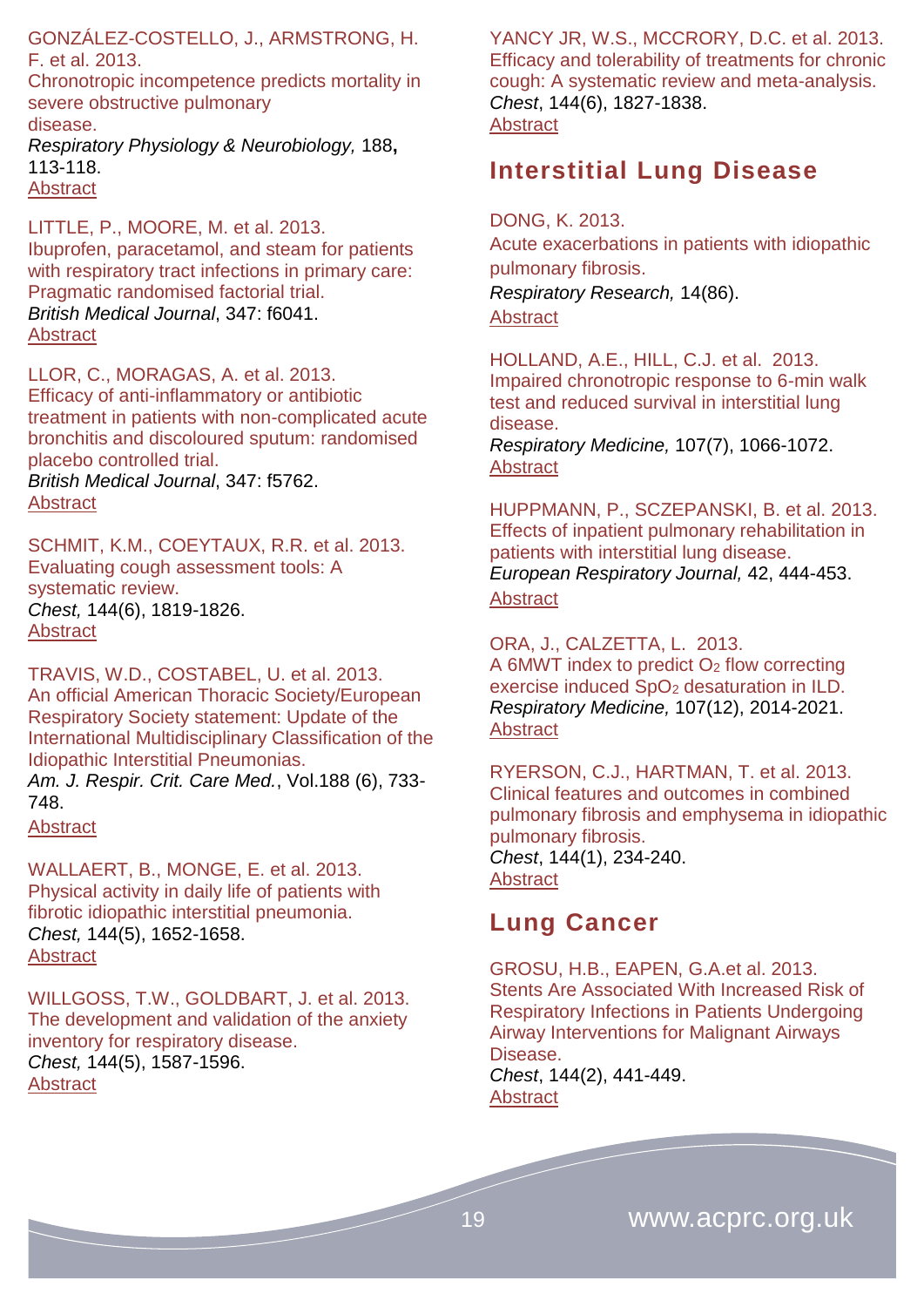OZALEVLI, S. 2013. Impact of physiotherapy on patients with advanced lung cancer. *Chronic Respiratory Disease,* 10, 223-232. [Abstract](http://www.ncbi.nlm.nih.gov/pubmed/24177683)

### <span id="page-19-0"></span>**Pulmonary Rehabilitation, exercise & activity**

AADLAND, E., JEPSEN, R. et al. 2013. Increased physical activity improves aerobic fitness, but not functional walking capacity, in severely obese subjects participating in a lifestyle intervention.

*Journal of Rehabilitation Medicine,* 45(10), 1071- 1077.

[Full Text](http://www.medicaljournals.se/jrm/content/?doi=10.2340/16501977-1205&html=1) 

ADSETT, J., HICKEY, A. et al. 2013. Implementing a Community-Based Model of Exercise Training Following Cardiac, Pulmonary, and Heart Failure Rehabilitation. *Journal of Cardiopulmonary Rehabilitation & Prevention,* 33(4), 239–243. [Abstract](http://journals.lww.com/jcrjournal/Abstract/2013/07000/Implementing_a_Community_Based_Model_of_Exercise.7.aspx)

AFOLABI, G., STEVENS, R. et al. 2013. Development of a pulmonary rehabilitation service for people with COPD: A tiered model of integrated care. *Journal of Cardiopulmonary Rehabilitation & Prevention,* 33(5), 323-327. [Abstract](http://journals.lww.com/jcrjournal/Abstract/2013/11000/Association_Between_Peripheral_Muscle_Strength_and.2.aspx)

ALKHUJA ,S. 2013. Physical activity in people with COPD, using the National Health and Nutrition Evaluation Survey (NHANES) dataset (2003–2006). *Heart and Lung*, 42(6), 483-484. [Abstract](http://www.sciencedirect.com/science/article/pii/S0147956313003038)

ANDERSSON, M., SLINDE, F., et al. 2013 [Physical activity level and its clinical correlates in](http://respiratory-research.com/content/14/1/128)  [chronic obstructive pulmonary disease: a cross](http://respiratory-research.com/content/14/1/128)[sectional study.](http://respiratory-research.com/content/14/1/128)

*Respiratory Research,* 14(128). [Abstract](http://respiratory-research.com/content/14/1/128/abstract)

AMIDEI, C. & M, SOLE, M. 2013. Physiological responses to passive exercise in adults receiving mechanical ventilation. *American Journal of Critical Care,* 22(4), 337- 348. **[Abstract](http://ajcc.aacnjournals.org/content/22/4/337.abstract)** 

ARGULA, R.G., STRANGE, C. et al. 2013. Baseline regional perfusion impacts exercise response to endobronchial valve therapy in advanced pulmonary emphysema. *Chest,* 144, (5), 1578-1586. [Abstract](http://journal.publications.chestnet.org/article.aspx?articleID=1706922)

ALTENBURG, W.A., BOSSENBROEK, L. 2013. Functional and psychological variables both affect daily physical activity in COPD: A structural equations model. *Respiratory Medicine,* 107(11), 1740-1747. [Abstract](http://www.resmedjournal.com/article/S0954-6111(13)00214-X/abstract)

BEAUCHAMP, M.K., EVANS, R., JANAUDIS-FERREIRA, T. et al. 2013. Systematic review of supervised exercise programs after pulmonary rehabilitation in individuals with COPD. *Chest*, 144(4), 1124-1133. **[Abstract](http://journal.publications.chestnet.org/article.aspx?articleID=1653977)** 

BEAUCHAMP, M.K., FRANCELLA, S. et al. 2013.

A novel approach to long-term respiratory care: results of a community-based post-rehabilitation maintenance program in COPD. *Respiratory Medicine,* 107(8), 1210-1216. [Abstract](http://www.resmedjournal.com/article/S0954-6111(13)00163-7/abstract)

BEAUCHAMP, M.K., JANAUDIS-FERREIRA, T. et al. 2013.

A randomized controlled trial of balance training during pulmonary rehabilitation for individuals with COPD.

*Chest*, 144(6), 1803-1810.

**[Abstract](http://journal.publications.chestnet.org/article.aspx?articleID=1730538)** 

BEEKMAN, E., MESTERS, I. et al. 2013.

Course length of 30 metres versus 10 metres has a significant influence on six-minute walk distance in patients with COPD: an experimental crossover study.

*Journal of physiotherapy*, 59(3), 169-76. **[Abstract](http://www.ncbi.nlm.nih.gov/pubmed/23896332)**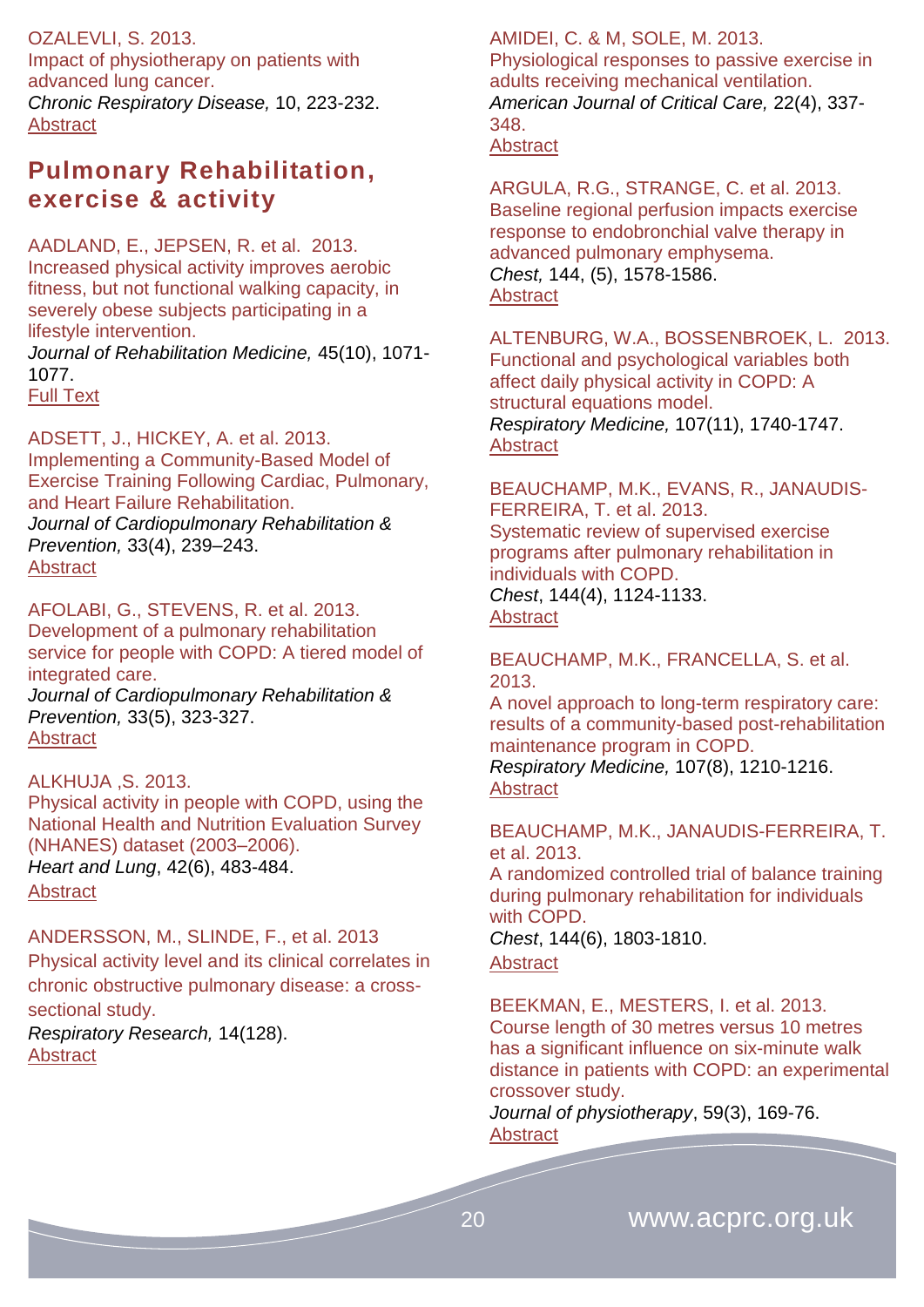#### BERTON, D., SILVEIRA, L. et al. 2013.

Effectiveness of pulmonary rehabilitation in exercise capacity and quality of life in Chronic Obstructive Pulmonary Disease patients with and without global fat-free mass depletion. *Archives of Physical Medicine & Rehabilitation*,

94(8) 1607 – 1614.

**[Abstract](http://www.archives-pmr.org/article/S0003-9993(13)00129-9/abstract)** 

BJOERNSHAVE, B., KORSGAARD, J. et al. 2013.

Pulmonary rehabilitation in clinical routine: A follow-up study.

*Journal of Rehabilitation Medicine,* 45(9), 916- 923.

[Full Text](http://www.medicaljournals.se/jrm/content/?doi=10.2340/16501977-1199&html=1)

BLANCO, I., SANTOS, S. et al. 2013. Sildenafil to improve respiratory rehabilitation outcomes in COPD: a controlled trial. *European Respiratory Journal,* 42, 982-992. **[Abstract](http://erj.ersjournals.com/content/42/4/982.abstract)** 

COOPER, C.B., CELLI, B.R. et al. 2013. Treadmill endurance during 2-Year treatment with tiotropium in patients with COPD: A randomized trial *Chest*, 144(2), 490-497. **[Abstract](http://journal.publications.chestnet.org/article.aspx?articleID=1675562)** 

COX, N., ALISON, J. & HOLLAND, A. 2013. Interventions for promoting physical activity in people with cystic fibrosis.

*Cochrane Database of Systematic Reviews*, 2013.

**[Abstract](http://www.ncbi.nlm.nih.gov/pubmed/24338214)** 

DAL CORSO, S., DE CAMARGO, A.A., et al. 2013.

A symptom-limited incremental step test determines maximum physiological responses in patients with chronic obstructive pulmonary disease.

*Respiratory Medicine,* 107(12), 1993-1999 [Abstract](http://www.resmedjournal.com/article/S0954-6111(13)00225-4/abstract)

DATTA, D. & ZUWALLACK, R. 2013. Measuring unsupported arm lifts as an outcome in pulmonary rehabilitation of chronic obstructive pulmonary disease patients.

*Chronic Respiratory Disease,* 10, 159-163. **[Abstract](http://www.ncbi.nlm.nih.gov/pubmed/?term=Measuring+unsupported+arm+lifts+as+an+outcome+in+pulmonary+rehabilitation+of+chronic+obstructive+pulmonary+disease+patients)** 

DIAS, F.D., SAMPAIO, L.M.M. et al. 2013. [Home-based pulmonary rehabilitation in patients](https://www.dovepress.com/home-based-pulmonary-rehabilitation-in-patients-with-chronic-obstructi-peer-reviewed-article-COPD)  [with chronic obstructive pulmonary disease: a](https://www.dovepress.com/home-based-pulmonary-rehabilitation-in-patients-with-chronic-obstructi-peer-reviewed-article-COPD)  [randomized clinical trial.](https://www.dovepress.com/home-based-pulmonary-rehabilitation-in-patients-with-chronic-obstructi-peer-reviewed-article-COPD)

*International Journal of Chronic Obstructive Pulmonary Disease*, 8, 537-544. [Abstract](https://www.dovepress.com/home-based-pulmonary-rehabilitation-in-patients-with-chronic-obstructi-peer-reviewed-article-COPD)

DOLMAGE, T.E., EVANS, R.A. & GOLDSTEIN, R.S. 2013. Defining hyperinflation as 'dynamic': Moving toward the slope. *Respiratory Medicine,* 107(7), 953-958.

**[Abstract](http://www.resmedjournal.com/article/S0954-6111(13)00061-9/abstract)** 

DONAIRE-GONZALEZ, D., GIMENO-SANTOS, E. et al. 2013. Physical activity in COPD patients: patterns and bouts.

*European Respiratory Journal,* 42, 993-1002. **[Abstract](http://erj.ersjournals.com/content/42/4/993.abstract)** 

DYER, C., HARRIS, N., et al. 2013 Activity levels after pulmonary rehabilitation – what really happens? *Physiotherapy,* 99 (3), 228-232. [Abstract](http://www.physiotherapyjournal.com/article/S0031-9406(12)00032-6/abstract)

EDVARDSEN, E., HANSEN, B.H. et al. 2013. Reference values for cardiorespiratory response and fitness on the treadmill in a 20- to 85-Year-Old Population. *Chest*, 144(1), 241-248. [Abstract](http://journal.publications.chestnet.org/article.aspx?articleID=1555394)

GARVEY, C., FULLWOOD, M. & RIGLER, J. 2013.

Pulmonary rehabilitation exercise prescription in chronic obstructive lung disease: US survey and review of guidelines and clinical practices. *Journal of Cardiopulmonary Rehabilitation & Prevention,* 33(5), 314-322. [Abstract](http://journals.lww.com/jcrjournal/Abstract/2013/09000/Pulmonary_Rehabilitation_Exercise_Prescription_in.8.aspx)

GONS, R. A. R. M. D. P., TULADHAR, A. M. M. D. et al. 2013. Physical activity is related to the structural integrity of cerebral white matter. *Neurology,* 81**,** 971-976. **[Abstract](http://www.ncbi.nlm.nih.gov/pubmed/?term=gons+physical+activity+2013)** 

21 www.acprc.org.uk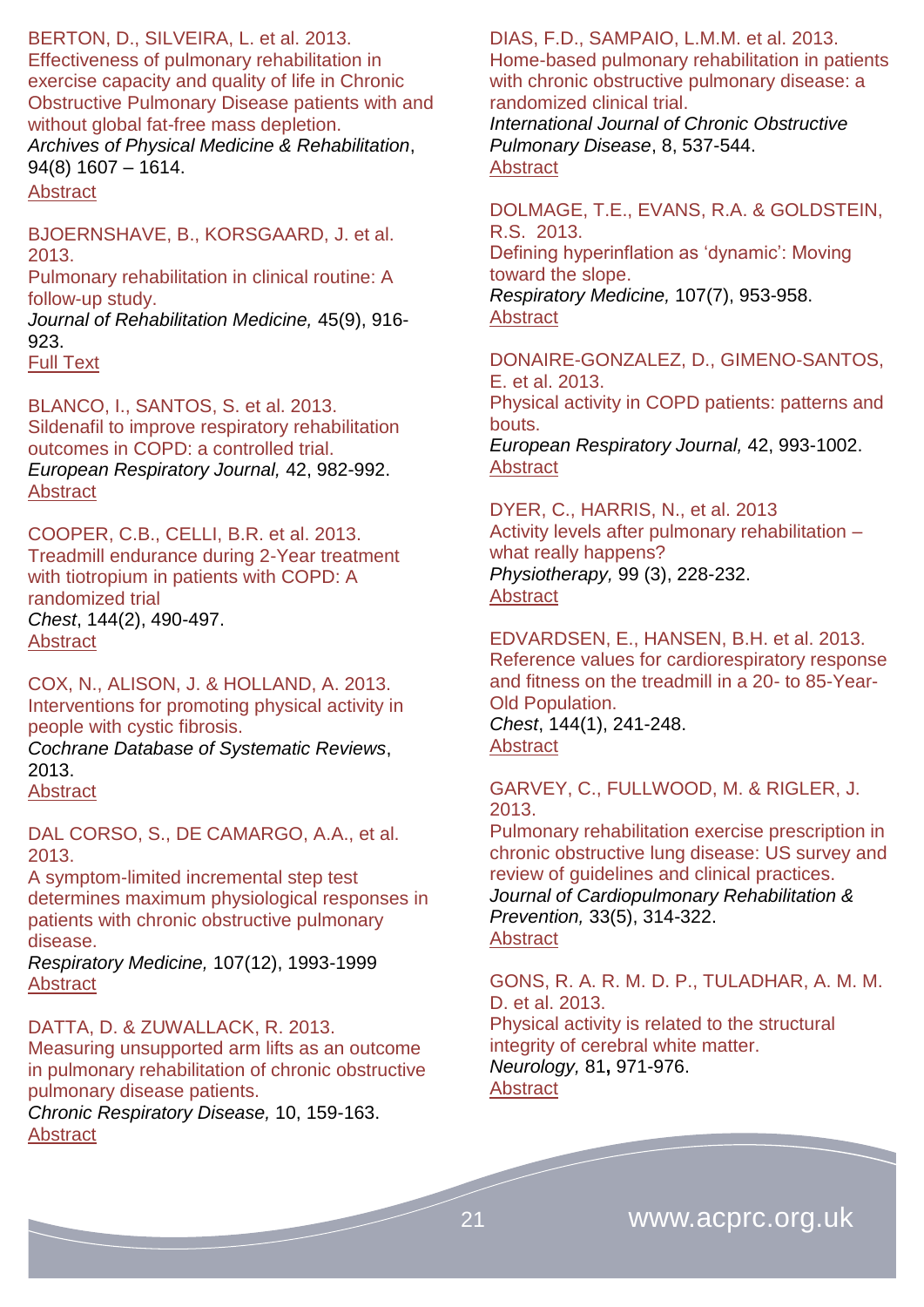HARRISON, S.,GREENING, N. et al. 2013. Age-Specific Normal Values for the Incremental Shuttle Walk Test in a Healthy British Population. *Journal of Cardiopulmonary Rehabilitation & Prevention,* 33(5), 309-313. **[Abstract](http://journals.lww.com/jcrjournal/Abstract/2013/09000/Age_Specific_Normal_Values_for_the_Incremental.7.aspx)** 

HARTMAN, J. E., BOEZEN, H.M. et al. 2013. Physical and psychosocial factors associated with physical activity in patients with chronic obstructive pulmonary disease. *Archives of Physical Medicine and Rehabilitation*, 94(12) 2396 - 2402.e7. **[Abstract](http://www.archives-pmr.org/article/S0003-9993(13)00533-9/abstract)** 

#### HEEREMA-POELMAN, A., STUIVE, I. & WEMPE, J. 2013.

Adherence to a Maintenance Exercise Program 1 Year After Pulmonary Rehabilitation: What Are The Predictors Of Dropout?

*Cardiopulmonary Rehabilitation & Prevention,*  33(6), 419-426. [Abstract](http://journals.lww.com/jcrjournal/Abstract/2013/11000/Adherence_to_a_Maintenance_Exercise_Program_1_Year.11.aspx)

HOLLAND, A.E., HILL, C.J. et al. 2013. Impaired chronotropic response to 6-min walk test and reduced survival in interstitial lung disease.

*Respiratory Medicine,* 107(7), 1066-1072. **[Abstract](http://www.resmedjournal.com/article/S0954-6111(13)00131-5/abstract)** 

HUPPMANN, P., SCZEPANSKI, B. et al. 2013. Effects of inpatient pulmonary rehabilitation in patients with interstitial lung disease. *European Respiratory Journal,* 42, 444-453. **[Abstract](http://erj.ersjournals.com/content/42/2/444.abstract)** 

#### HUSSEY, J. 2013

Wearing pedometers in conjunction with daily step goals and incentives can increase physical activity among children.

*Journal of physiotherapy*, 59(4), 272. **[Abstract](http://www.ncbi.nlm.nih.gov/pubmed/24287223)** 

JERNING, C., MARTINANDER, E. et al. 2013. Asthma and physical activity – A population based study results from the Swedish GA<sup>2</sup>LEN survey. *Respiratory Medicine,* 107(11), 1651-1658.

[Abstract](http://www.resmedjournal.com/article/S0954-6111(13)00342-9/abstract)

#### JONES, A. 2013.

Sun-style T'ai Chi improves walking endurance and health-related quality of life in people with COPD.

*Journal of physiotherapy*, 59(4), 273. **[Abstract](http://www.ncbi.nlm.nih.gov/pubmed/24287224)** 

JONES, S.E., KON, S.S.C. et al. 2013. The five-repetition sit-to-stand test as a functional outcome measure in COPD. *Thorax,* 68(11), 1015-1020. **[Abstract](http://thorax.bmj.com/content/68/11/1015.abstract)** 

KLIJN, P., VAN KEIMPEMA, A. ET AL. 2013. Nonlinear exercise training in advanced chronic obstructive pulmonary disease is superior to traditional exercise training. A randomized trial *Am. J. Respir. Crit. Care Med.*, 188(2), 193-200. **[Abstract](http://www.atsjournals.org/doi/abs/10.1164/rccm.201210-1829OC#.U2qFS_ldUjp)** 

KON, S., PATEL, M. et al. 2013. Reliability and validity of 4-metre gait speed in COPD.

*European Respiratory Journal,* 42, 333-340. [Abstract](http://erj.ersjournals.com/content/42/2/333.abstract)

LAI, C.W., MINTO, G. et al. 2013.

Patients' inability to perform a preoperative cardiopulmonary exercise test or demonstrate an anaerobic threshold is associated with inferior outcomes after major colorectal surgery. *British Journal of Anaesthesia*, 111 (4), 607–611. [Abstract](http://bja.oxfordjournals.org/content/111/4/607.abstract)

LAROCHE, D., JOUSSAIN, C. et al. 2013. Is it possible to individualize intensity of eccentric cycling exercise from perceived exertion on concentric test? *Archives of Physical Medicine &Rehabilitation*, 94(8) 1621 - 1627.e1 **[Abstract](http://www.archives-pmr.org/article/S0003-9993(12)01246-4/abstract)** 

LATIMER-CHEUNG, A., PILUTTI, L. et al. 2013. Effects of exercise training on fitness, mobility, fatigue, and Health-Related Quality of Life among adults with Multiple Sclerosis: A Systematic Review to Inform Guideline **Development** 

*Archives of Physical Medicine & Rehabilitation*, 94(9) 1800 - 1828.e. **[Abstract](http://www.archives-pmr.org/article/S0003-9993(13)00361-4/abstract)**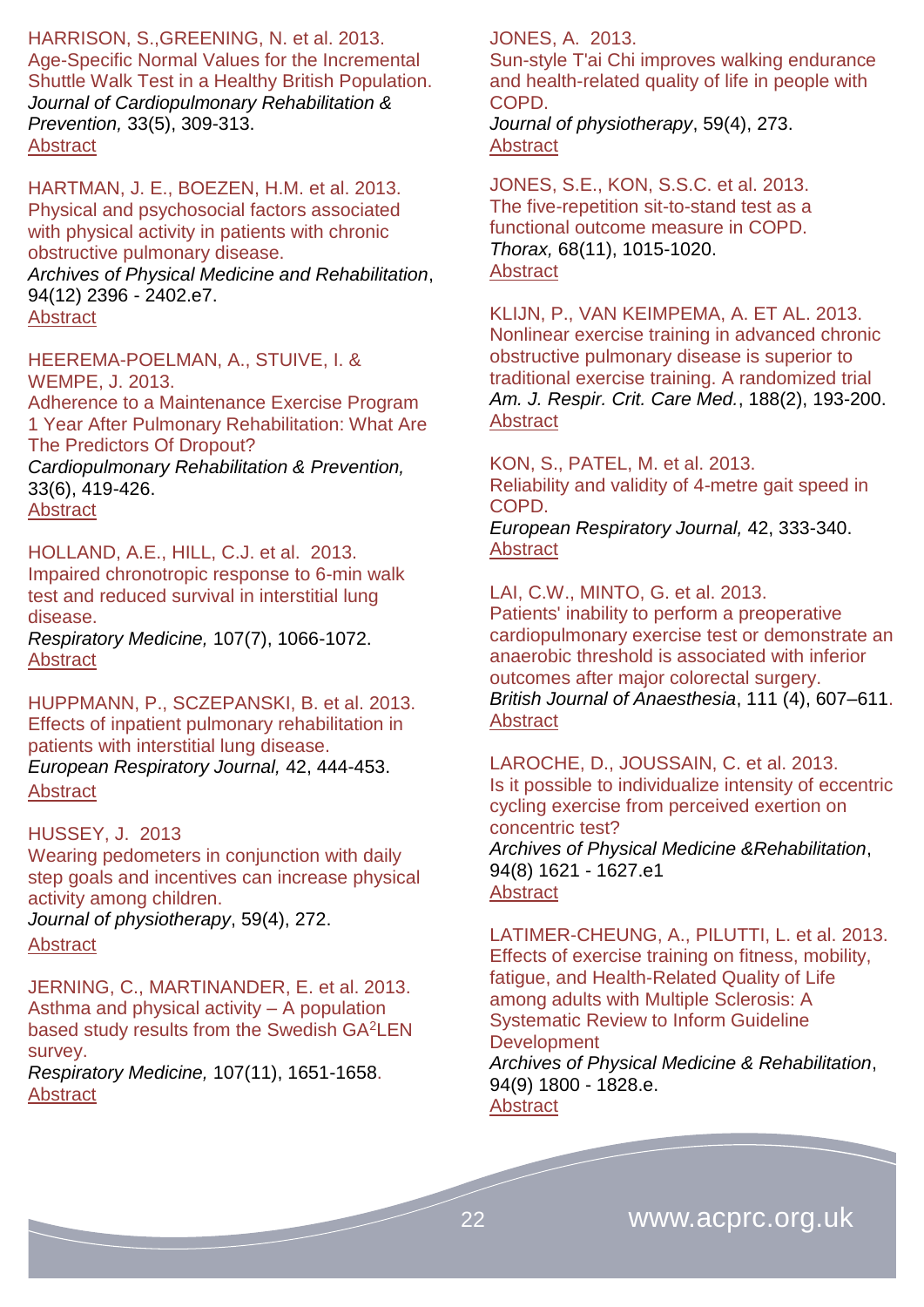LEE, L., SCHWARTZMAN, K. et al. 2013. The association of the distance walked in 6 min with pre-operative peak oxygen consumption and complications 1 month after colorectal resection. *Anaesthesia*, 68(8), 811-6. **[Abstract](http://www.ncbi.nlm.nih.gov/pubmed/?term=Anaesthesia%2C+68(8)%3A811-6)** 

LORENZO, S. & BABB, T.G. 2013. Ventilatory responses at peak exercise in endurance-trained obese adults. *Chest*, 144(4), 1330-1339. [Abstract](http://journal.publications.chestnet.org/article.aspx?articleID=1691934)

MCDERMOTT, M. M., LIU, K. et al. 2013. Home-based walking exercise intervention in peripheral artery disease: A Randomized Clinical Trial *JAMA,* 310(1), 57-65. [Abstract](http://www.ncbi.nlm.nih.gov/pubmed/23821089)

NGUYEN, H.Q., FAN, V.S, et al. 2013. Patients with COPD with higher levels of anxiety are more physically active. *Chest*, 144(1), 145-151. **[Abstract](http://journal.publications.chestnet.org/article.aspx?articleID=1567236)** 

ORA, J., CALZETTA, L. 2013. A 6MWT index to predict  $O<sub>2</sub>$  flow correcting exercise induced SpO<sub>2</sub> desaturation in ILD. *Respiratory Medicine,* 107(12), 2014-2021. [Abstract](http://www.resmedjournal.com/article/S0954-6111(13)00412-5/abstract)

PARK, S., MELDRUM, C. & LARSON, J. 2013. Subgroup analysis of symptoms and their effect on functioning, exercise capacity, and physical activity in patients with severe chronic obstructive pulmonary disease. *Heart and Lung*, 42(6), 465-472. **[Abstract](http://www.sciencedirect.com/science/article/pii/S0147956313002914)** 

PARK, S., RICHARDSON, C. et al. 2013. Physical activity in people with COPD, using the National Health and Nutrition Evaluation Survey dataset (2003–2006). *Heart and Lung,* 42(4), 235–240. [Abstract](http://www.sciencedirect.com/science/article/pii/S0147956313001374)

PAULSON, T., BISHOP, N. et al. 2013. Differentiated perceived exertion and selfregulated wheelchair exercise. *Archives of Physical Medicine & Rehabilitation*, 94(11) 2269 – 2276. **[Abstract](http://www.archives-pmr.org/article/S0003-9993(13)00279-7/abstract)** 

Paulson, T., Bishop, N. et al. 2013. Differentiated perceived exertion and selfregulated wheelchair exercise. *Archives of Physical Medicine & Rehabilitation*,  $94(11)$  2269 - 2276. **[Abstract](http://www.archives-pmr.org/article/S0003-9993(13)00279-7/abstract)** 

PELTONEN, J. E., HÄGGLUND, H. 2013. Alveolar gas exchange, oxygen delivery and tissue deoxygenation in men and women during incremental exercise. *Respiratory Physiology & Neurobiology,* 188**,** 102-112. **[Abstract](http://www.ncbi.nlm.nih.gov/pubmed/23707876)** 

PEPERA, G., CARDOSO, F. et al. 2013 Predictors of shuttle walking test performance in patients with cardiovascular disease. *Physiotherapy,* 99 (4), 317-322. [Abstract](http://www.physiotherapyjournal.com/article/S0031-9406(13)00020-5/abstract)

PLEQUEZUELOS, E., PEREZ, M.E. et al. 2013. Improving physical activity in patients with COPD with urban walking circuits. *Respiratory Medicine,* 107(12), 1948-1956. [Abstract](http://www.resmedjournal.com/article/S0954-6111(13)00261-8/abstract)

PORSZASZ, J., CAO, R. ET AL. 2013. Physiologic effects of an ambulatory ventilation system in chronic obstructive pulmonary disease. *Am. J. Respir. Crit. Care Med.*, 188 (3), 334-342. **[Abstract](http://www.atsjournals.org/doi/abs/10.1164/rccm.201210-1773OC#.U2qFTPldUjp)** 

RABINOVIC, R., LOUVARIS, Z. et al. Validity of physical activity monitors during daily life in patients with COPD. On behalf of the PROactive consortium 2013. *European Respiratory Journal,* 42, 1205-1215. **[Abstract](http://erj.ersjournals.com/content/42/5/1205.abstract)** 

RAUSCH OSTHOFF, A.K., TAEYMANS, J. et al. 2013.

Association between peripheral muscle strength and daily physical activity in patients with COPD: A systematic literature review and meta-analysis. *Journal of Cardiopulmonary Rehabilitation & Prevention,* 33(6), 351-359. [Abstract](http://journals.lww.com/jcrjournal/Abstract/2013/11000/Association_Between_Peripheral_Muscle_Strength_and.2.aspx)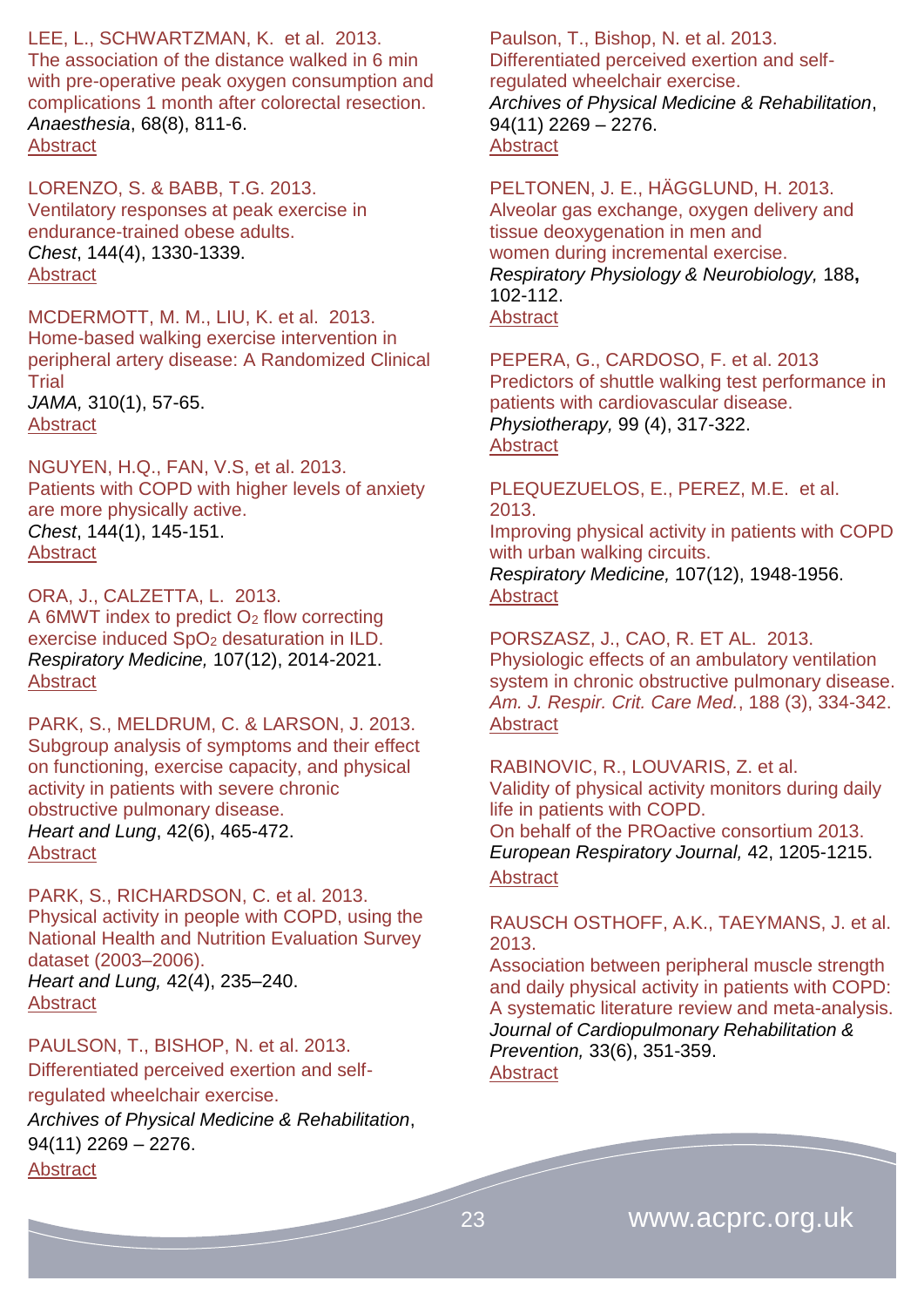ROCHESTER, C.L. & MALTAIS, F. 2013.

Innovate to ambulate: Creating opportunities for patients with chronic obstructive pulmonary disease.

*Am. J. Respir. Crit. Care Med.*, 188 (3), 265-267. **[Abstract](http://www.atsjournals.org/doi/abs/10.1164/rccm.201306-1050ED#.U2qFUPldUjp)** 

SINGH, S. J., ZUWALLACK, R. L. et al. 2013. Learn from the past and create the future: the 2013 ATS/ERS statement on pulmonary rehabilitation.

*European Respiratory Journal,* 42, 1169-1174. [Abstract](http://erj.ersjournals.com/content/42/5/1169.extract)

SLAMAN, J., DALLMEIJER, A. et al. 2013. The six-minute walk test cannot predict peak cardiopulmonary fitness in ambulatory adolescents and young adults with cerebral palsy.

*Archives of Physical Medicine & Rehabilitation*, 94(11) 2227 – 223. **[Abstract](http://www.archives-pmr.org/article/S0003-9993(13)00454-1/abstract)** 

SPRUIT, M.A., SINGH, S.J. et al. 2013. An official American Thoracic Society/European Respiratory Society statement: Key concepts and advances in pulmonary rehabilitation. *Am. J. Respir. Crit. Care Med.*, 188 (8), e13-e64. **[Abstract](http://www.atsjournals.org/doi/abs/10.1164/rccm.201309-1634ST#.U2qFTvldUjp)** 

TROOSTERS, T., VAN DER MOLEN, T., et al. 2013

[Improving physical activity in COPD: towards a](http://respiratory-research.com/content/14/1/115)  [new paradigm.](http://respiratory-research.com/content/14/1/115) *Respiratory Research,* 14(115). [Abstract](http://respiratory-research.com/content/14/1/115/abstract)

WADELL, K., WEBB, K.A., et al. 2013. Impact of pulmonary rehabilitation on the major dimensions of dyspnea in COPD. *Journal of Chronic Obstructive Pulmonary Disease,* 10(4), 425-435.

**[Abstract](http://informahealthcare.com/doi/abs/10.3109/15412555.2012.758696)** 

WALLAERT, B., MONGE, E. et al. 2013. Physical activity in daily life of patients with fibrotic idiopathic interstitial pneumonia. *Chest,* 144(5), 1652-1658. **[Abstract](http://journal.publications.chestnet.org/article.aspx?articleID=1725200)** 

WALSH, J., MCKEOUGH, Z. et al. 2013. Metabolic disease and participant age are independent predictors of response to pulmonary rehabilitation.

*Journal of Cardiopulmonary Rehabilitation & Prevention,* 33(4), 249 – 256. [Abstract](http://journals.lww.com/jcrjournal/Abstract/2013/07000/Metabolic_Disease_and_Participant_Age_Are.9.aspx)

WALKER, D. J., ERTL, T. et al. 2013. Respiratory muscle function during a six-week period of normocapnic hyperpnoea training. *Respiratory Physiology & Neurobiology,* 188**,** 208-213. **[Abstract](http://www.ncbi.nlm.nih.gov/pubmed/23689008)** 

WEIR, N.A., WHITNEY BROWN, A. et al. 2013. The Influence of alternative instruction on 6-Min walk test distance. *Chest,* 144(6),1900-1905. **[Abstract](http://journal.publications.chestnet.org/article.aspx?articleID=1730572)** 

ZANORIA, S. & ZUWALLACK, R. 2013. Directly measured physical activity as a predictor of hospitalizations in patients with chronic obstructive pulmonary disease. *Chronic Respiratory Disease,* 10, 207-213. **[Abstract](http://www.ncbi.nlm.nih.gov/pubmed/?term=Directly+measured+physical+activity+as+a+predictor+of+hospitalizations+in+patients+with+chronic+obstructive+pulmonary+disease)** 

### <span id="page-23-0"></span>**Neurology**

### <span id="page-23-1"></span>**Neuromuscular Disorders**

CORBEN, L. A. P., HO, M. M. F. et al. 2013. Increased prevalence of sleep-disordered breathing in Friedreich ataxia. *Neurology,* 81**,** 46-51. **[Abstract](http://www.ncbi.nlm.nih.gov/pubmed/?term=corben+neurology+2013)** 

RAY, A.D., UDHOJI, S. et al. 2013. A combined inspiratory and expiratory muscle training program improves respiratory muscle strength and fatigue in multiple sclerosis *Archives of Physical Medicine and Rehabilitation,* 94(10) 1964 – 1970. **[Abstract](http://www.archives-pmr.org/article/S0003-9993(13)00400-0/abstract)** 

SANG, C.L., SEONG-WOONG, K. et al. 2013. Correlation between voluntary cough and laryngeal cough reflex flows in patients with traumatic brain injury.

*Archives of Physical Medicine and Rehabilitation,* 94(8) 1580 – 1583.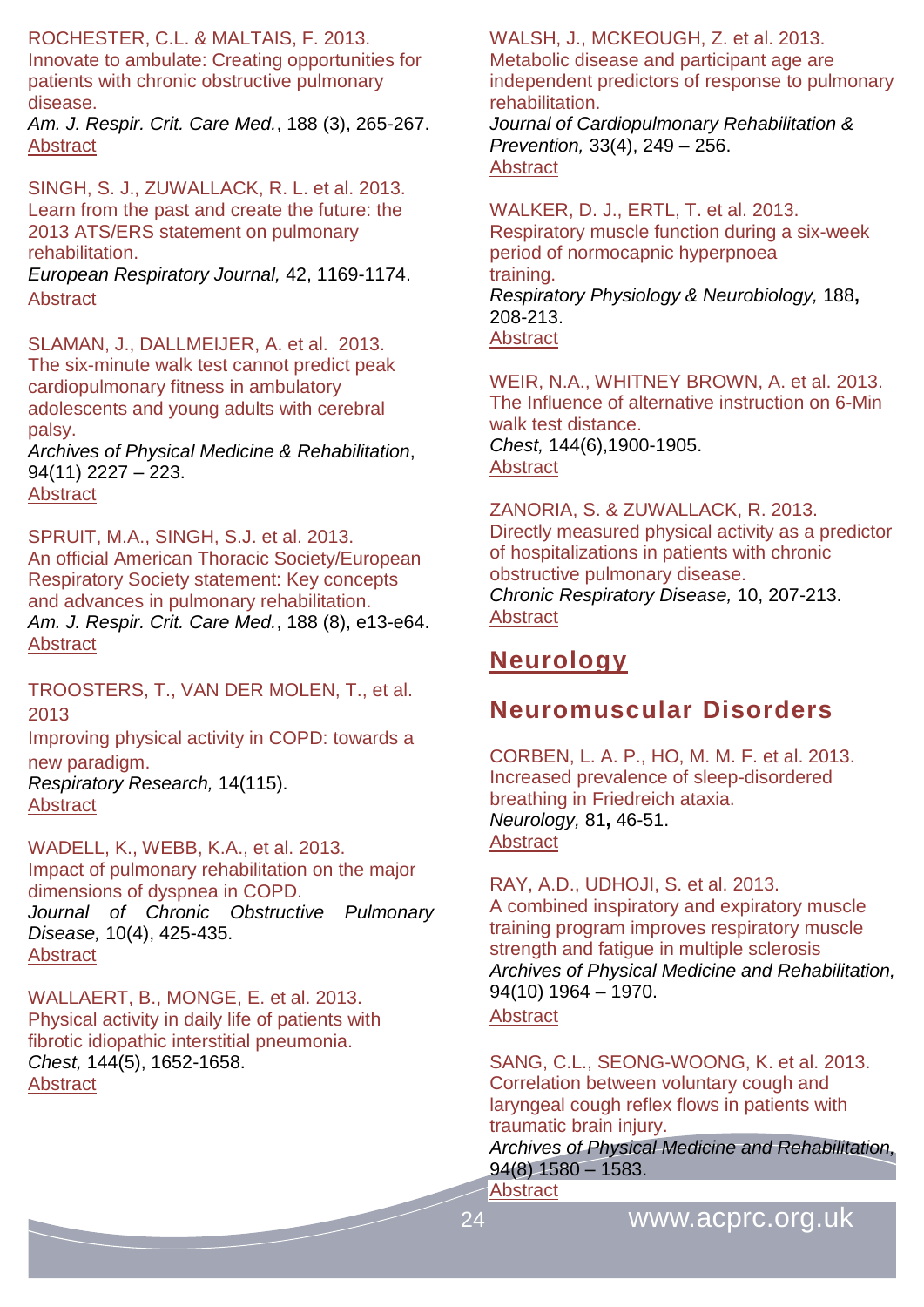# <span id="page-24-0"></span>**Spinal cord injury**

Paulson, T., Bishop, N. et al. 2013. Differentiated perceived exertion and selfregulated wheelchair exercise. *Archives of Physical Medicine & Rehabilitation*, 94(11) 2269 – 2276. **[Abstract](http://www.archives-pmr.org/article/S0003-9993(13)00279-7/abstract)** 

POSTMA, K., HAISMA, J. et al. 2013. Changes in pulmonary function during the early years after inpatient rehabilitation in persons with spinal cord injury: A prospective cohort study. *Archives of Physical Medicine and Rehabilitation*,  $94(8)$ ,  $1540 - 1546$ . [Abstract](http://www.archives-pmr.org/article/S0003-9993(13)00130-5/abstract)

VAN KOPPENHAGEN, C.F., DE GROOT, S. et al. 2013.

Wheelchair exercise capacity in spinal cord injury up to five years after discharge from inpatient rehabilitation.

*Journal of Rehabilitation Medicine,* 45(7), 646- 652.

[Full Text](http://www.medicaljournals.se/jrm/content/?doi=10.2340/16501977-1149&html=1) 

# <span id="page-24-1"></span>**NIV**

CARRON, M., FREO, U. et al. 2013. Complications of non-invasive ventilation techniques: a comprehensive qualitative review of randomized trials.

*British Journal of Anaesthesia*, 110 (6), 896–914. **[Abstract](http://bja.oxfordjournals.org/content/110/6/896.abstract)** 

CHIUMELLO, D., COPPOLA, S. et al. 2013. [Noninvasive ventilation in chest trauma:](http://link.springer.com/article/10.1007/s00134-013-2901-4)  [systematic review and meta-analysis.](http://link.springer.com/article/10.1007/s00134-013-2901-4) *[Intensive Care](http://link.springer.com/journal/134)* Medicine, 3[9\(7\)](http://link.springer.com/journal/134/39/7/page/1), 1171-1180. **[Abstract](http://icmjournal.esicm.org/journals/abstract.html?v=39&j=134&i=7&a=2901_10.1007_s00134-013-2901-4&doi=)** 

DELORD, V., KHIRANI, S. et al. 2013. Medical hypnosis as a tool to acclimatize children to noninvasive positive pressure ventilation: A pilot study. *Ches*t, 144(1), 87-91. [Abstract](http://journal.publications.chestnet.org/article.aspx?articleID=1568887)

MAYORDOMO-COLUNGA, J., PONS, M. et al. 2013.

[Predicting non-invasive ventilation failure in](http://link.springer.com/article/10.1007/s00134-013-2880-5)  children from the  $SpO_2/FiO_2$  (SF) ratio. *[Intensive Care](http://link.springer.com/journal/134)* Medicine, 3[9\(6\)](http://link.springer.com/journal/134/39/6/page/1), 1095-1103. **[Abstract](http://icmjournal.esicm.org/journals/abstract.html?v=39&j=134&i=6&a=2880_10.1007_s00134-013-2880-5&doi=)** 

# <span id="page-24-2"></span>**Obstructive Sleep Apnoea & Obesity**

AADLAND, E., JEPSEN, R. et al. 2013. Increased physical activity improves aerobic fitness, but not functional walking capacity, in severely obese subjects participating in a lifestyle intervention.

*Journal of Rehabilitation Medicine,* 45(10), 1071- 1077.

[Full Text](http://www.medicaljournals.se/jrm/content/?doi=10.2340/16501977-1205&html=1) 

DICKERSON, S., OBEIDAT, R. et al. 2013. Development and usability testing of a selfmanagement intervention to support individuals with obstructive sleep apnea in accommodating to CPAP treatment

*Heart and Lung,* 42(5), 346-352. **[Abstract](http://www.sciencedirect.com/science/article/pii/S0147956313002513)** 

HOLLIER, C. A., MAXWELL, L. J. et al. 2013. Validity of arterialised-venous pH and bicarbonate in obesity hypoventilation syndrome.

*Respiratory Physiology & Neurobiology,* 188**,** 165-171. **[Abstract](http://www.ncbi.nlm.nih.gov/pubmed/?term=hollier+validity+arterialised)** 

KOHLER, M., CRAIG, S. et al. 2013. CPAP improves endothelial function in patients with minimally symptomatic OSA: Results from a subset study of the MOSAIC Trial. *Chest*, 144(3), 896-902. **[Abstract](http://journal.publications.chestnet.org/article.aspx?articleID=1690824)** 

KUMAR, G., MAJUMDAR, T. et al. 2013. Outcomes of morbidly obese patients receiving invasive mechanical ventilation: A nationwide analysis. *Chest*, 144(1), 48-54. **[Abstract](http://journal.publications.chestnet.org/article.aspx?articleID=1559994)** 

LEMYZE, M., MALLAT, J. et al. 2013. Effects of sitting position and applied positive end-expiratory pressure on respiratory mechanics of critically ill obese patients receiving mechanical ventilation. *Critical Care Medicine*, 41:11, 2592-2599.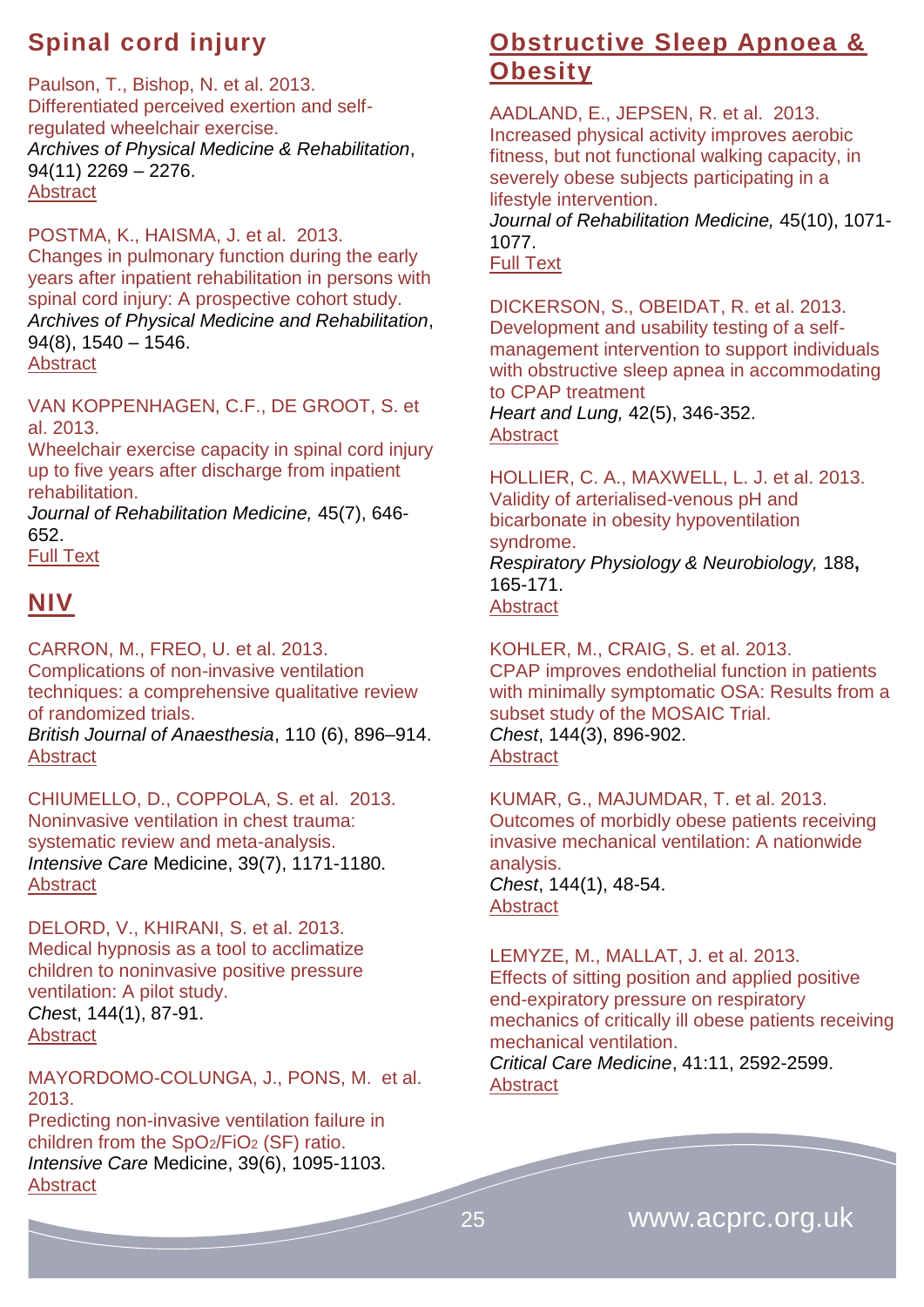LORENZO, S. & BABB, T.G. 2013.

Ventilatory responses at peak exercise in endurance-trained obese adults. *Chest*, 144(4), 1330-1339. [Abstract](http://journal.publications.chestnet.org/article.aspx?articleID=1691934)

MAHADEV, S., SALOME, C. M. et al. 2013. The effect of low lung volume on airway function in obesity. *Respiratory Physiology & Neurobiology,* 188**,** 192-199. **[Abstract](http://www.ncbi.nlm.nih.gov/pubmed/23770312)** 

MOKHLESI, B., HOVDA, M.D. et al. 2013. Sleep-disordered breathing and postoperative outcomes after elective surgery: Analysis of the nationwide inpatient sample. *Chest*, 144(3), 903-914. **[Abstract](http://journal.publications.chestnet.org/article.aspx?articleID=1672183)** 

O'GORMAN, S.M., GAY, P.C. & MORGENTHALER, T.I. 2013. Does autotitrating positive airway pressure therapy improve postoperative outcome in patients at risk for obstructive sleep apnea syndrome: A randomized controlled clinical trial? *Chest*, 144(1), 72-78. [Abstract](http://journal.publications.chestnet.org/article.aspx?articleID=1555392)

PARTHASARATHY, S. 2013 Emergence of Obstructive Sleep Apnea phenotyping. From weak to strong! *Am. J. Respir. Crit. Care Med.*, 188, (8), 898- 900. [Abstract](http://www.atsjournals.org/doi/abs/10.1164/rccm.201309-1587ED#.U02MqfldUjo)

### <span id="page-25-0"></span>**Oxygen**

PARKE, R., MCGUINNESS, S. et al. 2013. Open-label, phase II study of routine high-flow nasal oxygen therapy in cardiac surgical patients. *British Journal of Anaesthesia*, 111 (6), 925–931. [Abstract](http://bja.oxfordjournals.org/content/111/6/925.abstract)

ROCA, O., PÉREZ-TERÁN, P. et al. 2013. Patients with New York Heart Association class III heart failure may benefit with high flow nasal cannula supportive therapy: high flow nasal cannula in heart failure. *J Crit Care*, 28(5), 741-6. **[Abstract](http://www.ncbi.nlm.nih.gov/pubmed/?term=J+Crit+Care%2C+28(5)%3A741-6)** 

# <span id="page-25-1"></span>**Paediatrics (non-CF)**

BOWEN, S.J. & THOMSON, A.H. 2013. Audit, research and guideline update: British Thoracic Society paediatric pneumonia audit: a review of 3 years of data. *Thorax,* 68(7), 682-683. **[Abstract](http://thorax.bmj.com/content/68/7/682.abstract)** 

CHOONG, K., KOO, K. et al. 2013. Early Mobilization in Critically Ill Children: A Survey of Canadian Practice. *Critical Care Medicine,* 41(7), 1745-1753. **[Abstract](http://www.ncbi.nlm.nih.gov/pubmed/23507722)** 

DALZIEL, S.T., THOMPSON, J.M.D. et al. 2013. Predictors of severe H1N1 infection in children presenting within Pediatric Emergency Research Networks (PERN): retrospective case-control study.

*British Medical Journal*, 347: f4836. **[Abstract](http://www.bmj.com/content/347/bmj.f4836?view=long&pmid=23940290)** 

DELORD, V., KHIRANI, S. et al. 2013. Medical hypnosis as a tool to acclimatize children to noninvasive positive pressure ventilation: A pilot study. *Ches*t, 144(1), 87-91.

**[Abstract](http://journal.publications.chestnet.org/article.aspx?articleID=1568887)** 

DE LUCA, D., PIASTRA, M. 2013. [The use of the Berlin definition for acute](http://link.springer.com/article/10.1007/s00134-013-3110-x)  [respiratory distress syndrome during infancy and](http://link.springer.com/article/10.1007/s00134-013-3110-x)  [early childhood: multicenter evaluation and](http://link.springer.com/article/10.1007/s00134-013-3110-x)  [expert consensus.](http://link.springer.com/article/10.1007/s00134-013-3110-x)

*[Intensive Care](http://link.springer.com/journal/134)* Medicine, 3[9\(12\)](http://link.springer.com/journal/134/39/12/page/1), 2083-2091. [Abstract](http://icmjournal.esicm.org/journals/abstract.html?v=39&j=134&i=12&a=3110_10.1007_s00134-013-3110-x&doi=)

FALSAPERLA, R., ELLI, M. et al. 2013. Noninvasive ventilation for acute respiratory distress in children with central nervous system disorders.

*Respiratory Medicine,* 107(9), 1370-1375. [Abstract](http://www.resmedjournal.com/article/S0954-6111(13)00258-8/abstract)

HUSSEY, J. 2013

Wearing pedometers in conjunction with daily step goals and incentives can increase physical activity among children.

*Journal of physiotherapy*, 59(4), 272.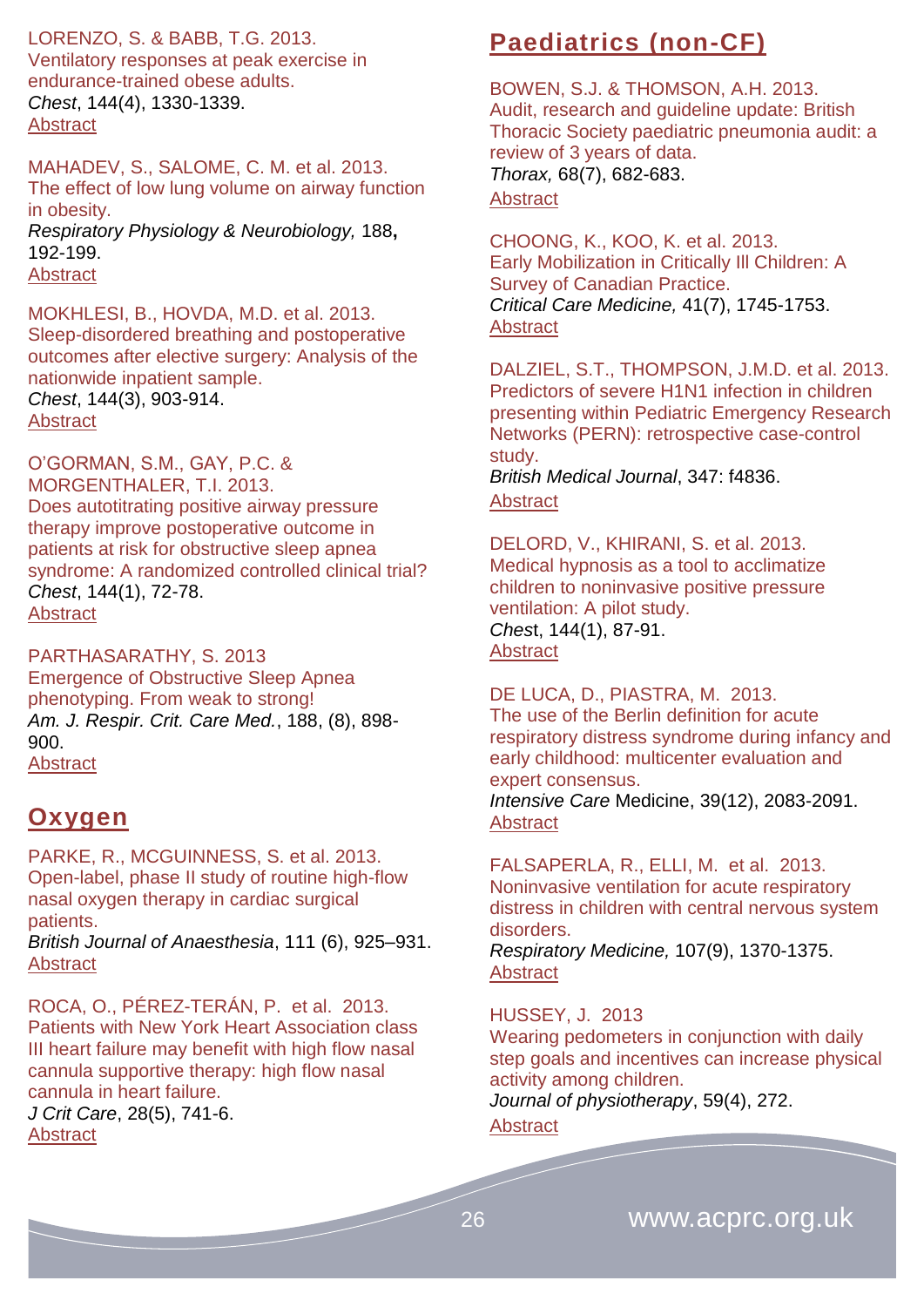MADDEROM, M.J., REUSER, J.J.C.M. et al. 2013.

[Neurodevelopmental, educational and behavioral](http://link.springer.com/article/10.1007/s00134-013-2973-1)  [outcome at 8 years after neonatal ECMO: a](http://link.springer.com/article/10.1007/s00134-013-2973-1)  [nationwide multicenter study.](http://link.springer.com/article/10.1007/s00134-013-2973-1)

*[Intensive Care](http://link.springer.com/journal/134)* Medicine, 3[9\(9\)](http://link.springer.com/journal/134/39/9/page/1), 1584-1593. [Abstract](http://icmjournal.esicm.org/journals/abstract.html?v=39&j=134&i=9&a=2973_10.1007_s00134-013-2973-1&doi=)

MAYORDOMO-COLUNGA, J., PONS, M. et al. 2013.

[Predicting non-invasive ventilation failure in](http://link.springer.com/article/10.1007/s00134-013-2880-5)  children from the  $SpO_2/FiO_2$  (SF) ratio. *[Intensive Care](http://link.springer.com/journal/134)* Medicine, 3[9\(6\)](http://link.springer.com/journal/134/39/6/page/1), 1095-1103. **[Abstract](http://icmjournal.esicm.org/journals/abstract.html?v=39&j=134&i=6&a=2880_10.1007_s00134-013-2880-5&doi=)** 

MCCOLLEY, S. A. & MORTY, R.E. 2013 Update in Pediatric Lung Disease 2012. *Am. J. Respir. Crit. Care Med.*188 (3), 293-297. **[Abstract](http://www.atsjournals.org/doi/abs/10.1164/rccm.201304-0617UP#.U2qFUPldUjp)** 

McCORD, J., KRULL, N. et al. 2013. Cardiopulmonary physical therapy practice in the Paediatric intensive Care unit. *Physiotherapy Canada*, 65(4), 374-377. **[Abstract](http://www.ncbi.nlm.nih.gov/pmc/articles/PMC3817872/)** 

MILESI, C., BALEINE, J. et al. 2013. [Is treatment with a high flow nasal cannula](http://link.springer.com/article/10.1007/s00134-013-2879-y)  [effective in acute viral bronchiolitis? A](http://link.springer.com/article/10.1007/s00134-013-2879-y)  [physiologic study.](http://link.springer.com/article/10.1007/s00134-013-2879-y) *[Intensive Care](http://link.springer.com/journal/134)* Medicine, 3[9\(6\)](http://link.springer.com/journal/134/39/6/page/1), 1088-1094. **[Abstract](http://icmjournal.esicm.org/journals/abstract.html?v=39&j=134&i=6&a=2879_10.1007_s00134-013-2879-y&doi=)** 

MUCCI, P., BAQUET, G. et al. 2013. Exercise testing in children: comparison in ventilatory thresholds changes with interval training. *Pediatric Pulmonology,* 48, 809-816. **[Abstract](http://onlinelibrary.wiley.com/doi/10.1002/ppul.22646/abstract)** 

PETSIOS, K., PRIFTIS, K. et al. 2013. Determinants of quality of life in children with asthma. *Pediatric Pulmonology*, 48, 1171-1180. **[Abstract](http://onlinelibrary.wiley.com/doi/10.1002/ppul.22768/abstract)** 

SIMPSON, V.S., BAILEY, A.et al. 2013. Ventilator-associated tracheobronchitis in a mixed medical/surgical pediatric ICU. *Chest*, 144(1), 32-38. [Abstract](http://journal.publications.chestnet.org/article.aspx?articleID=1555401)

SMULDERS, C.A., VAN GESTEL, J.P.J. & BOS, A.P. 2013.

[Are central line bundles and ventilator bundles](http://link.springer.com/article/10.1007/s00134-013-2927-7)  [effective in critically ill neonates and children?](http://link.springer.com/article/10.1007/s00134-013-2927-7) *[Intensive Care](http://link.springer.com/journal/134)* Medicine, 3[9\(8\)](http://link.springer.com/journal/134/39/8/page/1), 1352-1358. **[Abstract](http://icmjournal.esicm.org/journals/abstract.html?v=39&j=134&i=8&a=2927_10.1007_s00134-013-2927-7&doi=)** 

TEIXEIRA, M.F.C., RODRIGUES, J.C.et al. 2013.

Acute bronchodilator responsiveness to tiotropium in postinfectious Bronchiolitis Obliterans in children. *Chest*, 144(3), 974-980. **[Abstract](http://journal.publications.chestnet.org/article.aspx?articleID=1674757)** 

THOMPSON, M., COHEN, H,D. et al. 2013. Duration of symptoms of respiratory tract infections in children: systematic review. *British Medical Journal*, 347: f7027. [Abstract](http://www.bmj.com/content/347/bmj.f7027?view=long&pmid=24335668)

TOWLE, D., CALLAN, D.A. 2013. Baby bottle steam sterilizers disinfect home nebulizers inoculated with bacterial respiratory pathogens. *Journal of Cystic Fibrosis,* 12(5), 512-516.

**[Abstract](http://www.cysticfibrosisjournal.com/article/S1569-1993(12)00232-9/abstract)** 

### <span id="page-26-0"></span>**Neonatal care**

CHOUKROUN, M.L., FEGHALI, H. 2013. Pulmonary outcome and its correlates in schoolaged children born with a gestational age ≤ 32 weeks.

*Respiratory Medicine,* 107(12), 1966-1976. **[Abstract](http://www.resmedjournal.com/article/S0954-6111(13)00232-1/abstract)** 

MADDEROM, M.J., REUSER, J.J.C.M. et al. 2013.

[Neurodevelopmental, educational and behavioral](http://link.springer.com/article/10.1007/s00134-013-2973-1)  [outcome at 8 years after neonatal ECMO: a](http://link.springer.com/article/10.1007/s00134-013-2973-1)  [nationwide multicenter study.](http://link.springer.com/article/10.1007/s00134-013-2973-1)

*[Intensive Care](http://link.springer.com/journal/134)* Medicine, 3[9\(9\)](http://link.springer.com/journal/134/39/9/page/1), 1584-1593. **[Abstract](http://icmjournal.esicm.org/journals/abstract.html?v=39&j=134&i=9&a=2973_10.1007_s00134-013-2973-1&doi=)** 

POLITO, A., BARRETT, C.S. et al. 2013. [Neurologic complications in neonates supported](http://link.springer.com/article/10.1007/s00134-013-2985-x)  with extracorporeal membrane oxygenation. An [analysis of ELSO registry data.](http://link.springer.com/article/10.1007/s00134-013-2985-x)

*[Intensive Care](http://link.springer.com/journal/134)* Medicine, 3[9\(9\)](http://link.springer.com/journal/134/39/9/page/1), 1594-1601. **[Abstract](http://icmjournal.esicm.org/journals/abstract.html?v=39&j=134&i=9&a=2985_10.1007_s00134-013-2985-x&doi=)**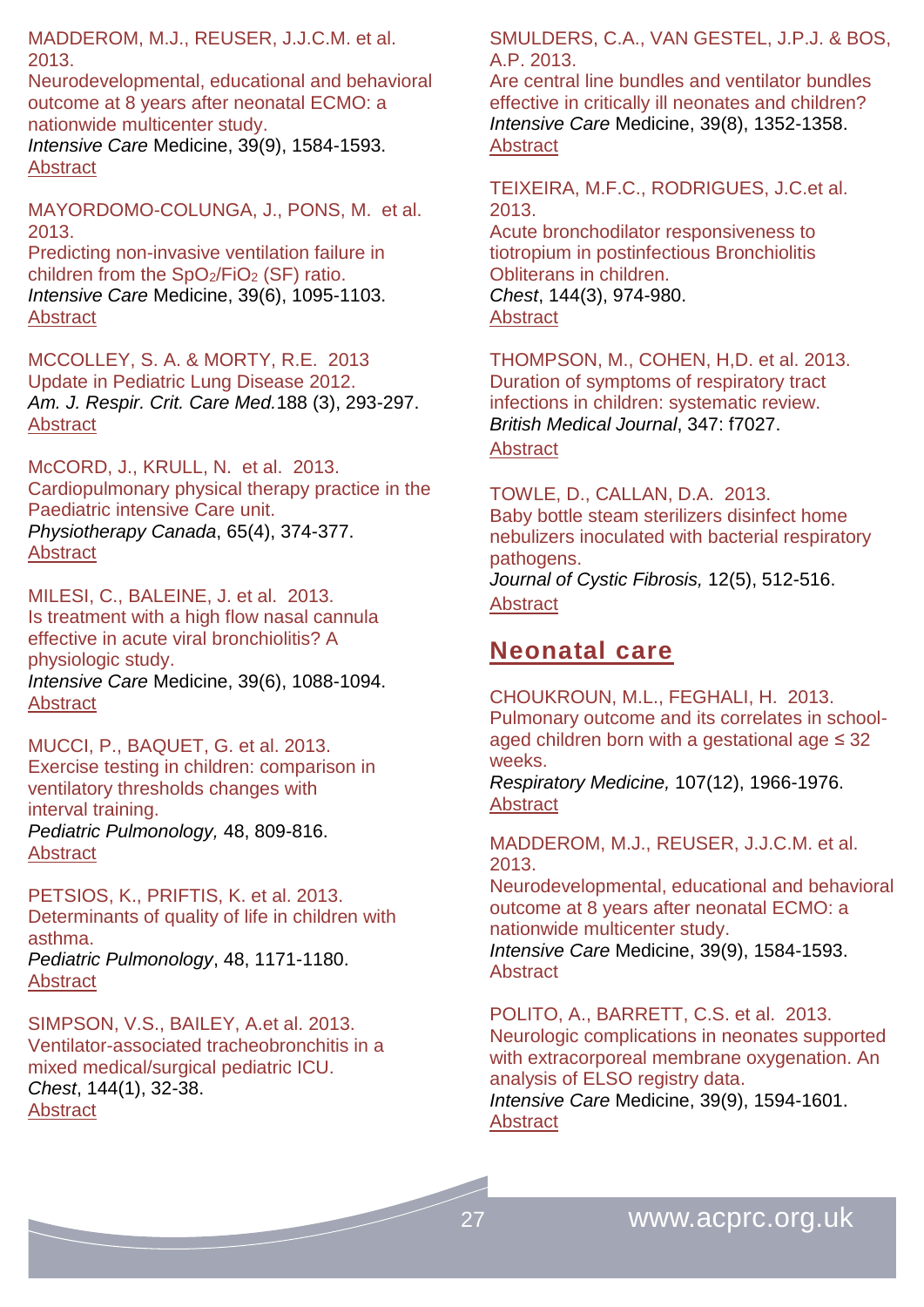SCHMOLZER, G,M., KUMAR, M. et al. 2013. Non-invasive versus invasive respiratory support in preterm infants at birth: systematic review and meta-analysis.

*British Medical Journal*, 347: f5980. **[Abstract](http://www.bmj.com/content/347/bmj.f5980?view=long&pmid=24136633)** 

SMULDERS, C.A., VAN GESTEL, J.P.J. & BOS, A.P. 2013.

[Are central line bundles and ventilator bundles](http://link.springer.com/article/10.1007/s00134-013-2927-7)  [effective in critically ill neonates and children?](http://link.springer.com/article/10.1007/s00134-013-2927-7) *[Intensive Care](http://link.springer.com/journal/134)* Medicine, 3[9\(8\)](http://link.springer.com/journal/134/39/8/page/1), 1352-1358. [Abstract](http://icmjournal.esicm.org/journals/abstract.html?v=39&j=134&i=8&a=2927_10.1007_s00134-013-2927-7&doi=)

VAN BERKEL, S., BINKHORST, M. et al. 2013. [Adapted ECMO criteria for newborns with](http://link.springer.com/article/10.1007/s00134-013-2907-y)  [persistent pulmonary hypertension after inhaled](http://link.springer.com/article/10.1007/s00134-013-2907-y)  [nitric oxide and/or high-frequency oscillatory](http://link.springer.com/article/10.1007/s00134-013-2907-y)  [ventilation.](http://link.springer.com/article/10.1007/s00134-013-2907-y)

*[Intensive Care](http://link.springer.com/journal/134)* Medicine, 3[9\(6\)](http://link.springer.com/journal/134/39/6/page/1), 1113-1120. **[Abstract](http://icmjournal.esicm.org/journals/abstract.html?v=39&j=134&i=6&a=2907_10.1007_s00134-013-2907-y&doi=)** 

### <span id="page-27-0"></span>**Palliative / End of life care**

BEERNAERT, K., COHEN, J. et al. 2013. Referral to palliative care in COPD and other chronic diseases: A population-based study. *Respiratory Medicine,* 107(11), 1731-1739. **[Abstract](http://www.resmedjournal.com/article/S0954-6111(13)00215-1/abstract)** 

LITTERINI, A., FIELER, V. et al. 2013.

Differential effects of cardiovascular and resistance exercise on functional mobility in individuals with advanced cancer: A randomized trial.

*Archives of Physical Medicine and Rehabilitation,* 94(12) 2329 – 2335. **[Abstract](http://www.archives-pmr.org/article/S0003-9993(13)00460-7/abstract)** 

# <span id="page-27-1"></span>**Physiology**

GHALI, M. G. Z. & MARCHENKO, V. 2013. Fast oscillations during gasping and other noneupneic respiratory behaviors: Clues to central pattern generation. *Respiratory Physiology & Neurobiology,* 187**,** 176-182.

**[Abstract](http://www.ncbi.nlm.nih.gov/pubmed/?term=ghali+respiratory+2013)** 

LALLEY, P. M. 2013.

The aging respiratory system—Pulmonary structure, function and neural control. *Respiratory Physiology & Neurobiology,* 187**,** 199-210. **[Abstract](http://www.ncbi.nlm.nih.gov/pubmed/?term=lalley+aging)** 

RODRIGUEZ-ROISIN, R., LLUFRIU, S., & FABBRI, L.M. 2013. Changes in your breathing can change your brain. *Am. J. Respir. Crit. Care Med.*, 188 (7), 763-764. **[Abstract](http://www.atsjournals.org/doi/abs/10.1164/rccm.201308-1445ED#.U2qFTPldUjp)** 

# <span id="page-27-2"></span>**Respiratory Physiotherapy**

BEACH, L., DENEHY, L & LEE, A. 2013 The efficacy of minitracheostomy for the management of sputum retention: a systematic review.

*Physiotherapy,* 99 (4), 271-277. [Abstract](http://www.physiotherapyjournal.com/article/S0031-9406(13)00032-1/abstract)

JOHNSTON, C.L., JAMES, R & MACKNEY, J. H. 2013.

The current use of positive expiratory pressure (PEP) therapy by public hospital physiotherapists in New South Wales.

*New Zealand Journal of Physiotherapy.* 41(3). 88-93.

**[Abstract](http://physiotherapy.org.nz/assets/Professional-dev/Journal/2013-November/Nov-2013-COMPLETE-LR.pdf)** 

LEECH, J., MAZZONE, S.B. & FARRELL, M.J. 2013.

Brain activity associated with placebo suppression of the Urge-to-Cough in humans. *Am. J. Respir. Crit. Care Med.*, 188 (9), 1069- 1075. **[Abstract](http://www.atsjournals.org/doi/abs/10.1164/rccm.201306-1079OC#.U2qFTfldUjp)** 

McCORD, J., KRULL, N. et al. 2013. Cardiopulmonary physical therapy practice in the Paediatric intensive Care unit. *Physiotherapy Canada*, 65(4), 374-377.

**[Abstract](http://www.ncbi.nlm.nih.gov/pmc/articles/PMC3817872/)** 

MENDEZ-TELLEZ, P.A., DINGLAS, V.D. et al. 2013.

Factors associated with timing of initiation of physical therapy in patients with acute lung injury.

*J Crit Care,* 28(6), 980-4. **[Abstract](http://www.ncbi.nlm.nih.gov/pubmed/?term=J+Crit+Care%2C+28(6)%3A980-4)**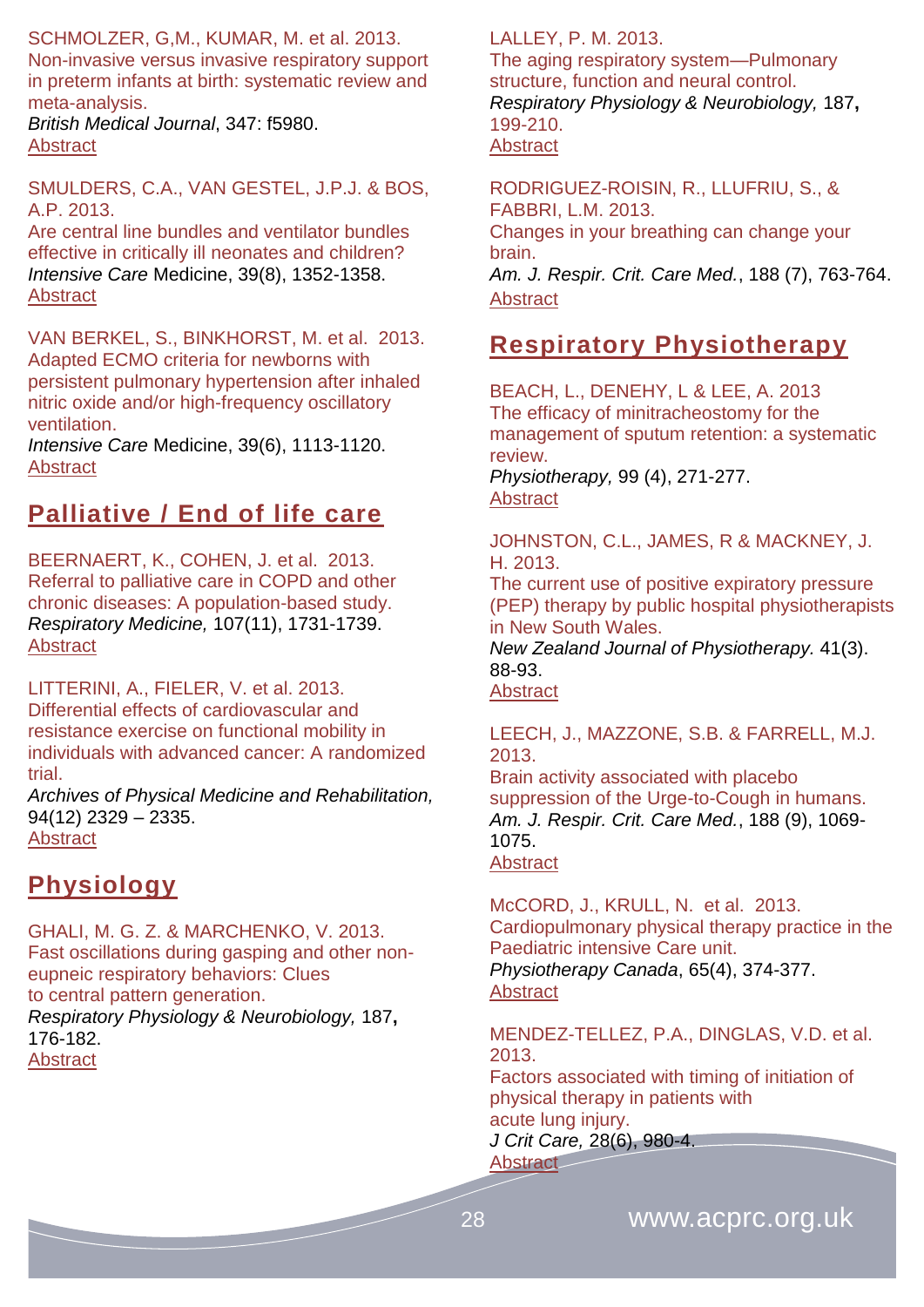OZALEVLI, S. 2013.

Impact of physiotherapy on patients with advanced lung cancer. *Chronic Respiratory Disease,* 10, 223-232. [Abstract](http://www.ncbi.nlm.nih.gov/pubmed/24177683)

POSTIAUX, G., ZWAENEPOEL, B. & LOUIS, J. 2013.

Chest physical therapy in acute viral bronchiolitis: an updated review *Respiratory Care*, 58, 1541-1545. [Abstract](http://www.ncbi.nlm.nih.gov/pubmed/23287014)

RAND, S. HILL, L. & PRASAD, S.A. 2013 Physiotherapy in cystic fibrosis: optimising techniques to improve outcomes. *Paediatric Respiratory Reviews,* 14, 263-269. **[Abstract](http://www.ncbi.nlm.nih.gov/pubmed/24209461)** 

SILVA, Y., LI, S. & RICKARD, M. 2013. Does the addition of deep breathing exercises to physiotherapy-directed early mobilisation alter patient outcomes following high-risk open upper abdominal surgery? Cluster randomised controlled trial. *Physiotherapy,* 99 (3), 187-193. [Abstract](http://www.physiotherapyjournal.com/article/S0031-9406(12)00132-0/abstract)

SOSSDORF, M., OTTO, G.P. et al. 2013. Potential effect of physiotherapeutic treatment on mortality rate in patients with severe sepsis and septic shock: a retrospective cohort analysis. *J Crit Care*, 28(6), 954-8. [Abstract](http://www.ncbi.nlm.nih.gov/pubmed/?term=J+Crit+Care%2C28(6)%2C+954-8.)

STILLER, K. 2013. Physiotherapy in intensive care: An updated systematic review. *Chest*, 144(3), 825-847. **[Abstract](http://journal.publications.chestnet.org/article.aspx?articleID=1692157)** 

### <span id="page-28-0"></span>**Smoking Cessation**

GAGNE, J.J., BYKOV, K. et al. 2013. Effect of smoking on comparative efficacy of antiplatelet agents: systematic review, metaanalysis, and indirect comparison. *British Medical Journal*, 347:f5307. **[Abstract](http://www.bmj.com/content/347/bmj.f5307?view=long&pmid=24046285)** 

KRALIKOVA, E., NOVAK, J. et al. 2013. Do e-Cigarettes Have the Potential to Compete With Conventional Cigarettes? A Survey of Conventional Cigarette Smokers' Experiences With e-Cigarettes. *Chest,* 144(5), 1609-1614.

#### [Abstract](http://journal.publications.chestnet.org/article.aspx?articleID=1714565)

MURRAY, R.L., LEONARDI-BEE, J. et al. 2013. Systematic identification and treatment of smokers by hospital based cessation practitioners in a secondary care setting: cluster randomised controlled trial. *British Medical Journal*, 347: f4004. **[Abstract](http://www.bmj.com/content/347/bmj.f4004?view=long&pmid=23836616)** 

THOMAS, K.H., MARTIN, R.M. et al 2013. Smoking cessation treatment and risk of depression, suicide, and self-harm in the Clinical Practice Research Datalink: prospective cohort study *British Medical Journal*, 347: f5704.

#### **[Abstract](http://www.bmj.com/content/347/bmj.f5704)**

WEST, R., MAY, S. et al. 2013. Performance of English stop smoking services in first 10 years: analysis of service monitoring data.

*British Medical Journal*, 347: f4921. **[Abstract](http://www.bmj.com/content/347/bmj.f4921?view=long&pmid=23963106)** 

# <span id="page-28-1"></span>**Surgery**

# <span id="page-28-2"></span>**Cardiothoracic Surgery**

CHIUMELLO, D., COPPOLA, S. et al. 2013. [Noninvasive ventilation in chest trauma:](http://link.springer.com/article/10.1007/s00134-013-2901-4)  [systematic review and meta-analysis.](http://link.springer.com/article/10.1007/s00134-013-2901-4) *[Intensive Care](http://link.springer.com/journal/134)* Medicine, 3[9\(7\)](http://link.springer.com/journal/134/39/7/page/1), 1171-1180. **[Abstract](http://icmjournal.esicm.org/journals/abstract.html?v=39&j=134&i=7&a=2901_10.1007_s00134-013-2901-4&doi=)** 

PARKE, R., MCGUINNESS, S. et al. 2013. Open-label, phase II study of routine high-flow nasal oxygen therapy in cardiac surgical patients. *British Journal of Anaesthesia*, 111 (6), 925–931. [Abstract](http://bja.oxfordjournals.org/content/111/6/925.abstract)

29 www.acprc.org.uk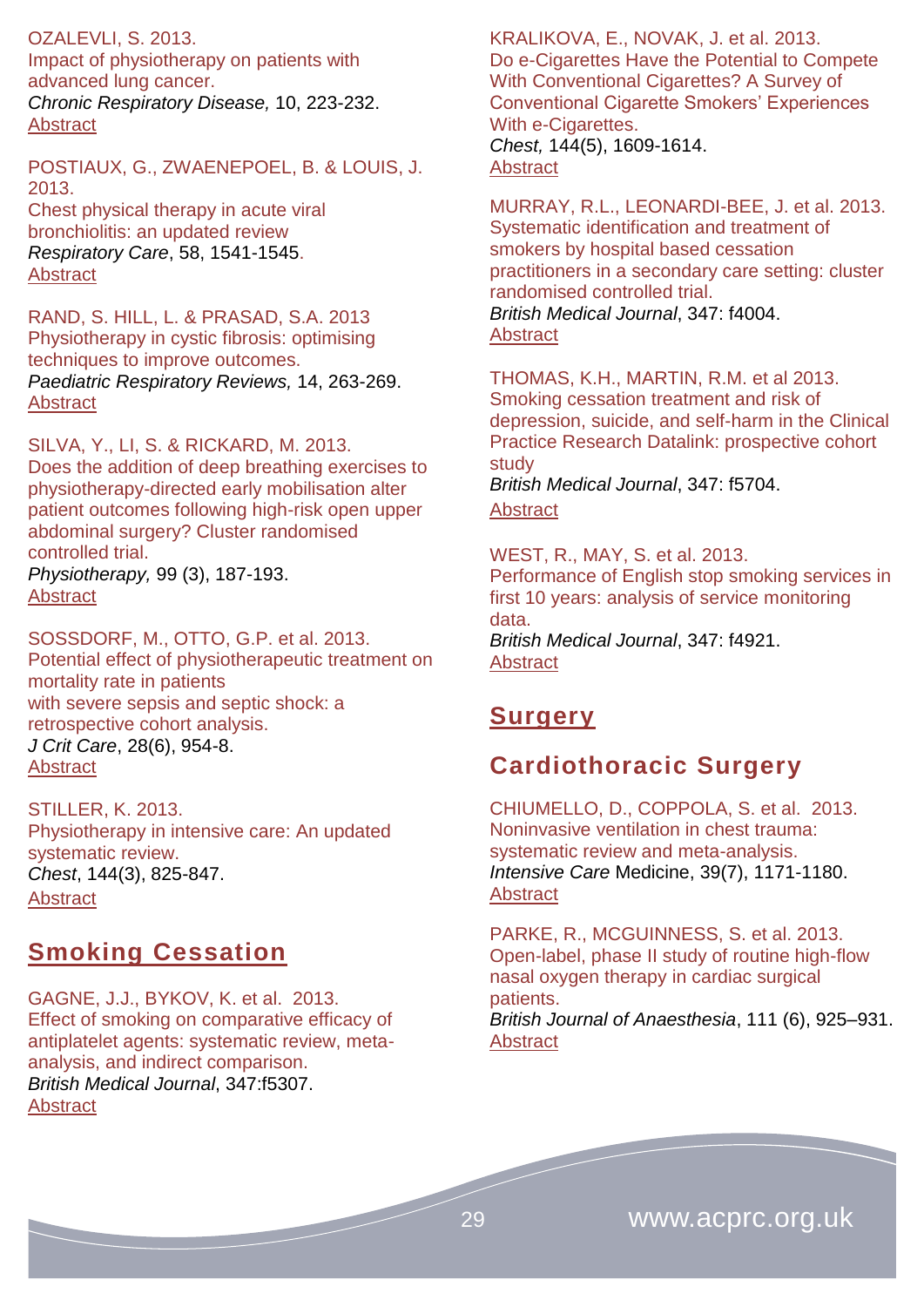# <span id="page-29-0"></span>**General Surgery**

LAI, C.W., MINTO, G. et al. 2013.

Patients' inability to perform a preoperative cardiopulmonary exercise test or demonstrate an anaerobic threshold is associated with inferior outcomes after major colorectal surgery. *British Journal of Anaesthesia*, 111 (4), 607–611. **[Abstract](http://bja.oxfordjournals.org/content/111/4/607.abstract)** 

LEE, L., SCHWARTZMAN, K. et al. 2013. The association of the distance walked in 6 min with pre-operative peak oxygen consumption and complications 1 month after colorectal resection. *Anaesthesia*, 68(8), 811-6. **[Abstract](http://www.ncbi.nlm.nih.gov/pubmed/?term=Anaesthesia%2C+68(8)%3A811-6)** 

SILVA, Y., LI, S. & RICKARD, M. 2013. Does the addition of deep breathing exercises to physiotherapy-directed early mobilisation alter patient outcomes following high-risk open upper abdominal surgery? Cluster randomised controlled trial. *Physiotherapy,* 99 (3), 187-193.

**[Abstract](http://www.physiotherapyjournal.com/article/S0031-9406(12)00132-0/abstract)** 

# <span id="page-29-1"></span>**Miscellaneous**

CORREIA, A.W., PETERS, J.L. et al. 2013. Residential exposure to aircraft noise and hospital admissions for cardiovascular diseases: multi-airport retrospective study *British Medical Journal*, 347: f5561. [Abstract](http://www.bmj.com/content/347/bmj.f5561?view=long&pmid=24103538)

EZEUGWU, V.E., OLAOGUN, M. et al. 2013. Comparative lung function performance of stroke survivors and age-matched and sex-matched Controls. *Physiotherapy Research International,* [18](http://onlinelibrary.wiley.com/doi/10.1002/pri.v18.4/issuetoc)

[\(4\),](http://onlinelibrary.wiley.com/doi/10.1002/pri.v18.4/issuetoc) 212–219. [Abstract](http://www.ncbi.nlm.nih.gov/pubmed/23359511)

GJELSTAD, S., HOYE, S. et al. 2013. Improving antibiotic prescribing in acute respiratory tract infections: cluster randomised trial from Norwegian general practice (prescription peer academic detailing (Rx-PAD) study). *British Medical Journal,* 347: f4403. **[Abstract](http://www.bmj.com/content/347/bmj.f4403?view=long&pmid=23894178)** 

GONZALES, G. F., RUBIO, J. & GASCO, M. 2013.

Chronic mountain sickness score was related with health status score but not with hemoglobin levels at high altitudes. *Respiratory Physiology & Neurobiology,* 188**,** 152-160. **[Abstract](http://www.ncbi.nlm.nih.gov/pubmed/23770310)** 

JANSSENS, L., BRUMAGNE, S. et al. 2013. Greater diaphragm fatigability in individuals with recurrent low back pain. *Respiratory Physiology & Neurobiology,* 188**,** 119-123. [Abstract](http://www.ncbi.nlm.nih.gov/pubmed/23727158)

LOUIS, B., PAPON, J.F. et al. 2013. Frictional resistance sheds light on the multicomponent nature of nasal obstruction: A combined in vivo and computational fluid dynamics study. *Respiratory Physiology & Neurobiology,* 188**,**

133-142.

**[Abstract](http://www.ncbi.nlm.nih.gov/pubmed/23727227)** 

MARINELLI, P., COLOSIMO, C. et al. 2013. Effect of camptocormia on lung volumes in Parkinson's disease. *Respiratory Physiology & Neurobiology,* 187**,**

164-166. **[Abstract](http://www.ncbi.nlm.nih.gov/pubmed/?term=marinelli+camptocormia)** 

MCDERMOTT, M. M., LIU, K. et al. 2013. Home-based walking exercise intervention in peripheral artery disease: A randomized clinical trial.

*JAMA,* 310(1), 57-65. [Abstract](http://www.ncbi.nlm.nih.gov/pubmed/23821089)

MERTZ, D., KIM, T.H. et al. 2013. Populations at risk for severe or complicated influenza illness: systematic review and metaanalysis.

*British Medical Journal*, 347: f5061. **[Abstract](http://www.bmj.com/content/347/bmj.f5061?view=long&pmid=23974637)** 

RAY, A.D., UDHOJI, S. et al. 2013. A combined inspiratory and expiratory muscle training program improves respiratory muscle strength and fatigue in multiple sclerosis *Archives of Physical Medicine and Rehabilitation,* 94(10) 1964 – 1970.